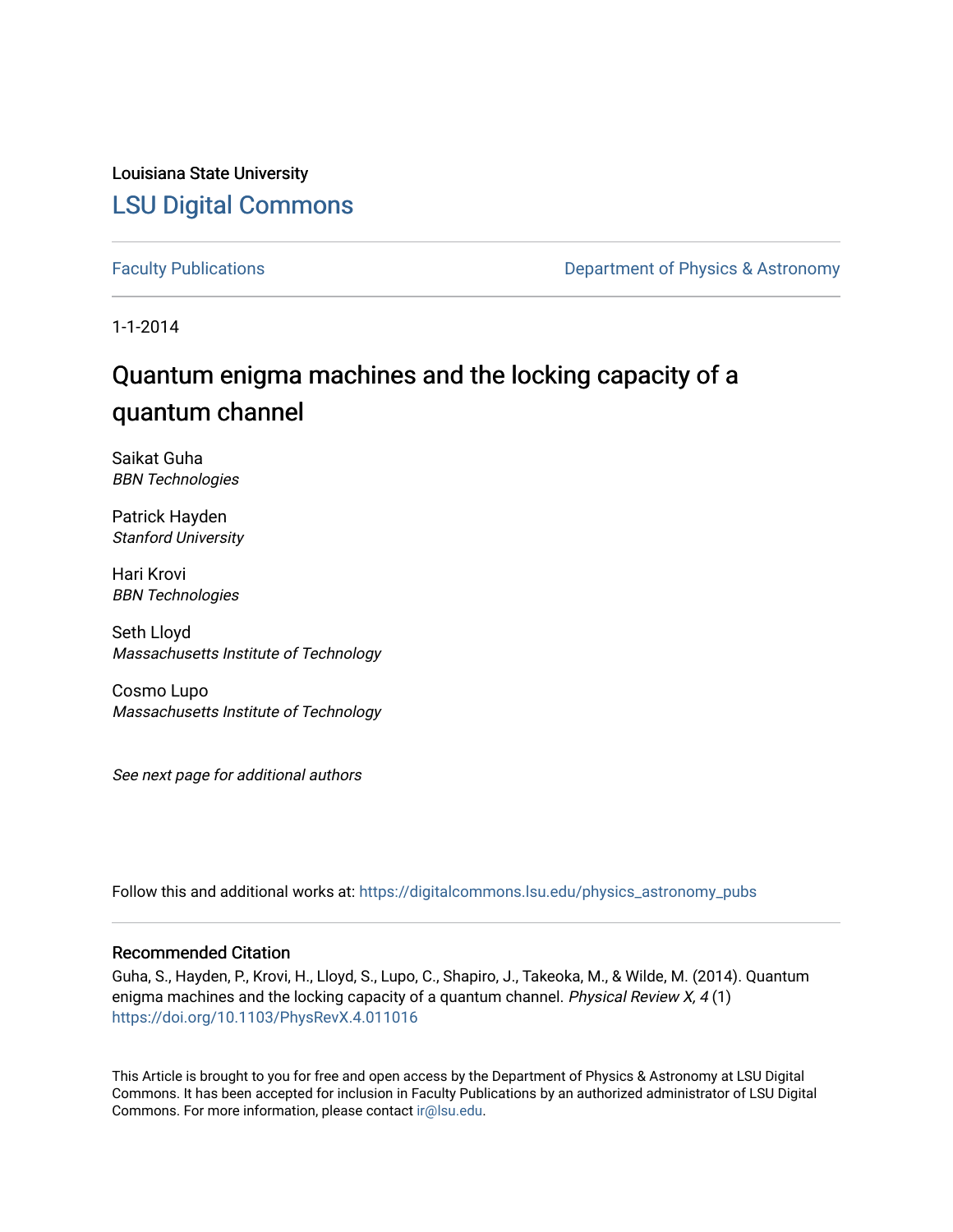# Authors

Saikat Guha, Patrick Hayden, Hari Krovi, Seth Lloyd, Cosmo Lupo, Jeffrey H. Shapiro, Masahiro Takeoka, and Mark M. Wilde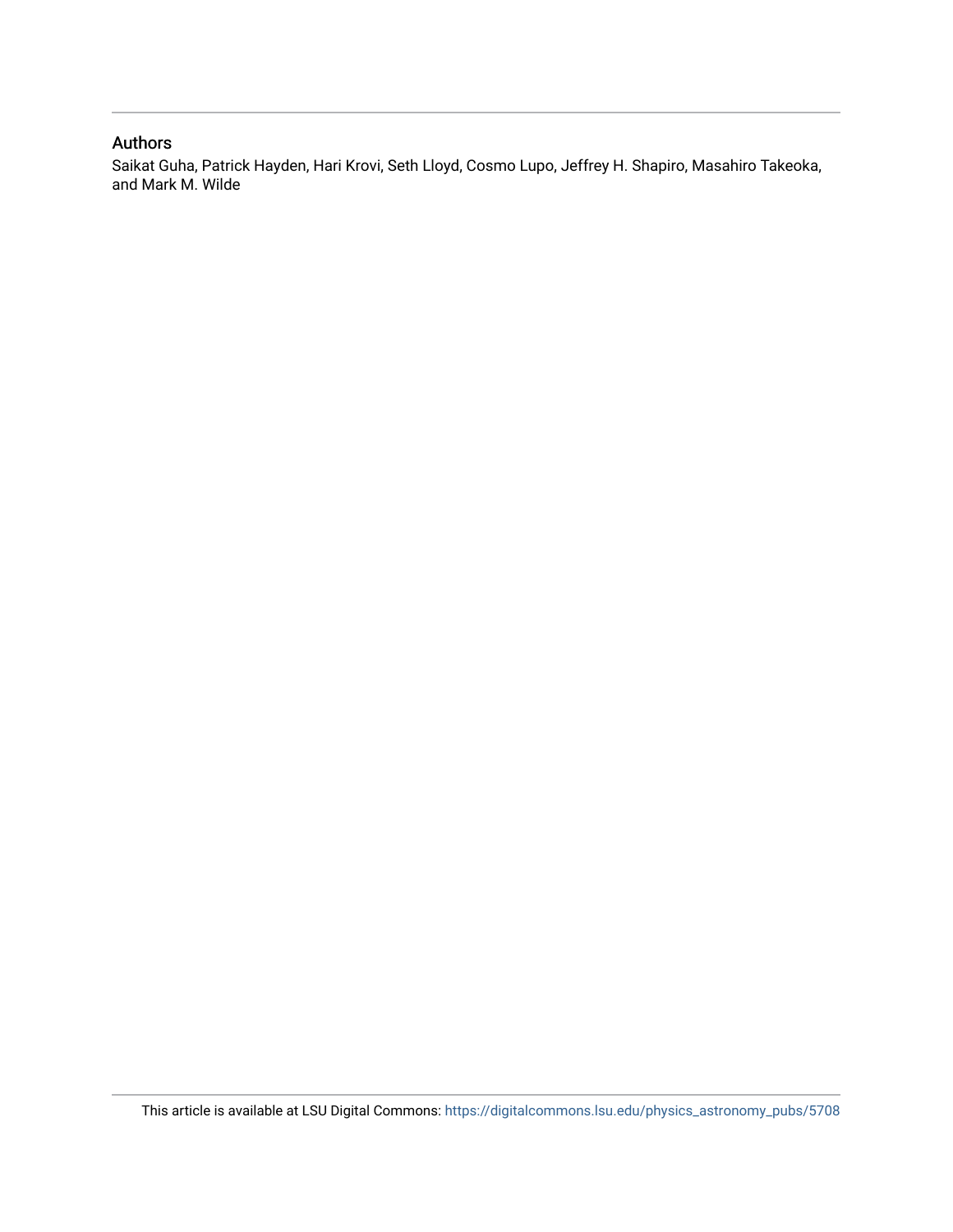# Quantum Enigma Machines and the Locking Capacity of a Quantum Channel

Saikat Guha,<sup>1</sup> Patrick Hayden,<sup>2</sup> Hari Krovi,<sup>1</sup> Seth Lloyd,<sup>3</sup> Cosmo Lupo,<sup>4</sup> Jeffrey H. Shapiro,<sup>4</sup> Masahiro Takeoka, $5,1$  and Mark M. Wilde $^6$ 

 ${}^{1}$ Quantum Information Processing Group, Raytheon BBN Technologies, Cambridge,

Massachusetts 02138, USA<br><sup>2</sup>Department of Physics, Stanford University, 382 Via Pueble Mell

Department of Physics, Stanford University, 382 Via Pueblo Mall, Stanford, California 94305-4060, USA <sup>3</sup>

 $\beta$ Department of Mechanical Engineering, MIT, Cambridge, Massachusetts 02139, USA

<sup>4</sup> Research Laboratory of Electronics, MIT, Cambridge, Massachusetts 02139, USA<br><sup>5</sup>National Institute of Information and Communications Technology 4.2.1 Nubulities Ko

 $5$ National Institute of Information and Communications Technology, 4-2-1 Nukuikita, Koganei,

Tokyo 184-8795, Japan<br><sup>6</sup>Department of Physics and Astronomy, Center for Computation and Technology, Hearne Institute for Theoretical Physics, Louisiana State University, Baton Rouge, Louisiana 70803, USA (Received 30 July 2013; revised manuscript received 21 November 2013; published 31 January 2014)

The locking effect is a phenomenon that is unique to quantum information theory and represents one of the strongest separations between the classical and quantum theories of information. The Fawzi-Hayden-Sen locking protocol harnesses this effect in a cryptographic context, whereby one party can encode *n* bits into n qubits while using only a constant-size secret key. The encoded message is then secure against any measurement that an eavesdropper could perform in an attempt to recover the message, but the protocol does not necessarily meet the composability requirements needed in quantum key distribution applications. In any case, the locking effect represents an extreme violation of Shannon's classical theorem, which states that information-theoretic security holds in the classical case if and only if the secret key is the same size as the message. Given this intriguing phenomenon, it is of practical interest to study the effect in the presence of noise, which can occur in the systems of both the legitimate receiver and the eavesdropper. This paper formally defines the locking capacity of a quantum channel as the maximum amount of locked information that can be reliably transmitted to a legitimate receiver by exploiting many independent uses of a quantum channel and an amount of secret key sublinear in the number of channel uses. We provide general operational bounds on the locking capacity in terms of other well-known capacities from quantum Shannon theory. We also study the important case of bosonic channels, finding limitations on these channels' locking capacity when coherent-state encodings are employed and particular locking protocols for these channels that might be physically implementable.

DOI: [10.1103/PhysRevX.4.011016](http://dx.doi.org/10.1103/PhysRevX.4.011016) Subject Areas: Optics, Quantum Physics, Quantum Information

#### I. INTRODUCTION

The security of a cryptographic primitive can be assessed according to different security criteria. Most modern cryptosystems are computationally secure—that is, their security relies on the difficulty of breaking them in a reasonable amount of time given available technologies. This is also the case for the *enigma machines*, a family of historical polyalphabetic ciphers in use during the earlier half of the previous century—their security relied on the difficulty of uncovering patterns hidden in pseudorandom sequences [\[1\].](#page-23-0)

A stronger security criterion requires that an encrypted message is close to being statistically independent of the corresponding unencrypted message, in which case one speaks of information-theoretic security. For the case of classical systems, a good measure of correlation is the mutual information between the unencrypted and the encrypted message. If the mutual information vanishes, the chance of successfully decrypting the message is exponentially small in the length of the message. Any encryption scheme with such a property cannot perform any better than one-time pad encryption, where a truly random key is used to encrypt (and decrypt) the message [\[2\]](#page-23-1). The one-time pad guarantees information-theoretic security as long as the key is kept secret, it has the same length as the message, and it can be used only once. However, the fact that the secret key should be the same length as the message imposes severe practical limitations on the use of the one-time pad protocol.

On the other hand, it is now known that quantum mechanics provides a way around these limitations. The *locking effect* is a phenomenon that is unique to quantum-information theory [\[3\]](#page-23-2) and represents one of the most striking separations between the classical and

Published by the American Physical Society under the terms of the [Creative Commons Attribution 3.0 License.](http://creativecommons.org/licenses/by/3.0/) Further distribution of this work must maintain attribution to the author(s) and the published article's title, journal citation, and DOI.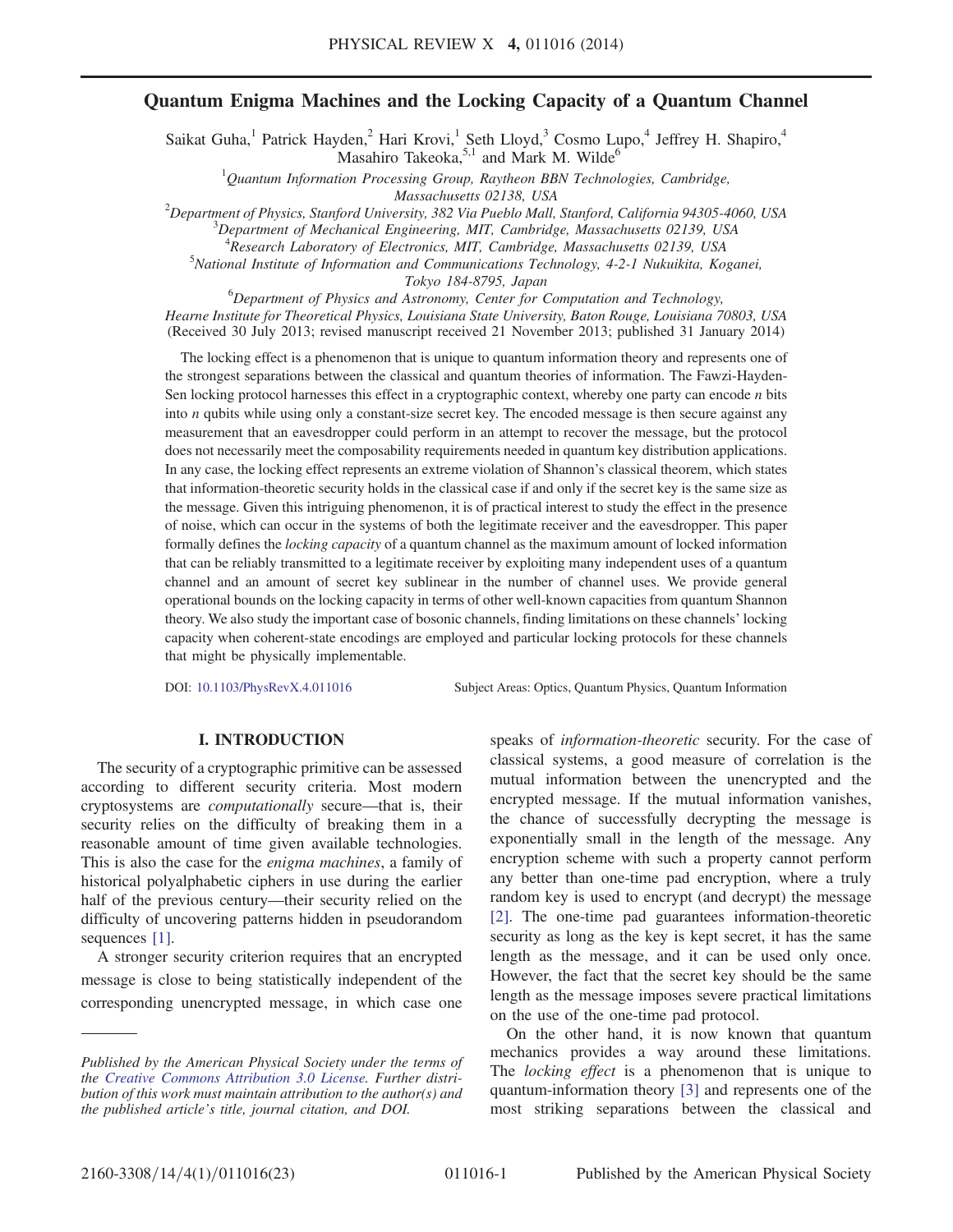quantum theories of information. It is responsible for important revisions to security definitions for quantum key distribution (QKD) [\[4\]](#page-23-3) and might even help to explain both how unitarity could be preserved and most of the information leaking from an evaporating black hole could be inaccessible until the final stages of evaporation [\[5,6\]](#page-23-4). Quantum data locking occurs when the accessible information about a classical message encoded into a quantum state decreases by an amount that is much larger than the number of qubits of a small subsystem that is discarded [\[3\]](#page-23-2). A device that realizes a quantum data-locking protocol is called a quantum enigma machine (QEM) [\[7\]](#page-23-5).

Impressive locking schemes exist [\[6,8,9\]](#page-23-6). Suppose that a sender and a receiver share a constant number of secret key bits. Using these secret key bits, they can then encode an  $n$ -bit classical message into  $n$  qubits such that an adversary who gains access to these  $n$  qubits, but who does not know the secret key, cannot do much better than to randomly guess the message after performing an arbitrary measurement on these  $n$  qubits.

However, the cryptographic applications of quantum data locking have to be "taken with a grain of salt," as they are only applicable if the distribution of the message is completely random from the perspective of the adversary. Otherwise, the key size should increase by an amount necessary to ensure that the distribution of the message becomes uniform. Moreover, one might say that the strength of quantum data locking also exposes a weakness. Indeed, as a small key is sufficient for encrypting a long message, the leakage of a small part of the secret key may allow an adversary to uncover a disproportionate amount of information. For this reason, any cryptographic primitive based on the locking effect (called a locking scheme) does not necessarily guarantee composable security [\[4\].](#page-23-3) This also implies that quantum data locking cannot necessarily be used for secure key distribution. The only exception is if the adversary has no option other than to perform a collective measurement on the qubits in her possession just after she receives them.

As stated above, Shannon proved that such a locking effect is impossible classically [\[2\].](#page-23-1) That is, when using only classical resources, a sender and a receiver require a secret key whose size is proportional to the size of the message in order for the eavesdropper to have a negligible amount of information about the encrypted message. Thus, after Shannon's result, information scientists looked in a different direction in order to determine ways for communication systems to provide secrecy in addition to reliable transmission. In reality, all communication systems suffer from physical-layer noise, and one might be able to determine the characteristics of the noise to a legitimate receiver and to an untrusted eavesdropper. Such a model is known as the wiretap channel [\[10\]](#page-23-7), and it is well known now that if the noise to the eavesdropper is stronger than the noise to the legitimate receiver, then it is possible to communicate

error-free at a positive rate such that the eavesdropper obtains a negligible amount of information about the messages being transmitted.

## II. SUMMARY OF RESULTS

In this paper, we consider the performance of locking protocols in the presence of noise, and as an important application, we consider locking protocols for bosonic channels. There are two types of noise to consider in any realistic locking protocol: that which affects the transmission to a legitimate receiver and that which affects the eavesdropper's system. Both are important to consider in any realization of a quantum enigma machine.

We begin in Sec. [IV](#page-4-0) by reviewing the locking effect and a recently introduced quantum enigma machine from Ref. [\[7\]](#page-23-5). This QEM encodes a classical message into a single-photon state spread over a collection of discrete modes and then decodes it by direct photodetection. The encryption and decryption are realized by applying and inverting, respectively, a single multimode passive linear-optical unitary transformation, selected uniformly at random from a set of such transformations. Similar to historical enigma machines, QEMs can encrypt a long message using an exponentially shorter secret key. However, unlike historical enigma machines that were only computationally secure, quantum data locking implies security in the sense that the outcomes of any eavesdropper measurement will be essentially independent of the message.

After the review, Sec. [V](#page-7-0) provides a formal definition of the locking capacity of a quantum channel. In short, a locking protocol uses a quantum channel  $n$  times (for some arbitrarily large integer  $n$ ) and has three requirements.

- (1) The receiver should be able to decode the transmitted message with an arbitrarily small error probability.
- (2) The eavesdropper can recover only an arbitrarily small number of the message bits after performing a quantum measurement on their systems.
- (3) The number of secret key bits used is no more than sublinear in the number  $n$  of channel uses (for example, logarithmic in  $n$ ).

We define the locking capacity of a quantum channel to be the maximum rate at which it is possible to lock classical information according to the above requirements. Changing the systems to which the adversary has access leads to different notions of locking capacity, and we distinguish the notions by naming them the *weak locking* capacity and the strong locking capacity. The difference between the two is that, in the weak notion, the adversary is assumed to have access to only the channel environment, while, in the strong case, we allow access to the channel input. We emphasize that when we use the term (weak or strong) "locking capacity" without any other modifiers, we refer to the locking capacity of a quantum channel without additional resources, such as classical feedback. Most of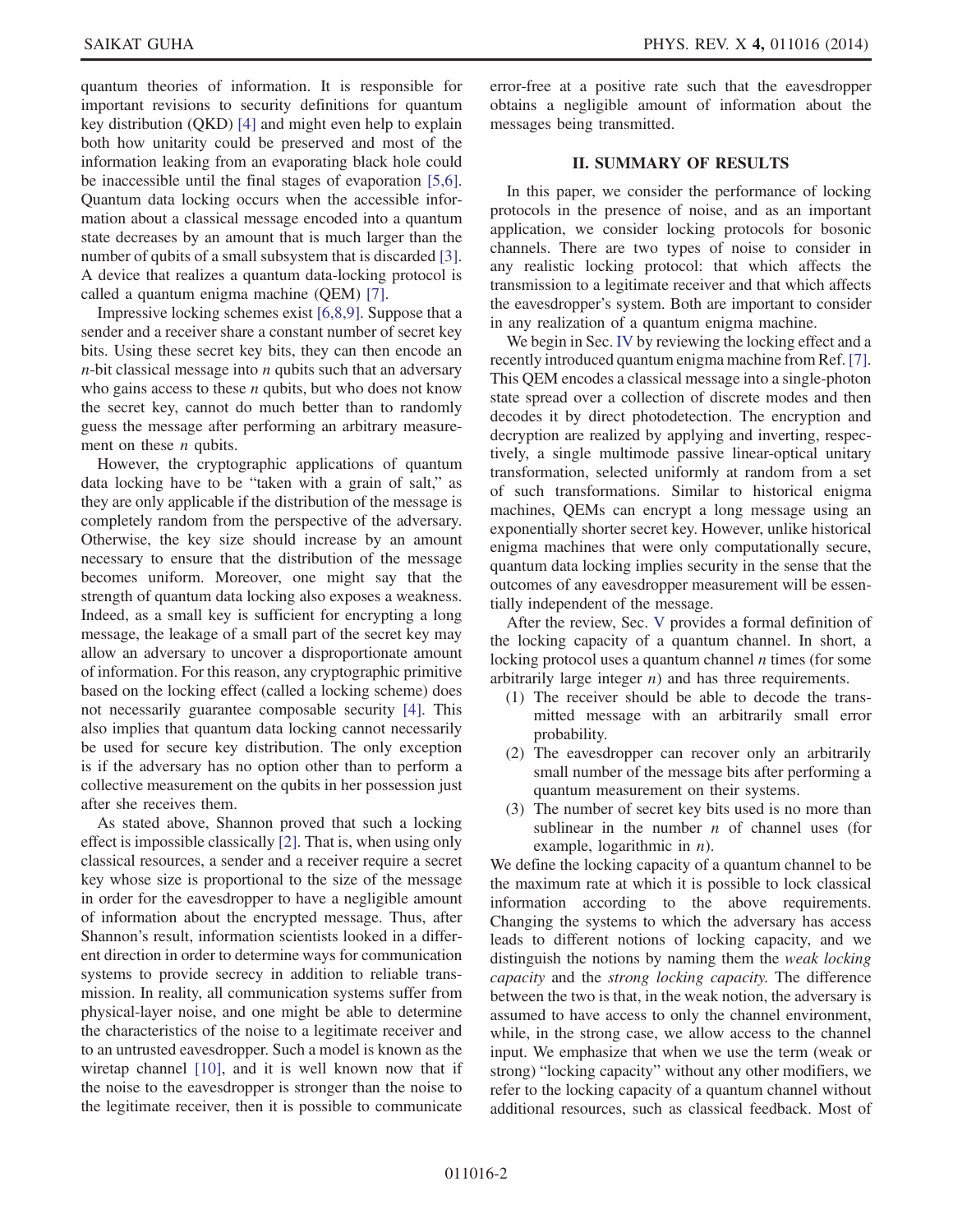the results reported here correspond to such a forwardlocking capacity. The locking capacity of channels with additional resources such as classical feedback remains largely open. However, at the very least, we can already say that quantum key distribution protocols provide lower bounds on the locking capacity in this setting.

We then find operational bounds on the locking capacity in terms of other well-known capacities studied in quantum Shannon theory, and we find other information-theoretic upper bounds on the locking capacity. We prove that the locking capacity of an entanglement-breaking channel is equal to zero, which demonstrates that a quantum channel should have some ability to preserve entanglement in order for it to be able to lock information according to the above requirements. We also show that any achievable locking rate is equal to zero whenever a given locking protocol has a classical simulation. Furthermore, we find a class of channels for which the weak locking capacity is equal to both the private capacity and the quantum capacity. Finally, we discuss locking protocols for some simple exemplary channels.

Section [VI](#page-15-0) establishes several important upper bounds on the locking capacity of channels when restricting to coherent-state encodings. If it were possible to exploit coherent-state encodings to perform locking at high rates, this would certainly turn the locking effect from an interesting theoretical phenomenon into one with practical utility. However, we are able to show that there are fundamental limitations on the locking capacity when restricting to coherent-state encodings. In particular, we prove that the "strong" locking capacity of any channel is no larger than  $log_2(e)$  locked bits per channel use whenever the encoding consists of coherent states (where e is the base for the natural logarithm). We also prove that the "weak" locking capacity of a pure-loss bosonic channel is no larger than the sum of its private capacity and  $log_2(e)$ .

In Sec. [VII](#page-19-0), we discuss an explicit protocol that uses a pulse-position modulation (PPM) encoding of coherent states. We derive bounds on the security and key efficiency of this coherent-state locking protocol and find that it has qualitative features analogous to the single-mode quantum enigma machine in the presence of linear loss.

Finally, Sec. [VIII](#page-20-0) presents our conclusions, a discussion of the scaling of the required physical resources, and open questions for future research.

#### III. NOTATION

We briefly review some notation that we use in the rest of the paper. Let  $\mathcal{B}(\mathcal{H})$  denote the algebra of bounded linear operators acting on a Hilbert space  $H$ . The 1-norm of an operator  $X$  is defined as

$$
||X||_1 \equiv \operatorname{Tr}\{\sqrt{X^{\dagger}X}\}.
$$

Let  $\mathcal{B}(\mathcal{H})_+$  denote the subset of positive semidefinite operators (we often simply say that an operator is "positive" if it is positive semidefinite). We also write  $X \ge 0$  if  $X \in \mathcal{B}(\mathcal{H})_+$ . An operator  $\rho$  is in the set  $\mathcal{D}(\mathcal{H})$  of density operators if  $\rho \in \mathcal{B}(\mathcal{H})_+$  and  $\text{Tr}\{\rho\} = 1$ . The tensor product of two Hilbert spaces  $\mathcal{H}_A$  and  $\mathcal{H}_B$  is denoted by  $\mathcal{H}_A \otimes \mathcal{H}_B$ . Given a multipartite density operator  $\rho_{AB} \in \mathcal{D}(\mathcal{H}_A \otimes \mathcal{H}_B)$ , we unambiguously write  $\rho_A = \text{Tr}_B\{\rho_{AB}\}\$  for the reduced density operator on system A.

A linear map  $\mathcal{N}_{A\rightarrow B}$ :  $\mathcal{B}(\mathcal{H}_A) \rightarrow \mathcal{B}(\mathcal{H}_B)$  is positive if  $\mathcal{N}_{A\rightarrow B}(\sigma_A) \in \mathcal{B}(\mathcal{H}_B)_+$ , whenever  $\sigma_A \in \mathcal{B}(\mathcal{H}_A)_+$ . Let  $\mathrm{id}_A$ denote the identity map acting on  $\mathcal{B}(\mathcal{H}_{A})$ . A linear map  $\mathcal{N}_{A\rightarrow B}$  is completely positive if the map id<sub>R</sub>  $\otimes \mathcal{N}_{A\rightarrow B}$  is positive for a reference system  $R$  of arbitrary size. A linear map  $\mathcal{N}_{A\rightarrow B}$  is trace preserving if Tr $\{\mathcal{N}_{A\rightarrow B}(\tau_A)\} = \text{Tr}\{\tau_A\}$ for all input operators  $\tau_A \in \mathcal{B}(\mathcal{H}_A)$ . If a linear map is completely positive and trace preserving, we say that it is a quantum channel or quantum operation. For simplicity, we denote a quantum channel  $\mathcal{N}$ :  $\mathcal{B}(\mathcal{H}_A) \mapsto \mathcal{B}(\mathcal{H}_B)$  simply as  $\mathcal{N}_{A\rightarrow B}$ . Similarly, we denote an isometry U:  $\mathcal{H}_A \mapsto \mathcal{H}_B \otimes$  $\mathcal{H}_C$  simply as  $U_{A\rightarrow BC}$ .

The variational distance between two probability distributions  $p(x)$  and  $q(x)$  is defined as

$$
\sum_{x} |p(x) - q(x)|.
$$

The trace distance between two quantum states  $\rho$  and  $\sigma$  is defined as follows:

$$
\|\rho-\sigma\|_1,
$$

and it is a conventional measure used in quantuminformation theory to quantify the distinguishability of two quantum states. Clearly, when the two states are commuting, the trace distance is equal to the variational distance between the two probability distributions corresponding to the eigenvalues of  $\rho$  and  $\sigma$ .

The von Neumann entropy of a state  $\rho \in \mathcal{D}(\mathcal{H}_{A})$  is given by  $H(A)_{\rho}$ = – Tr{ $\rho$  log  $\rho$ }. Throughout this paper, we take the logarithm base 2. For a tripartite state  $\rho_{ABC} \in \mathcal{D}(\mathcal{H}_{ABC})$ , the quantum mutual information and the conditional quantum mutual information are, respectively, given by

$$
I(A;B)_{\rho} \equiv H(A)_{\rho} + H(B)_{\rho} - H(AB)_{\rho},
$$
  

$$
I(A;B|C)_{\rho} \equiv I(A;BC)_{\rho} - I(A;C)_{\rho},
$$

where  $H(A)$ <sub>o</sub> denotes the von Neumann entropy of the reduced state  $\rho_A$ , for example.

### <span id="page-4-0"></span>IV. REVIEW OF QUANTUM DATA LOCKING

A quantum data-locking scheme can be implemented by a set of |K| unitary transformations  $\{U_k\}_{k\in\mathcal{K}}$  acting on a Hilbert space  $\mathcal{H}_M$  of finite dimension  $|\mathcal{M}|$  [\[3,6,8,9\]](#page-23-2). (For the moment, we restrict ourselves to finite-dimensional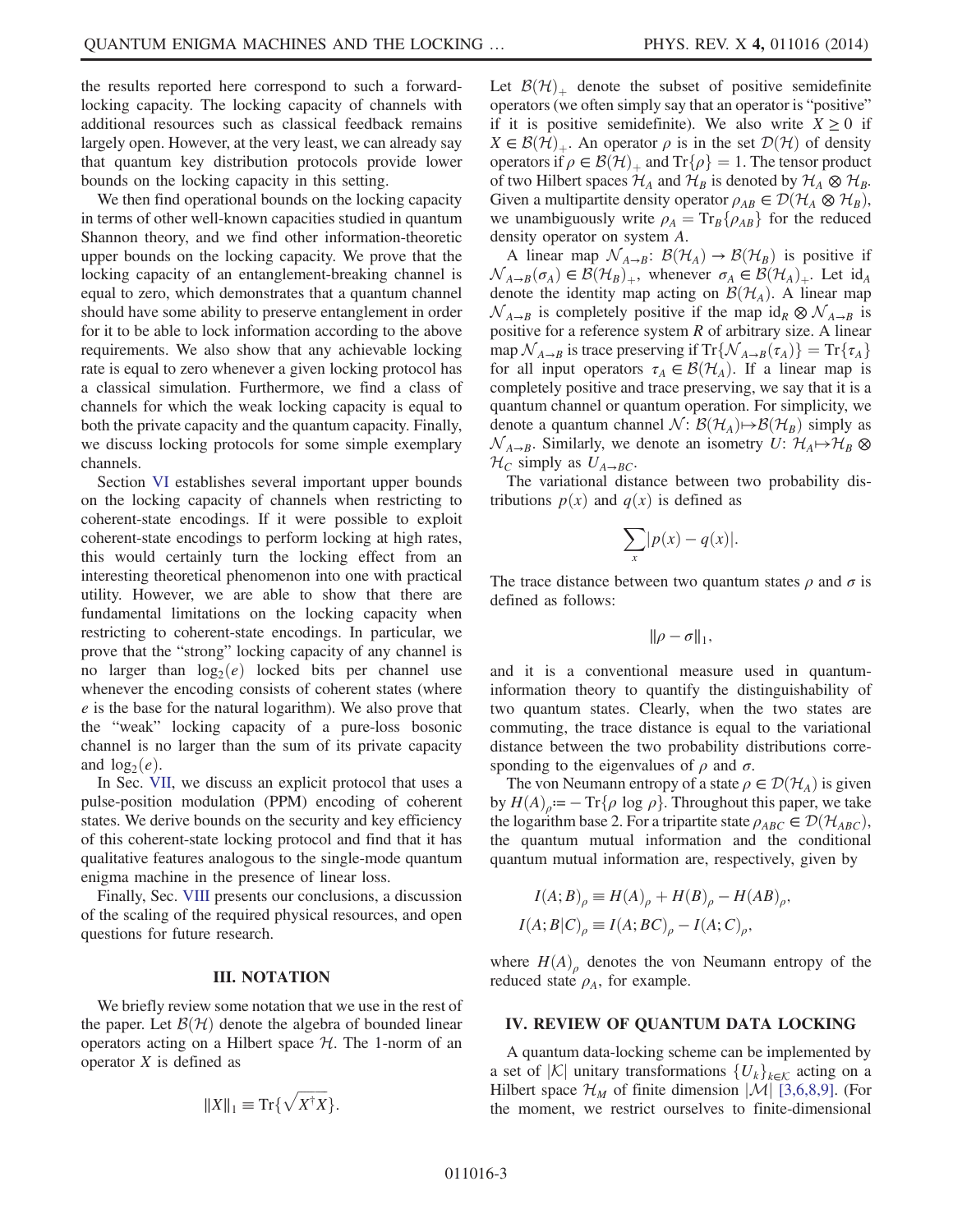Hilbert spaces, but Definitions 1 and 2, below, allow for encoding information into infinite-dimensional Hilbert spaces.) Alice encodes  $|\mathcal{M}|$  equiprobable messages by means of a set of orthonormal states  $\{|m\rangle\}_{m\in\mathcal{M}}$  defining a standard basis in  $\mathcal{H}_M$ . The encryption is then made by applying a particular unitary  $U_k$  with k chosen uniformly at random from  $K$ , and this unitary maps a standard basis state  $|m\rangle$  into a state  $U_k|m\rangle$ . The label k identifies the choice of the basis and plays the role of a secret key.

It is helpful to consider a particular classical-quantum state when reasoning about a quantum data-locking protocol. For such a state, we have two classical systems, the first associated with Alice's message and the second associated with the secret key, and a quantum system Q of dimension  $|\mathcal{M}|$  corresponding to the quantum-encoded message of Alice. This classical-quantum state is given by the following density matrix:

<span id="page-5-1"></span>
$$
\rho_{MKQ} = \frac{1}{|\mathcal{M}||\mathcal{K}|} \sum_{m,k} |m,k\rangle \langle m,k|_{MK} \otimes (U_k|m\rangle \langle m|U_k^{\dagger})_Q,
$$
\n(1)

where the sets  $\{|m\rangle\}$  and  $\{|k\rangle\}$  are composed of orthonormal states representing the message and the secret key, respectively. The receiver, Bob, has access to the quantum system  $Q$  and the key system  $K$ . We assume that an eavesdropper, Eve, has access only to the quantum system Q (for example, before it gets passed along to the receiver Bob). The classical correlations between Alice's message  $M$  and Bob's systems  $K$  and  $Q$  can be quantified by the accessible information [\[11\].](#page-23-8) This is defined as the maximum classical mutual information that can be extracted by performing local measurements on the bipartite state:

<span id="page-5-0"></span>
$$
I_{\rm acc}(M; KQ)_{\rho} = \max_{\mathcal{M}_{KQ \to Y}} I(M; Y), \tag{2}
$$

where the maximization is taken over local measurement maps  $\mathcal{M}_{KO\to Y}$ , and  $I(X; Y) = H(X) + H(Y) - H(XY)$  is the mutual information, with  $H(Z)$  denoting the Shannon entropy of the random variable Z [\[12\].](#page-23-9)

The accessible information in Eq. [\(2\)](#page-5-0) can never be larger than  $\log_2 |\mathcal{M}|$ , due to the bound  $I(M; Y) \leq \log_2 |\mathcal{M}|$ , which holds for any random variable Y. A particular strategy for achieving this upper bound is for Bob to first perform the controlled unitary  $\sum_{k} |k\rangle\langle k|_K \otimes (U_k^{\dagger})_Q$ , leaving the state

$$
\frac{1}{|\mathcal{M}||\mathcal{K}|}\sum_{m,k}|m,k\rangle\langle m,k|_{MK}\otimes|m\rangle\langle m|_{Q}.
$$

He then simply measures in the basis  $\{|m\rangle\}$  to recover the message *m* perfectly, so that his accessible information is maximal, equal to  $log_2 |\mathcal{M}|$ .

To assess the security of the communication, let us consider the accessible information for a party, Eve, who does not have access to the secret key. We consider the following reduced state:

$$
\rho_{MQ} = \frac{1}{|\mathcal{M}|} \sum_{m} |m\rangle\langle m|_{M} \otimes \frac{1}{|\mathcal{K}|} \sum_{k} (U_{k}|m\rangle\langle m|U_{k}^{\dagger})_{Q}, \quad (3)
$$

obtained by taking the partial trace over the key system in Eq. [\(1\).](#page-5-1) The aim of Eve is to find an optimal positive operator-valued measure (POVM) to maximize the classical mutual information. It is sufficient to consider a POVM  $\mathcal{M}_{Q\rightarrow Y}$  with rank-one measurement operators, i.e.,

$$
\{\mu_{y}|\varphi_{y}\rangle\langle\varphi_{y}|\},\tag{4}
$$

<span id="page-5-2"></span>where each  $|\varphi_{v}\rangle$  is a normalized vector and  $\mu_{v} > 0$  (the sufficiency of rank-one POVMs follows by a data-processing argument). We then find the following expression for Eve's accessible information about Alice's message [\[3\]](#page-23-2):

$$
I_{\rm acc}(M;Q)_{\rho} \le \log_2|M| - \min_{\mathcal{M}_{E\to Y}} \sum_{y} \frac{\mu_y}{|\mathcal{M}||\mathcal{K}|} \sum_{k} H(q_{yk}),\tag{5}
$$

where the probability distributions  $q_{vk}$  have components  $q_{y_k}^m = |\langle \varphi_y | U_k | m \rangle|^2$ . Note that Eve's accessible information is written in terms of the minimum of the Shannon is written in terms of the minimum of the Shannon entropies  $H(q_{yk}) = -\sum_m q_{yk}^m \log_2 q_{yk}^m$  averaged over y and k.

While finding Eve's optimal POVM is generally a difficult problem, one can obtain a good upper bound by a convexity argument [\[3\].](#page-23-2) Furthermore, one can choose the encoding unitaries uniformly at random according to the Haar measure [\[6,8,9,13\]](#page-23-6), and if one also adjoins to the message a small ancilla system in a maximally mixed state [\[9\]](#page-23-10), then it is possible to reduce the adversary's accessible information to become arbitrarily small. These latter results show that, for large enough  $|\mathcal{M}|$ , there exist data-locking schemes with  $log_2 |\mathcal{K}|$  negligibly small in comparison to  $log_2$   $|\mathcal{M}|$ , and for which

$$
I_{\rm acc}(M;Q)_{\rho} \ll I_{\rm acc}(M;KQ)_{\rho}.
$$

That means that a relatively short secret key can be used to encrypt an exponentially longer message. To be more precise, consider the results of [\[9\],](#page-23-10) according to which, for  $|\mathcal{M}|$  large enough, there exist choices of  $|\mathcal{K}|$  unitaries, with

$$
\log_2|\mathcal{K}| = 4\log_2(\epsilon^{-1}) + O[\log_2\log_2(\epsilon^{-1})],\tag{6}
$$

such that

$$
I_{\rm acc}(M; Q)_{\rho} \le \varepsilon \log_2 |\mathcal{M}|,\tag{7}
$$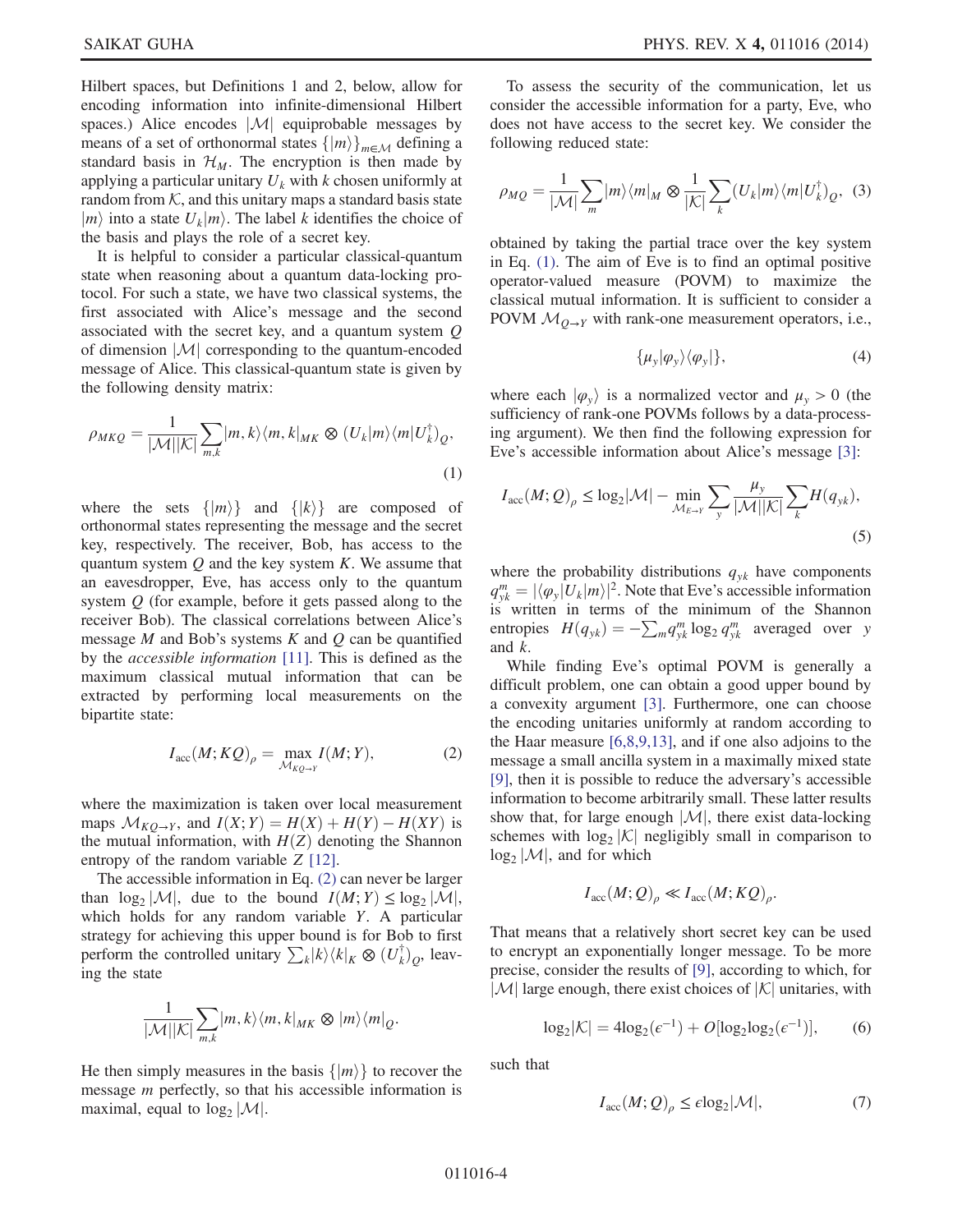for any  $\epsilon > 0$ . Moreover, if one randomly chooses the  $|\mathcal{K}|$ unitaries according to the Haar distribution on the unitary group, the probability of picking up a set with this property approaches one exponentially fast in the limit as  $|\mathcal{M}| \to \infty$ .

In quantum data locking, the removal of a subsystem reduces the accessible information by an amount larger than the number of qubits removed. This is a purely quantum feature that has no classical analog. For comparison, consider a classical counterpart of the quantum datalocking setting, in which Alice has access to a message variable M, Bob has access to an output random variable Y and key variable  $K$ , while Eve has access to  $Y$  only. In the classical framework, the following inequality holds:

<span id="page-6-0"></span>
$$
I(M; YK) - I(M; Y) = I(M; K|Y) \le H(K) \le \log_2 |K|.
$$
\n(8)

This inequality shows that, in the classical framework, removal of the key variable  $K$  reduces the mutual information by no more than  $log_2 |\mathcal{K}|$ .

<span id="page-6-1"></span>In the quantum case discussed above, this inequality can be violated by an arbitrarily large amount by replacing the classical mutual information with the accessible information. A violation of the classical inequality in Eq. [\(8\)](#page-6-0) can be quantified in terms of the following ratios [\[3,8\]:](#page-23-2)

$$
r_1 = \frac{I_{\rm acc}(M;Q)_{\rho}}{I_{\rm acc}(M;KQ)_{\rho}},\tag{9}
$$

$$
r_2 = \frac{\log_2|\mathcal{K}|}{I_{\text{acc}}(M; KQ)_{\rho} - I_{\text{acc}}(M; Q)_{\rho}}.
$$
 (10)

<span id="page-6-2"></span>Equation [\(9\)](#page-6-1) is the ratio of the accessible information without the secret key to that with the secret key. Equation [\(10\)](#page-6-2) is the ratio of the key length to the amount of information that Bob can unlock by having access to the key. For a good locking scheme, both of these quantities should be small, and the quantum data-locking schemes discussed above are such that both  $r_1$  and  $r_2$  can be made arbitrarily small. On the other hand, the inequality in Eq. [\(8\)](#page-6-0) implies that  $r_2 \geq 1$  for any locking scheme that uses classical resources only. Note that the one-time pad protocol has  $r_2 = 1$  because the number of bits in the key is equal to the amount of unlocked information for Bob.

#### A. Quantum enigma machine

<span id="page-6-3"></span>A particular example of a QEM was proposed in Ref. [\[7\]](#page-23-5). This QEM implements an optical realization of quantum data locking, in which Alice exploits a pulse-position modulation encoding using single-photon states over  $n$ optical modes [\[7\].](#page-23-5) The message states  $|m\rangle = a_m^{\dagger} |0\rangle$  represent the states of a single photon occupying one out of a set of  $n$  bosonic modes with canonical operators  ${a_m, a_m^{\dagger}}_{m \in \{1,...,n\}}$ . Thus, for this case, we have  $n = |\mathcal{M}|$ . The unitaries  $\{U_k\}_{k\in\mathcal{K}}$  are realized as passive linear-optical transformations acting on  $n$  modes. The encryption through a passive linear-optical unitary  $U_k$  transforms the message states into

$$
|m\rangle_k := U_k |m\rangle = \sum_{m'=1}^n \tilde{U}_k^{(m,m')} |m'\rangle, \qquad (11)
$$

where  $\tilde{U}_k$  is the corresponding  $n \times n$  unitary matrix acting on the mode labels. The effect of the encryption is to spread a single photon coherently over  $n$  modes.

Let us first assume that Alice and Bob communicate via a noiseless quantum channel. Then, Bob receives the state prepared by Alice unperturbed. He decrypts the message by first applying the inverse transformation  $U_k^{\dagger}$  and then by performing photodetection on the modes  $\{a_m\}$ . We assume that Eve may intercept the signal, but she does not know which unitary has been used for encryption. Then, a direct application of the results of Ref. [\[9\]](#page-23-10) shows that Eve's accessible information can be made arbitrarily small using a preshared secret key of length logarithmic in the length of the message.

One natural application of a QEM is in synergy with standard quantum key distribution [\[14,15\]](#page-23-11)—that is, a relatively short secret key can be first established by QKD and then used to encrypt a much (exponentially) longer message through the QEM. This combination of QKD and QEM in an all-quantum-optical cryptosystem could possibly overcome the bit-rate limitations of standard QKD, but more work is necessary to determine if this is the case.

Let us now suppose that Alice and Bob communicate through a pure-loss bosonic channel with transmissivity  $\eta \in (0, 1)$  and Eve makes a passive wiretap attack on the communication line, hence getting the photon lost in the channel with probability no larger than  $1 - \eta$ . A simple feedback-assisted strategy allows for Alice and Bob to use the same scheme even for transmissivity values below 50%. Note that the only effect of the pure-loss channel is to induce a probabilistic leakage of the photon. Hence, each time Bob detects a photon (which happens with probability  $\eta$ ), he can be sure that he has correctly decrypted Alice's message. On the other hand, if Bob's photodetectors do not produce a click (which happens with probability  $1 - \eta$ ), he can request for Alice to resend. This shows that, with the help of a classical feedback channel, Alice and Bob can attain the accessible information

$$
I_{\rm acc}(M; KQ)_{\rho} = \eta \log_2 n. \tag{12}
$$

Although reduced, this value of the accessible information equals the maximum value achievable through a pure-loss bosonic channel with a mean value of  $n^{-1}$  photons per mode [\[7,16\].](#page-23-5)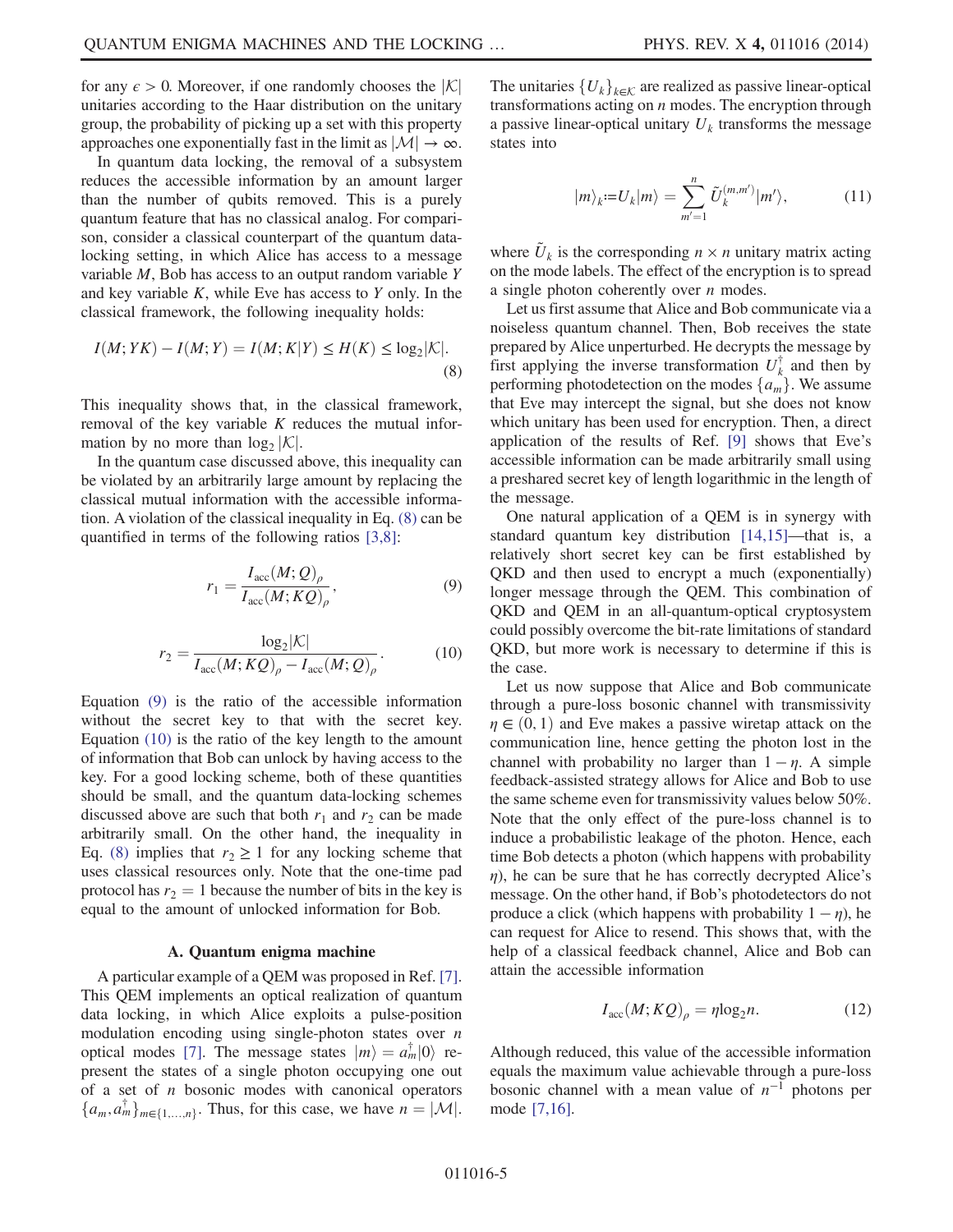Lloyd argues that such a scheme should be secure, in principle [\[7\]](#page-23-5). However, a critical assumption for this security to hold is that Eve should attack each block that she receives independently, in which case, her accessible information is reduced by a factor  $1 - \eta$  when compared to the lossless case. Indeed, an important assumption for the security of any locking protocol is that the distribution of the message is uniform from the perspective of the adversary. If this is not the case (as for repeated transmission of the same message when it does not show up at the receiver's end), then the secret key needs to be large enough so that the distribution of the message becomes uniform (see Proposition 4.16 in Ref. [\[17\]](#page-23-12)).

Concerning the key efficiency of the protocol, we can estimate the key efficiency ratio as

$$
r_2 \simeq \frac{4\log_2(\epsilon^{-1})}{\eta \log_2 n}.
$$
\n(13)

This expression implies that, although  $r_2$  can be made arbitrarily small by increasing  $n$ , the number of bosonic modes needed to fulfill the key efficiency condition  $r_2 < 1$ grows exponentially with decreasing  $r_2$  and  $\eta$ . This feature is, first of all, a consequence of the fact that the quantum data-locking scheme in Ref. [\[9\]](#page-23-10) (similar conclusions are also obtained using the results of [\[6,8\]\)](#page-23-6) requires a highdimensional Hilbert space. On top of that, there is the fact that the PPM encoding, as noted above, is highly inefficient as it encodes  $log_2 n$  qubits into n optical modes.

According to Definition 1, below, this QEM is an instance of an  $(n, R, \epsilon)$  weak locking protocol (assisted by classical feedback) for the pure-loss bosonic channel with transmissivity *n*, with a locking rate  $R = \frac{n \log_2 n}{n}$ . It is worthwhile to note that, due to the inefficiency of PPM encoding, the rate of this QEM approachs zero as  $n$ increases.

#### V. LOCKING CAPACITY OF A QUANTUM CHANNEL

<span id="page-7-0"></span>In this section, we take a more general approach to quantum data locking than that pursued in prior work by defining the locking capacity of a quantum channel. Our goal is to understand the locking effect in the setting of quantum Shannon theory, where a sender and a receiver are given access to  $n$  independent uses of a noisy quantum channel (where  $n$  is an arbitrarily large integer). Their aim is to exploit some sublinear (in  $n$ ) amount of secret key in order to lock classical messages from an adversary, in the sense that this adversary will not be able to do much better than random guessing when performing a quantum measurement to learn about the transmitted message. Also, we demand that the legitimate receiver (who knows the value of the secret key) be able to recover the classical message with an arbitrarily small probability of error. This leads us naturally to the following formal definition of a locking protocol for a noisy channel.

Definition 1: Weak locking protocol.—An  $(n, R, \epsilon)$  weak locking protocol for a channel  $\mathcal{N}_{A\rightarrow B}$  consists of encoding and decoding maps  $\mathcal{E}_{MK\to A^n}$  and  $\mathcal{D}_{B^nK\to\hat{M}}$ , respectively. The encoding  $\mathcal{E}_{MK\to A^n}$  acts on a message system M and a key system K and outputs the system  $A<sup>n</sup>$  for input to n uses of the channel. The decoding map  $\mathcal{D}_{B^nK\to\hat{M}}$  acts on the output systems  $B<sup>n</sup>$  and the key system K to produce a classical system  $\hat{M}$  containing the receiver's estimate of the message. Without loss of generality, the encoding consists of  $|\mathcal{M}||\mathcal{K}|$ quantum states  $\rho_{m,k}$ , where  $|\mathcal{M}|$  is the number of messages and  $|K|$  is the number of key values. Furthermore, the decoding consists of  $|K|$  POVMs  $\{\Lambda_m^{(k)}\}_{m \in \mathcal{M}}$ . The rate  $R = \log_{1} |M|/n$  and the parameter  $\epsilon > 0$ . The protocol  $R = \log_2 |\mathcal{M}|/n$  and the parameter  $\epsilon > 0$ . The protocol should satisfy the following requirements.

(1) Given the key, the receiver can decode the transmitted message well on average:

$$
\frac{1}{|\mathcal{M}||\mathcal{K}|} \sum_{m,k} \text{Tr} \{ \Lambda_m^{(k)}(\mathcal{N}_{A \to B})^{\otimes n}(\rho_{m,k}) \} \ge 1 - \epsilon.
$$

(2) Let  $\{\Gamma_{v}\}\$ be a POVM that Eve can perform in an attempt to learn about the message  $M$ . After she performs this measurement, the joint classicalclassical state of the message and her measurement outcome is as follows:

$$
\frac{1}{|\mathcal{M}|} \sum_{m} |m\rangle \langle m|_{M}
$$
  

$$
\otimes \sum_{y} \text{Tr} \left\{ \Gamma_{y} \left( \frac{1}{|\mathcal{K}|} \sum_{k} (\mathcal{N}_{A \to E})^{\otimes n} (\rho_{m,k}) \right) \right\} |y\rangle \langle y|_{Y},
$$

where  $\mathcal{N}_{A\rightarrow E}$  is the channel complementary to  $\mathcal{N}_{A\rightarrow B}$ . Equivalently, the joint probability distribution  $p_{M,Y}(m, y)$  is equal to

$$
p_{M,Y}(m,y) = \frac{1}{|\mathcal{M}|} \text{Tr} \left\{ \Gamma_y \left( \frac{1}{|\mathcal{K}|} \sum_k (\mathcal{N}_{A \to E})^{\otimes n} (\rho_{m,k}) \right) \right\}.
$$

<span id="page-7-1"></span>Our security criterion (see also Ref. [\[9\]\)](#page-23-10) is that, for any measurement outcome y of Eve, the variational distance between the message distribution  $p_M(m)$  and the distribution  $p_{M|Y}(m|y)$  for the message conditioned on any particular measurement outcome should be no larger than  $\epsilon$ :

$$
\sum_{m} |p_M(m) - p_{M|Y}(m|y)| \le \epsilon.
$$
 (14)

The interpretation here is that Eve cannot do much better than to randomly guess the message if all of the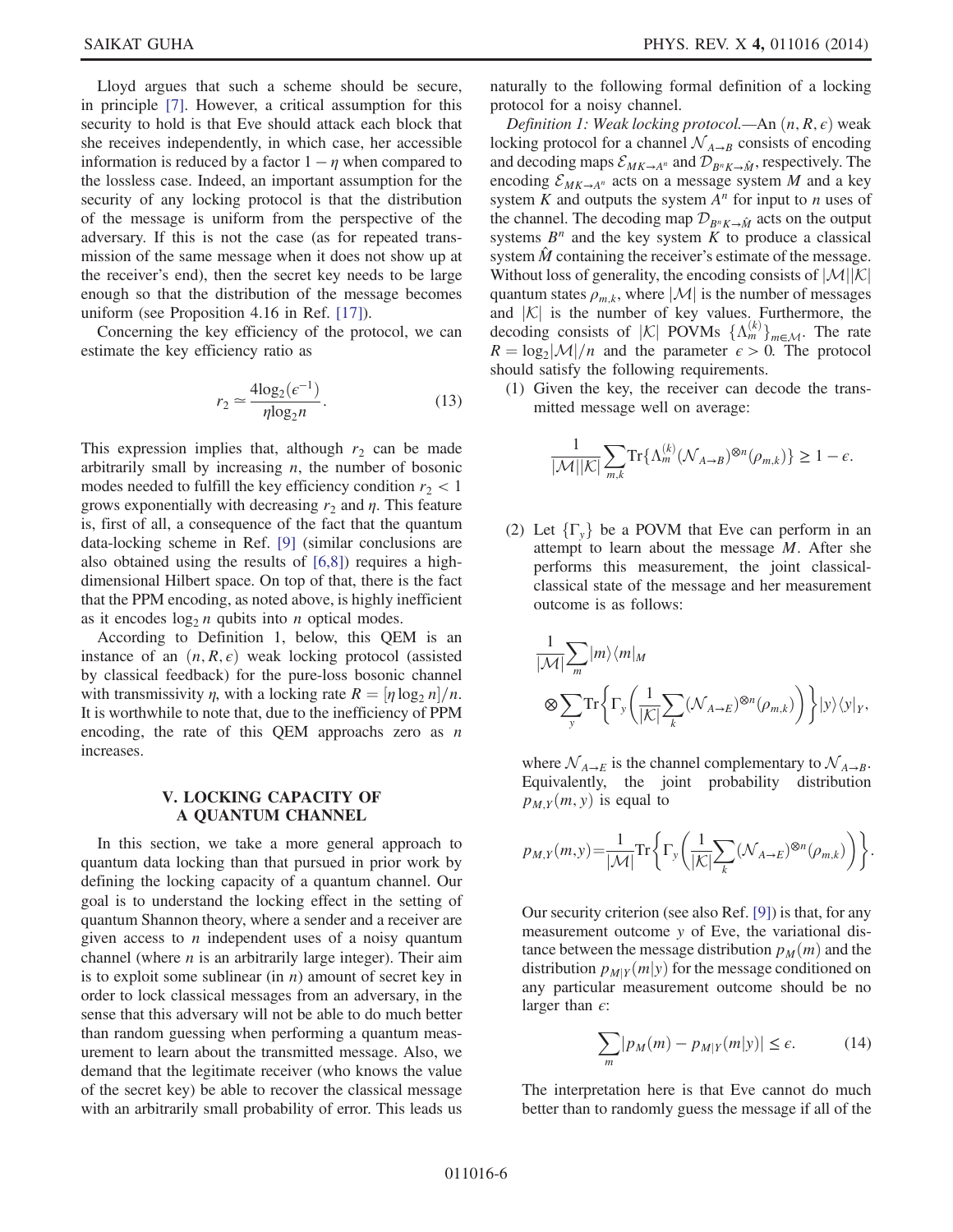conditional distributions  $p_{M|Y}(m|y)$  are indistinguishable from the message distribution.

(3) The secret key consumption grows sublinearly in the number  $n$  of channel uses.

In a weak locking protocol, it is assumed that the eavesdropper has access to the channel environment only. A stronger locking protocol is obtained if we allow for the eavesdropper to have access to the channel input (or, equivalently, to both the channel output and the environment).

Definition 2: Strong locking protocol.—An  $(n, R, \epsilon)$ strong locking protocol is similar to a weak locking protocol, except that we allow for Eve to have access to the  $A<sup>n</sup>$  systems, so that she can perform a measurement on the  $A<sup>n</sup>$  systems of the following state:

$$
\frac{1}{|\mathcal{M}|}\sum_{m}|m\rangle\langle m|_{M}\otimes\frac{1}{|\mathcal{K}|}\sum_{k}(\rho_{m,k})_{A^{n}}.
$$

We then demand that the variational distance as in Eq.  $(14)$ can be made less than an arbitrarily small positive constant  $\epsilon$ .

Remark 3.—One could, alternatively, allow for the adversary to have access to the output of the channel, but we do not explore such a possibility in this paper.

<span id="page-8-0"></span>Remark 4.—The Fannes-Audenaert inequality [\[18,19\]](#page-23-13) for continuity of entropy implies that, if Eq. [\(14\)](#page-7-1) holds, then we get the following bound on Eve's accessible information:

$$
I_{\rm acc}(M; E^n) \le h_2(\epsilon/2) + \epsilon nR/2,\tag{15}
$$

where  $h_2$  is the binary entropy and n and R are as in Definition 1. In more detail, recall the Fannes-Audenaert inequality for continuity of entropy,

$$
T \equiv \frac{1}{2} ||\rho - \sigma||_1 \Rightarrow |H(\rho) - H(\sigma)|
$$
  

$$
\leq h_2(T) + T \log(d - 1),
$$

where  $h_2$  is the binary entropy and  $d$  is the dimension of the states. Applying this to the condition in Eq. [\(14\)](#page-7-1) gives

$$
H(M) - H(M|Y = y) \le h_2(\epsilon/2) + \frac{\epsilon}{2} \log(|\mathcal{M}| - 1), \quad (16)
$$

$$
\leq h_2(\epsilon/2) + \epsilon nR/2. \tag{17}
$$

Since the above inequality holds for any measurement of Eve, averaging it with respect to the distribution  $p_Y(y)$ gives the inequality in Eq. [\(15\).](#page-8-0)

Remark 5.—If desired, one can demand further for the secret key rate of an  $(n, R, \epsilon)$  weak or strong locking protocol to be consumed at a particular sublinear rate (for example, a logarithmic number of secret key bits or perhaps

 $\sqrt{n}$  secret key bits for *n* channel uses). However, this paper establishes several upper bounds on locking capacity in an independent and identically distributed (IID) setting, and these bounds converge to the same quantity in the large  $n$ limit regardless of which sublinear rate is chosen. Also, the Fawzi-Hayden-Sen (FHS) protocol [\[9\]](#page-23-10) is very strong, in the sense that it uses such a small amount of secret key. Thus, in light of these two observations, it seems reasonable to define locking capacity in such a coarse-grained manner. However, other characterizations of locking capacity in a finite block-length setting or in a one-shot setting might change depending on the amount of secret key allowed (so it would be necessary to specify in more detail the amount of secret key allowed).

*Remark 6.*—Observe that an  $(n, R, \epsilon)$  strong locking protocol is also an  $(n, R, \epsilon)$  weak locking protocol, but the other implication is not necessarily true.

Remark 7.—The security and key efficiency ratios become arbitrarily small for a strong locking protocol. Indeed, from the fact that  $I_{\text{acc}}(M; A^n) \leq h_2(\epsilon/2) + \epsilon nR/2$ , and the fact that the receiver can decode with the key, so that  $I_{\text{acc}}(M; B^n K) \approx \log_2 |\mathcal{M}|$ , it follows that the security ratio  $r_1 \leq h_2(\epsilon/2)/(nR) + \epsilon/2$ . Also, since we require the key to be sublinear in the message length, it follows that the key efficiency ratio  $r_2 = o(n)/O(n)$ , which vanishes in the limit as  $n \to \infty$ .

In the following, we use the modifier "weak" or "strong" only when we need to distinguish between them.

Definition 8: Achievable rate for locking.—A rate  $R$  is achievable if  $\forall \delta, \epsilon > 0$  and sufficiently large *n*, there exists an  $(n, R - \delta, \epsilon)$  locking protocol.

Definition 9: Locking capacity.—The locking capacity  $L(\mathcal{N})$  of a quantum channel is the supremum of all achievable rates:

$$
L(\mathcal{N}) \equiv \sup\{R|R\text{ is achievable}\}.
$$

Let  $L_W(\mathcal{N})$  and  $L_S(\mathcal{N})$  denote the weak and strong locking capacity, respectively.

#### A. Relation of the locking capacity to other capacities

<span id="page-8-1"></span>Let  $Q(\mathcal{N})$ ,  $P(\mathcal{N})$ , and  $C(\mathcal{N})$  denote the quantum  $[20-26]$  $[20-26]$ , private  $[26,27]$ , and classical  $[28,29]$  capacities of a quantum channel  $\mathcal N$ , respectively. By employing operational arguments, we determine that the following bounds hold:

$$
Q(\mathcal{N}) \le P(\mathcal{N}) \le L_W(\mathcal{N}) \le C(\mathcal{N}).\tag{18}
$$

Indeed, for any channel, its quantum capacity is less than the private classical capacity because any scheme for quantum communication can be used for private classical communication such that the classical information is protected from the environment of the channel. Furthermore, the inequality  $P(\mathcal{N}) \leq L_W(\mathcal{N})$  holds because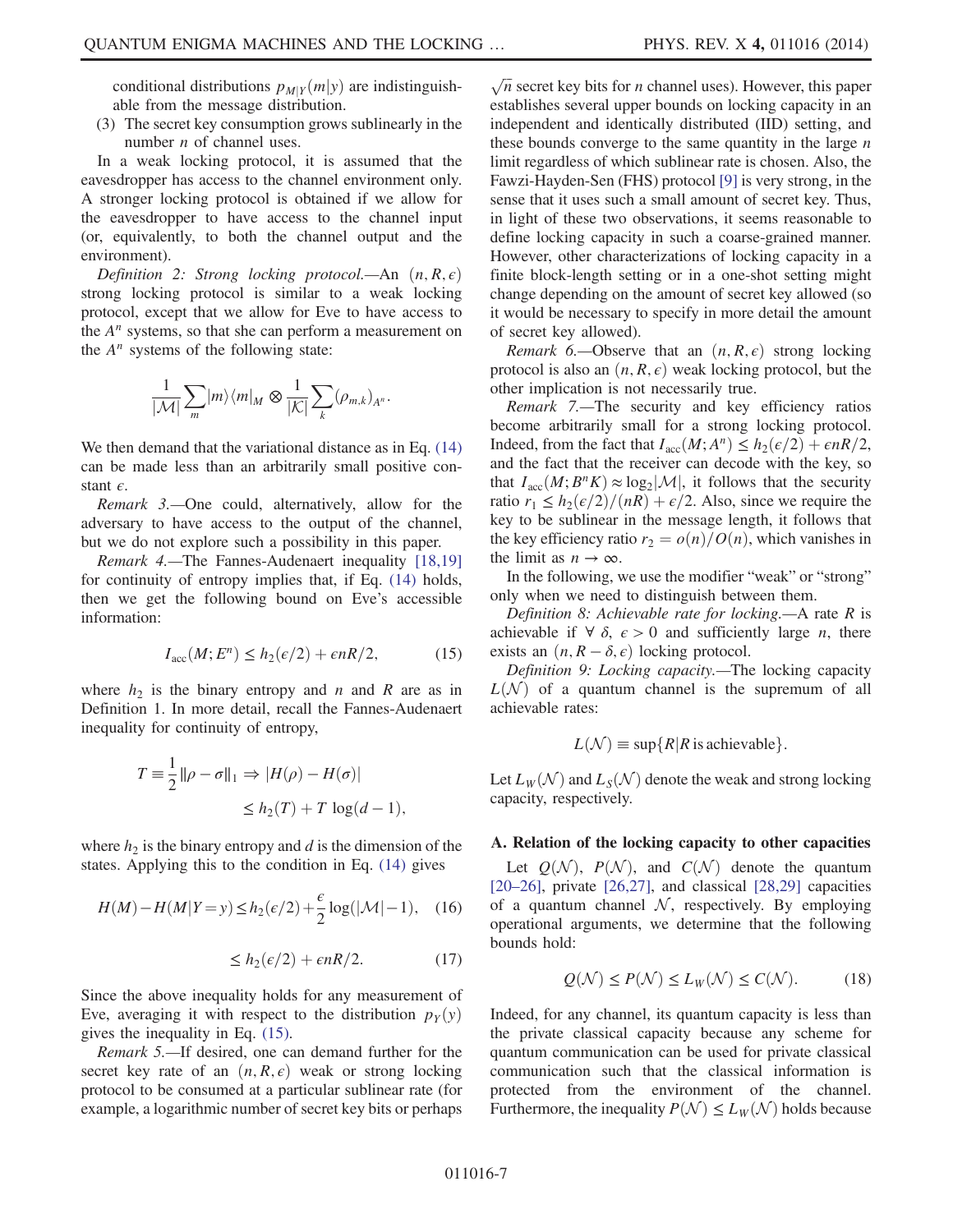any  $(n, R, \epsilon)$  private classical communication protocol satisfies the three requirements of a weak locking protocol 26,27]]. Finally, the requirements of a weak locking protocol are more restrictive than those for classical communication, so that  $L_W(\mathcal{N}) \leq C(\mathcal{N})$ .

<span id="page-9-0"></span>Operational arguments and the existence of the FHS locking protocol [\[9\]](#page-23-10) also lead to the following bounds on the strong locking capacity:

$$
Q(\mathcal{N}) \le L_S(\mathcal{N}) \le L_W(\mathcal{N}).\tag{19}
$$

We first justify the bound  $Q(\mathcal{N}) \leq L_S(\mathcal{N})$ , already observed in some sense in Ref. [\[17\].](#page-23-12) The strong locking capacity of the noiseless qubit channel is equal to one, due to the existence of the FHS locking protocol (see Example 23 below). By concatenating the FHS locking protocol with a family of capacity-achieving quantum error correcting codes, we obtain a family of strong locking protocols that achieve a strong locking rate equal to the quantum capacity of the channel. The bound  $L_S(\mathcal{N}) \leq L_W(\mathcal{N})$  follows because a strong locking protocol always meets the demands of a weak locking protocol (recall Remark 6). The relationship between the private capacity and the strong locking capacity is less clear. Indeed, a private communication protocol for a quantum channel protects information only from the environment of the channel (which we think of as the eavesdropper's system). For this reason, it does not meet the demands of a strong locking protocol. However, we could consider a "strong privacy" protocol in which the goal is to protect a message from both the environment and the output of the channel, under the assumption that the party controlling these systems does not have access to the shared key. In this case, the "strong private capacity" would always be equal to zero because a sublinear amount of secret key is insufficient to get any strong private capacity out of the channel. For this reason, the bounds in Eqs. [\(18\)](#page-8-1) and [\(19\)](#page-9-0) are the best simple ones that we can derive from operational considerations.

We can also consider the case in which a classical feedback channel is available for free from the receiver to the sender. In this case, we denote the resulting capacities with a superscript  $(\leftarrow)$ . By employing the same operational arguments as above, we find that the following inequalities hold:

<span id="page-9-3"></span>
$$
\mathcal{Q}^{(\leftarrow)}(\mathcal{N}) \le P^{(\leftarrow)}(\mathcal{N}) \le L_W^{(\leftarrow)}(\mathcal{N}) \le C^{(\leftarrow)}(\mathcal{N}), \quad (20)
$$

$$
Q^{(\leftarrow)}(\mathcal{N}) \le L_S^{(\leftarrow)}(\mathcal{N}) \le L_W^{(\leftarrow)}(\mathcal{N}).\tag{21}
$$

Capacities assisted by classical feedback need not be equal to the unassisted capacities. For example, it is known that the quantum and private capacities assisted by classical feedback can be strictly larger than the corresponding unassisted capacities [\[30\],](#page-23-17) and this is true even for the classical capacity [\[31\].](#page-24-0) The locking capacity of quantum channels with classical feedback remains largely an open question.

#### B. Upper bounds on the locking capacity

<span id="page-9-2"></span>Let us define the information quantity  $L_W^{(u)}(\mathcal{N})$  as lows: follows:

$$
L_W^{(u)}(\mathcal{N}) \equiv \max_{\{p(x), \rho_x\}} [I(X; B) - I_{\text{acc}}(X; E)], \qquad (22)
$$

<span id="page-9-1"></span>where the above information quantities are evaluated with respect to a state of the following form:

$$
\sum_{x} p_X(x) |x\rangle\langle x|_X \otimes U^{\mathcal{N}}_{A \to BE}(\rho_x), \tag{23}
$$

 $U_{A\rightarrow BE}^{\mathcal{N}}$  is an isometric extension of the channel  $\mathcal{N}$ , and the superscript  $(u)$  indicates that this quantity will function as an upper bound on the locking capacity. The following theorem establishes that the regularization of  $L_W^{(u)}(\mathcal{N})$ <br>provides an upper bound on the weak locking capacity provides an upper bound on the weak locking capacity of a quantum channel. This bound is nontrivial given that the regularization of  $L_W^{(u)}(\mathcal{N})$  does not depend on the secret<br>key used in a given locking protocol key used in a given locking protocol.

*Theorem 10.*—The weak locking capacity  $L_W(\mathcal{N})$  of a quantum channel  $N$  is upper bounded by the regularization of  $L_W^{(u)}(\mathcal{N})$ :

$$
L_W(\mathcal{N}) \le \lim_{n \to \infty} \frac{1}{n} L_W^{(u)}(\mathcal{N}^{\otimes n}).
$$

Proof: The proof below places an upper bound on the weak locking capacity of a quantum channel by considering the most general protocol for this task. Suppose that the task is to generate shared, locked randomness rather than to send a locked message (placing an upper bound on achievable rates for this task gives an upper bound on achievable rates for the latter task, since a protocol for the latter task can be used to accomplish the former task). The most general protocol has Alice input her share of the key K and her variable M into an encoder that outputs some systems  $A<sup>n</sup>$  to be fed into the inputs of the channels. She then transmits these systems  $A<sup>n</sup>$  over the channel, so that Bob receives the output systems  $B<sup>n</sup>$ . Let the following state describe all systems at this point in the protocol:

$$
\omega_{MKB^n} \equiv \frac{1}{|\mathcal{M}||\mathcal{K}|} \sum_{m,k} |m\rangle \langle m|_M \otimes |k\rangle \langle k|_K \otimes \mathcal{N}_{A \to B}^{\otimes n}(\rho_{k,m}).
$$

Bob inputs his share of the key  $K$  and the systems  $B<sup>n</sup>$  into a decoder  $\mathcal{D}_{KB^n\to\hat{M}}$  to recover  $\hat{M}$ , which is his estimate of Alice's variable M. The final state of the protocol is given by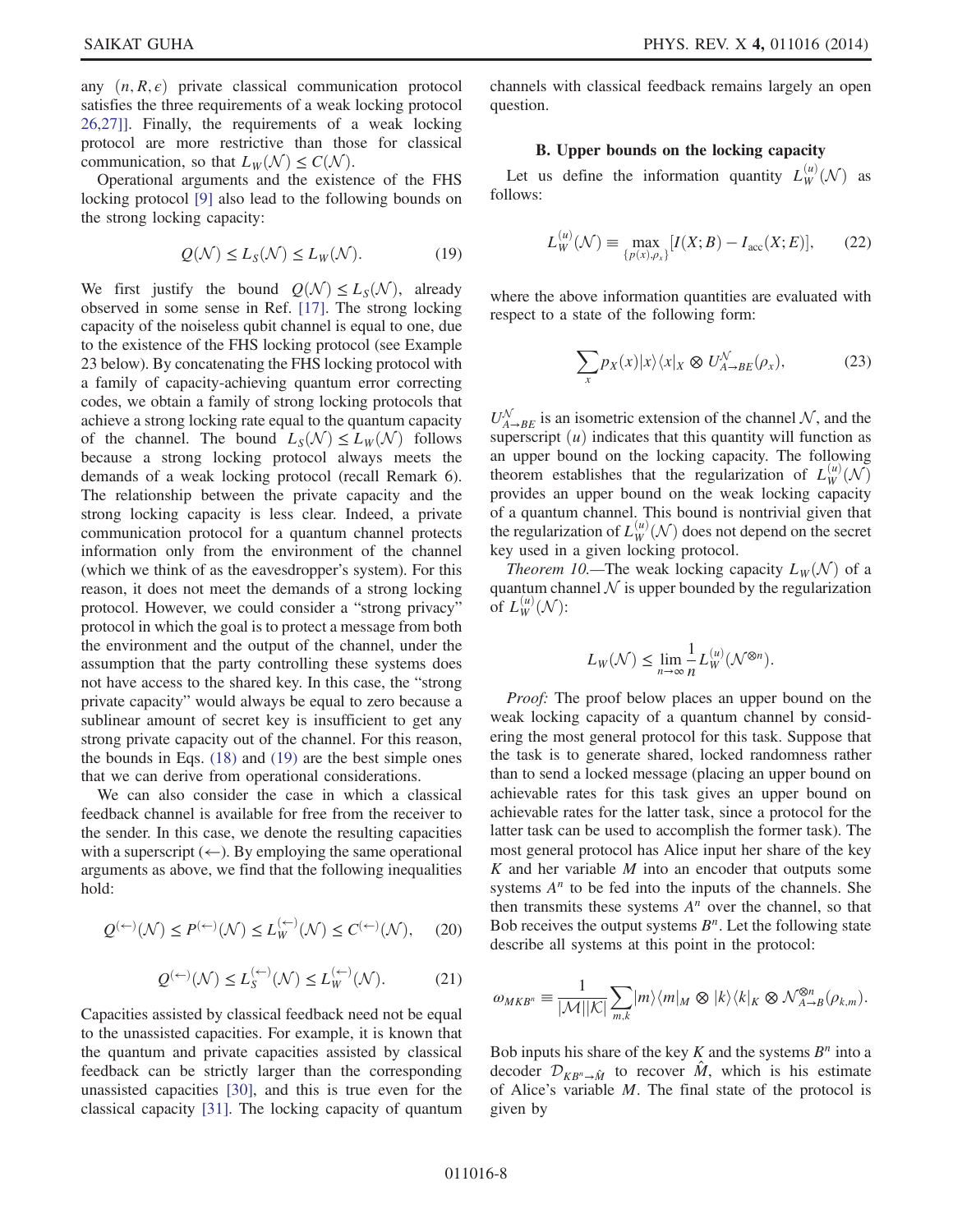$$
\omega'_{M\hat{M}} \equiv \frac{1}{|\mathcal{M}||\mathcal{K}|} \sum_{m,k} |m\rangle \langle m|_{M}
$$
  

$$
\otimes \mathcal{D}_{KB^n \to \hat{M}}[|k\rangle \langle k|_{K} \otimes \mathcal{N}_{A \to B}^{\otimes n}(\rho_{k,m})].
$$

If the protocol is any good for locking the message  $M$ , then the ideal distribution of M and  $\hat{M}$  deviates from the actual distribution of these variables by no more than  $\epsilon$ , in the sense that

$$
\|\bar\Phi_{M\hat M}-\omega'_{M\hat M}\|_1\leq \epsilon,
$$

where

$$
\bar{\Phi}_{M\hat{M}} \equiv \frac{1}{|\mathcal{M}|} \sum_{m} |m\rangle \langle m|_{M} \otimes |m\rangle \langle m|_{\hat{M}}.
$$

The above condition is equivalent to the condition that  $Pr{\{\hat{M} \neq M\}} \leq \epsilon/2$ , because

$$
\frac{1}{2} \|\bar{\Phi}_{M\hat{M}} - \omega'_{M\hat{M}}\|_1 = \Pr{\hat{M} \neq M}.
$$

Also, from Remark 4, Eve's accessible information  $I_{\text{acc}}(M; E^n)$  about the variable M is bounded from above by  $\epsilon$ <sup>"</sup> n, where  $\epsilon$ <sup>"</sup> =  $h_2(\epsilon/2)/n + \epsilon R/2$ , whenever Eq. [\(14\)](#page-7-1) is satisfied. We can now proceed with bounding achievable is satisfied. We can now proceed with bounding achievable rates for any locking protocol:

$$
nR = H(M)_{\bar{\Phi}}
$$
  
\n
$$
= I(M; \hat{M})_{\bar{\Phi}}
$$
  
\n
$$
\leq I(M; \hat{M})_{\omega'} + n\epsilon'
$$
  
\n
$$
\leq I(M; B^n K)_{\omega} + n\epsilon'
$$
  
\n
$$
= I(M; B^n)_{\omega} + I(M; K|B^n)_{\omega} + n\epsilon'
$$
  
\n
$$
\leq I(M; B^n)_{\omega} - I_{\text{acc}}(M; E^n)_{\omega} + o(n) + n\epsilon' + n\epsilon''
$$
  
\n
$$
\leq L_W^{(\mu)}(\mathcal{N}^{\otimes n}) + o(n) + n\epsilon' + n\epsilon''.
$$

The first equality follows from the assumption that the random variable  $M$  is a uniform random variable. The second equality is an identity because  $H(M|\hat{M}) = 0$  for the ideal distribution on M and  $\hat{M}$ . The first inequality follows from an application of the Alicki-Fannes-Audenart inequal-ity (continuity of entropy) [\[19,32\]](#page-23-18), where  $\epsilon'$  is a function of  $\epsilon$  that approaches zero as  $\epsilon \to 0$ . The second inequality follows from an application of quantum data processing (both  $B<sup>n</sup>$  and K are fed into the decoder to produce  $\dot{M}$ ). The third equality follows from an application of the chain rule for mutual information. The third inequality follows from the upper bound

$$
I(M; K|B^n) \le H(K|B^n) \le H(K) \le o(n)
$$

(the assumption that the secret key rate is sublinear) and from the accessible information bound  $I_{\text{acc}}(M; E^n) \leq \epsilon$ . The final inequality follows from optimizing over all distributions, so that we have

$$
R \le \lim_{n \to \infty} \frac{1}{n} L_W^{(u)}(\mathcal{N}^{\otimes n}).
$$

in the limit as *n* becomes large and as  $\epsilon \to 0$ .  $\Box$ 

*Theorem 11.*—The strong locking capacity  $L_S(\mathcal{N})$  of a quantum channel  $\mathcal N$  is upper bounded as

$$
L_S(\mathcal{N}) \le \lim_{n \to \infty} \frac{1}{n} L_S^{(u)}(\mathcal{N}^{\otimes n}),
$$

where

$$
L_S^{(u)}(\mathcal{N}) \equiv \max_{\{p(x),\rho_x\}} [I(X;B) - I_{\text{acc}}(X;BE)],
$$

and the information quantities are with respect to the state in [\(23\)](#page-9-1).

Proof: The proof of this theorem is nearly identical to the proof of the one above. However, we employ the bound on the accessible information  $I_{\text{acc}}(M; A^n) = I_{\text{acc}}(M; B^n E^n)$ <br>from Definition 2 and Remark 4 instead. from Definition 2 and Remark 4 instead.

Remark 12.—Observe that the bounds in the above theorem hold even if the key is allowed to be a sublinear size quantum system, as in the locking schemes discussed in Ref. [\[6\]](#page-23-6).

It is an interesting and important open question to determine if the upper bounds given in the above theorems are achievable.

#### 1. Entanglement-breaking channels have zero locking capacity

The above theorems and a further analysis allow us to determine that both the strong and the weak locking capacities of an entanglement-breaking channel are equal to zero.

Definition 13: Entanglement-breaking channel Ref. [\[33\].](#page-24-1)—A channel  $N_{\text{FB}}$  is entanglement breaking if the output state is separable whenever it acts on one share of an entangled state:

$$
(\mathrm{id}_R \otimes \mathcal{N}_{EB})(\rho_{RA}) = \sum_{x} p_X(x) \sigma_R^x \otimes \omega_B^x,
$$

where  $p_X(x)$  is a probability distribution, each  $\sigma_K^x$  is a state<br>on the reference system R, and each  $\sigma^x$  is a state on the on the reference system R, and each  $\omega_B^{\mathrm{x}}$  is a state on the channel output system B.

Theorem 14.—Both the strong and the weak locking capacities of an entanglement-breaking channel  $N_{EB}$  are equal to zero:

$$
L_W(\mathcal{N}_{EB}) = L_S(\mathcal{N}_{EB}) = 0.
$$

*Proof*: The proof of this theorem exploits the upper bound derived in Theorem 10 and the fact that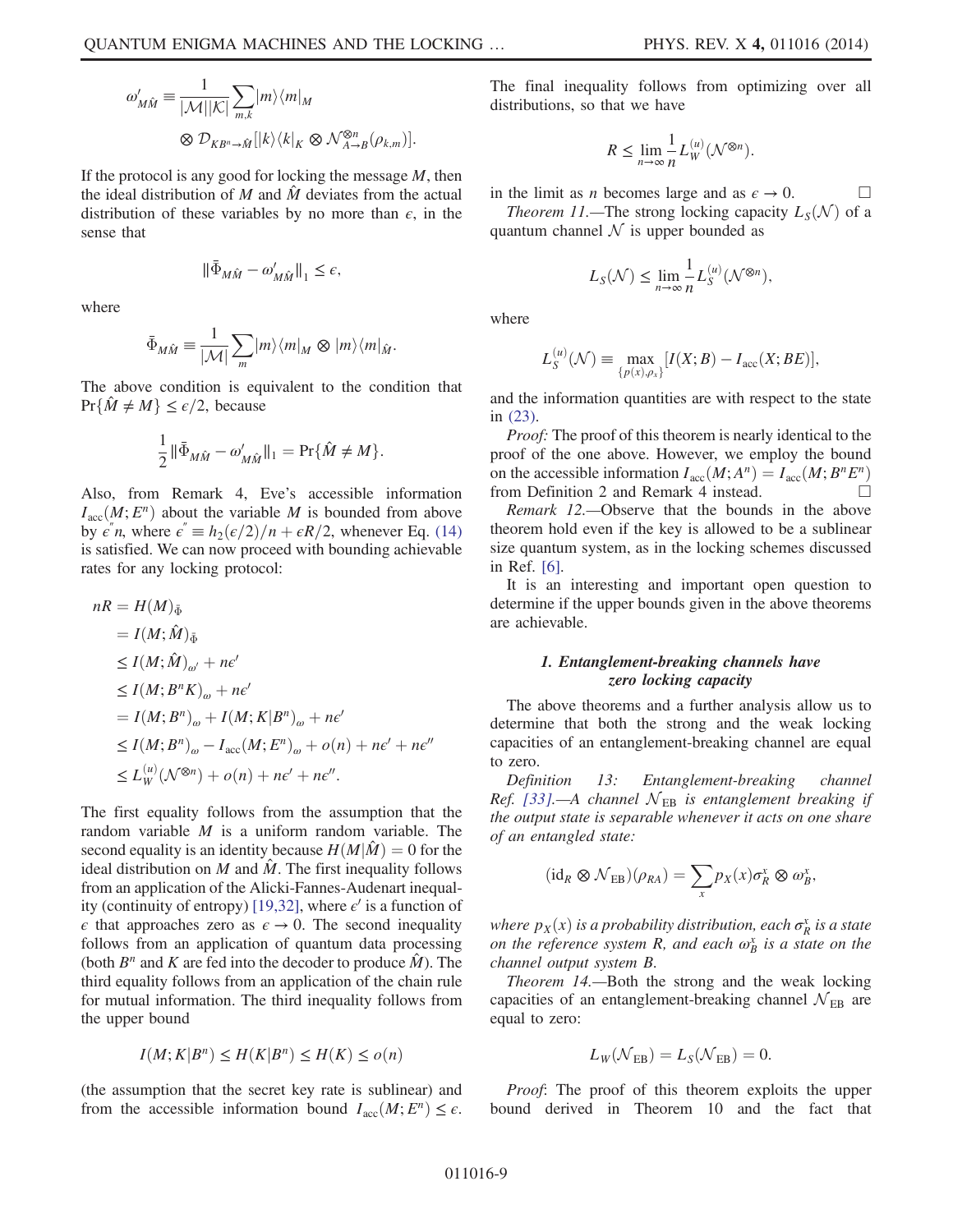$L_W(\mathcal{N}_{EB}) \ge L_S(\mathcal{N}_{EB})$ . We know from Ref. [\[33\]](#page-24-1) that any entanglement-breaking channel has a representation with rank-one Kraus operators, so that its action on an input density operator is given by

$$
\mathcal{N}_{\rm EB}(\rho)=\sum_{\mathbf{y}}|\varphi_{\mathbf{y}}\rangle_B\langle\psi_{\mathbf{y}}|_A\rho|\psi_{\mathbf{y}}\rangle_A\langle\varphi_{\mathbf{y}}|_B,
$$

for some set of vectors  $\{|\psi_y\rangle_A\}$ , such that  $\sum_{y} |\psi_y\rangle \langle \psi_y|_A = I_A$ , and a set of states  $\{|\varphi_y\rangle_B\}$ . An iso- $\langle y|y_y\rangle \langle \psi_y|_A = I_A$ , and a set of states  $\{|\varphi_y\rangle_B\}$ . An isometric extension of the channel is then given by

$$
U_{A\to BE}^{\mathcal{N}_{\rm EB}}\equiv \sum_{\mathbf{y}}|\varphi_{\mathbf{y}}\rangle_B\langle \psi_{\mathbf{y}}|_A\otimes|\mathbf{y}\rangle_E,
$$

with  $\{|y\rangle_E\}$  an orthonormal basis for the environment. From this representation, it is clear that the channel to the environment is of the form

$$
\mathcal{N}_{\rm EB}^c(\rho)=\sum_{y,z}\langle\psi_y|\rho|\psi_z\rangle_A\langle\varphi_z|\varphi_y\rangle_B|y\rangle\langle z|_E,
$$

and the environment can simulate the channel to the receiver by first performing a von Neumann measurement in the basis  $\{|y\rangle\}$  followed by a preparation of the state  $|\varphi_y\rangle_B$  conditioned on the measurement outcome being y.

Now, consider the information quantity  $L_W^{(u)}(\tilde{\mathcal{N}}_{EB})$ <br>fined in Eq. (22) Theorem 10 states that the regularidefined in Eq. [\(22\)](#page-9-2). Theorem 10 states that the regularization of this quantity is an upper bound on the weak locking capacity. For any finite  $n$ , we can always pick the measurement to be a tensor-product von Neumann measurement of the form mentioned above, giving that

$$
I_{\rm acc}(X; E^n) \ge I(X; Y^n),
$$

where  $Y<sup>n</sup>$  is the random variable corresponding to the measurement outcomes. Because of the structural relationship given above (the fact that the environment can simulate the channel to the receiver by preparing  $n$  quantum states  $|\varphi_{y_1}\rangle \otimes \cdots \otimes |\varphi_{y_n}\rangle$  from the measurement outcomes  $y^n$ ), we find that we find that

$$
I(X;Y^n) \ge I(X;B^n),
$$

by an application of the quantum data-processing inequality. This is equivalent to  $I(X; B^n) - I(X; Y^n) \leq 0$ , which implies that  $\lim_{n\to\infty} \frac{1}{n} L_W^{(u)} (\mathcal{N}_{EB}^{\otimes n}) = 0$  and thus that the weak locking canacity vanishes for any entanglementweak locking capacity vanishes for any entanglementbreaking channel. □

Remark 15.—The importance of the above theorem is the conclusion that a channel should be able to preserve entanglement between a purification of the channel input and its output in order for it to be able to lock information. If it is not able to (i.e., if it is entanglement breaking), then the locking capacity is equal to zero. Reference [\[34\]](#page-24-2) suggested that entanglement does not play a role in quantum data locking, but this theorem shows that it does in any realistic implementation of a locking protocol.

Remark 16.—It should be possible to provide a rigorous generalization of this result to entanglement-breaking channels defined over general infinite-dimensional spaces using the techniques from Ref. [\[35\].](#page-24-3) For example, it is known that a lossy bosonic channel becomes entanglement breaking when the environment injects a thermal state with sufficiently high photon number [\[35\].](#page-24-3) However, we leave this question open for future work.

## 2. Protocols with classical simulations have zero strong locking rate

It is important to determine the conditions for when the locking rate of a given protocol is zero, so that we can distinguish between the classical and quantum regimes for locking. In this regard, we can exclude all protocols that have a classical simulation in the following sense.

Definition 17: Classical simulation.—We say that a locking protocol has a classical simulation if the receiver's decoding consists of performing a measurement on the output of the channel that is independent of the key  $K$ , followed by a classical postprocessing of the measurement output and the key to produce an estimate of the transmitted message.

Theorem 18.—The strong locking rate of any locking protocol with a classical simulation is equal to zero.

Proof: The fact that this theorem should hold might be obvious, but nevertheless we provide a proof. The setup for this proof is similar to that in the proof of Theorems 10 and 11, with the exception that the decoder first performs a keyindependent measurement of the channel output to produce a random variable Y. The decoder then processes the random variable  $Y$  and the key  $K$  to produce an estimate  $\hat{M}$  of the sender's message. We can bound the rate R of this protocol as follows:

$$
nR = H(M)_{\bar{\Phi}}
$$
  
=  $I(M; \hat{M})_{\bar{\Phi}}$   
 $\leq I(M; \hat{M})_{\omega'} + n\epsilon'$   
 $\leq I(M; YK)_{\omega} + n\epsilon'$   
=  $I(M; Y)_{\omega} + I(M; K|Y)_{\omega} + n\epsilon'$   
 $\leq I(M; Y)_{\omega} - I_{\text{acc}}(M; B^n E^n)_{\omega} + o(n) + n\epsilon' + n\epsilon''$   
 $\leq I(M; Y)_{\omega} - I(M; Y)_{\omega} + o(n) + n\epsilon' + n\epsilon''$   
=  $o(n) + n\epsilon' + n\epsilon''$ .

The first three lines above are exactly the same as those in the proof of Theorem 10. The second inequality follows from quantum data processing. The third equality is the chain rule. The third inequality follows from the condition  $I_{\rm acc}(M; B^n E^n)_{\omega} \leq \epsilon' n$ , with  $\epsilon'' \equiv h_2(\epsilon/2)/n + \epsilon R/2$ , whenever Eq. [\(14\)](#page-7-1) is satisfied, which should hold for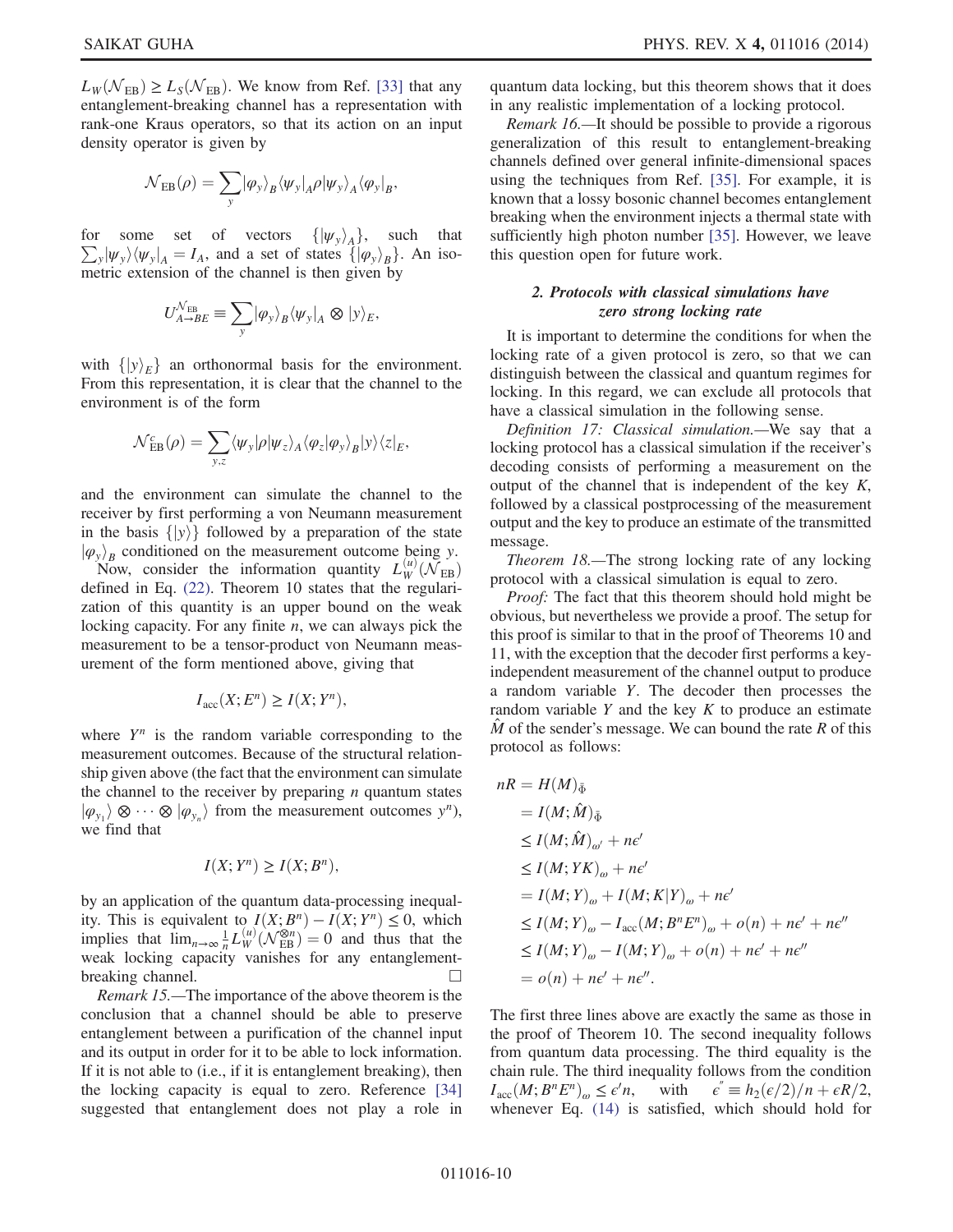any strong locking protocol. Also, it follows because  $I(M; K|Y)_{\omega} \leq H(K) \leq o(n)$ . Finally, the adversary can choose their processing of the  $B^nE^n$  systems to be a discarding of  $E<sup>n</sup>$  followed by whatever key-independent measurement of  $B<sup>n</sup>$  the receiver is performing to produce Y. Thus, it follows that  $I_{\text{acc}}(M; B^n E^n)_{\omega} \ge I(M; Y)$ . The statement that the strong locking rate is equal to zero follows by taking the limit as  $n \to \infty$  and  $\epsilon \to 0$ .

As a corollary of the above theorem, we find the following.

Corollary 19.—If a protocol does not consume any secret key at all, the strong locking rate is equal to zero.

*Proof:* This follows simply because the receiver's measurement on the channel outputs does not depend on a key for a scheme that does not use any key at all.

#### 3. The private and quantum capacity are equal to the weak locking capacity for particular Hadamard channels

<span id="page-12-0"></span>In this section, we prove that, if the channel is such that the map from the input to the environment is a quantum-toclassical channel, i.e., of the following form,

$$
\rho \to \sum_{x} \text{Tr}\{A_{x}\rho A_{x}^{\dagger}\}|x\rangle\langle x|,\tag{24}
$$

for some orthonormal basis  $\{|x\rangle\}$  and where  $\sum_{x} A_{x}^{\dagger} A_{x} = I$ ,<br>then the weak locking capacity of such a channel is equal to then the weak locking capacity of such a channel is equal to its private and quantum capacity. This result follows simply because the systems received by the environment are already classical, so that the best measurement for the adversary to perform is given by  $\{|x\rangle\langle x|\}$  on each channel use. Any measurement other than this one will have mutual information with the message lower than this measurement's mutual information by a simple data-processing argument. Furthermore, since the systems given to the environment are classical, the Holevo information of the environment with the input is equal to the accessible information of the environment with the input for such channels.

<span id="page-12-1"></span>For such channels, the map from the input to the output is of the following form,

$$
\rho \to \sum_{x} A_{x} \rho A_{x}^{\dagger} \otimes |x\rangle\langle x|, \tag{25}
$$

because the operator  $\sum_{x}A_{x}(\cdot)\otimes|x\rangle\otimes|x\rangle$  is an isometric extension of the channel in Eq. [\(24\).](#page-12-0) A notable example of such a channel is the "photon detected-jump" channel, described in Ref. [\[36\]](#page-24-4). Channels of the form in Eq. [\(25\)](#page-12-1) are examples of Hadamard channels, which are generally defined as channels complementary to entanglement-breaking ones [\[37,38\]](#page-24-5).

We state the above result as the following theorem.

Theorem 20.—The weak locking capacity of a channel of the form in Eq. [\(25\)](#page-12-1) is equal to its private and quantum capacity and is given by the following expression,

$$
\max_{\{p_X(x),\rho_X\}}[I(X;B)-I(X;E)],
$$

where the information quantities are evaluated with respect to the following state,

$$
\sum_{x} p_X(x) |x\rangle\langle x|_X \otimes U_{A\to BE}^{\mathcal{N}}(\rho_x),
$$

with  $U_{A\rightarrow BE}^{\mathcal{N}}$  an isometric extension of the channel  $\mathcal{N}$ .

Proof: A proof of this theorem follows the intuition mentioned above. In particular, we know from Refs.  $[26,27]$  that the following formula is equal to the private capacity of any channel:

$$
P(\mathcal{N}) = \lim_{n \to \infty} \frac{1}{n} \{ \max_{\{p_X(x), \rho_X^{(n)}\}} [I(X; B^n) - I(X; E^n)] \}.
$$

Now, since we are assuming the channel to the environment to have the form given in Eq. [\(24\),](#page-12-0) the systems given to the environment are classical so that the accessible information  $I_{\text{acc}}(X; E^n)$  is equal to the Holevo information  $I(X; E^n)$  for any finite  $n$ . Thus, our upper bound from Theorem 10 on the weak locking capacity of such a channel is equal to the expression given above for its private capacity. Furthermore, all Hadamard channels are degradable [\[39\]](#page-24-6), meaning that the receiver can simulate the map from the input to the environment by acting with a degrading map on the system. Finally, it is known that the expression for the private capacity "single letterizes" to the form in the statement of the theorem for degradable channels and that the quantum capacity is equal to the private capacity for such channels [\[40\].](#page-24-7) (It is often said that an information theoretic formula is "single-letter" if it is function of a single instance of the channel or resource.)  $\Box$ 

Remark 21.—Theorem 20 demonstrates that it suffices to use a private capacity achieving code for channels of the form in Eq. [\(25\),](#page-12-1) with the benefit that these private communication codes do not require the consumption of any secret key. That is, there is no need to devise an exotic information locking protocol for such channels in order to achieve their weak locking capacity.

#### 4. Quantum discord-based upper bound on the gap between weak locking capacity and private capacity

The quantum discord is an asymmetric measure that quantifies the quantum correlation in a bipartite quantum state [\[41\]](#page-24-8). For a given bipartite quantum state  $\rho_{AB}$ , the quantum mutual information  $I(A; B)$ <sub>o</sub> quantifies all of the bipartite correlations in  $\rho_{AB}$ , while max<sub> $\Lambda_{A\rightarrow Y} I(X;B)$ </sub> is meant to capture the classical correlations in the state that are recoverable by performing a local measurement on the A system [\[42\]](#page-24-9). Thus, the idea behind the quantum discord  $D(A, B)$ <sub>o</sub> is to quantify the quantum correlations in a state by subtracting out the classical correlation from the total correlation: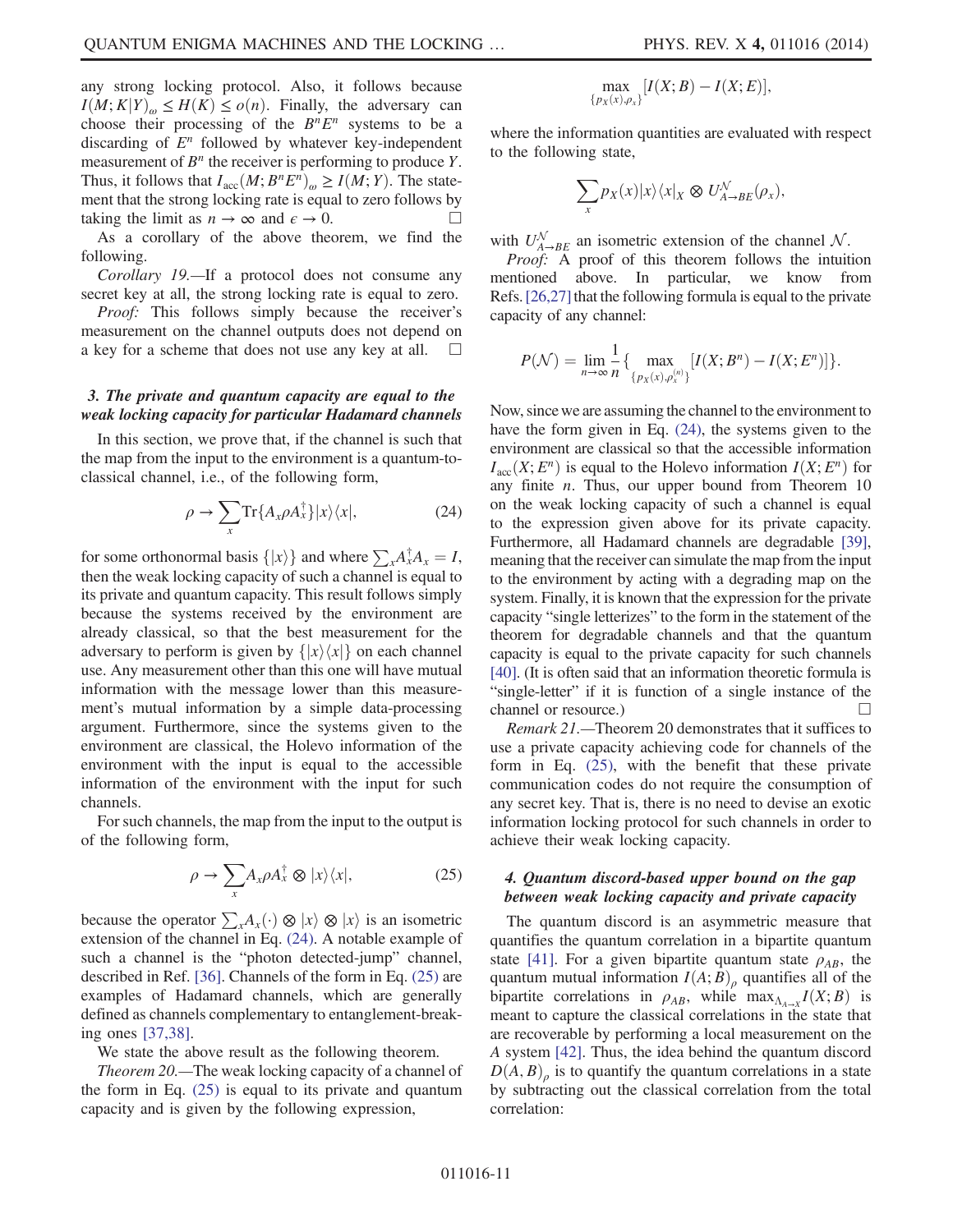$$
D(A, B)_{\rho} \equiv I(A; B)_{\rho} - \max_{\Lambda_{A \to X}} I(X; B).
$$

Ollivier and Zurek originally described the quantum discord as the correlations lost during a measurement process [\[41\]](#page-24-8).

Our upper bound on the weak locking capacity from Theorem 10 appears similar to the above formula for quantum discord. Indeed, we can place an upper bound on the gap between the weak locking capacity and the private capacity of a quantum channel in terms of the discord between the environment of the channel and the classical variable sent into the channel. We can also interpret this as merely the gap between the Holevo information of the environment and its accessible information. It is clear why this gap is related to quantum discord. In a private communication protocol, the security guarantee is with respect to the Holevo information, while in a locking protocol, the guarantee is with respect to the accessible information. Thus, the gap between the two capacities should be related to the correlations lost during Eve's measurement.

Proposition 22.—The gap between the weak locking capacity and the private capacity of a quantum channel is no larger than

$$
L_W(\mathcal{N}) - P(\mathcal{N}) \le \lim_{n \to \infty} \frac{1}{n} \left[ \max_{\{p_X(x), \rho_X\}} I(X; E^n) - I_{\text{acc}}(X; E^n) \right]
$$

$$
= \lim_{n \to \infty} \frac{1}{n} \left[ \max_{\{p_X(x), \rho_X\}} D(E^n, X) \right],
$$

where the entropies for any finite  $n$  are with respect to a state of the following form:

$$
\sum_{x} p_X(x) |x\rangle\langle x|_X \otimes \mathcal{N}_{A \to E}^{\otimes n}(\rho_x),
$$

and  $\mathcal{N}_{A\rightarrow E}$  is the channel complementary to  $\mathcal{N}_{A\rightarrow B} = \mathcal{N}$ . *Proof:* Consider that for any finite  $n$ , we have the bound

$$
I(X;B^{n}) - I_{\text{acc}}(X;E^{n}) = I(X;B^{n}) - I(X;E^{n})
$$
  
+ 
$$
I(X;E^{n}) - I_{\text{acc}}(X;E^{n})
$$
  

$$
\leq \max_{\{p_{X}(x),\rho_{x}\}} [I(X;B^{n}) - I(X;E^{n})]
$$
  
+ 
$$
\max_{\{p_{X}(x),\rho_{x}\}} [I(X;E^{n}) - I_{\text{acc}}(X;E^{n})].
$$

Then, by using the bound from Theorem 10, the inequality above, and the characterization of the private capacity as  $P(\mathcal{N}) = \lim_{n \to \infty} \frac{1}{n} [\max_{\{p_X(x), \rho_X\}}[I(X; B^n) - I(X; E^n)]],$  the hound in the statement of the theorem follows bound in the statement of the theorem follows.  $\Box$ 

#### C. Examples

Example 23: Noiseless qudit channel.—The noiseless qudit channel trivially has weak locking capacity equal to  $log_2 d$ , where d is the dimension of the input and the output for the channel. The reason for this is that an isometric extension of this channel has the following form:

$$
\sum_i \vert i \rangle_B \langle i \vert_A \otimes \vert \varphi \rangle_E.
$$

In this case, Eve's state is independent of the input, so that her accessible information is always equal to zero (even without coding in any way).

However, the noiseless qudit channel nontrivially has strong locking capacity also equal to  $log_2 d$ . This follows from the results of Fawzi et al. [\[9\],](#page-23-10) in which they demonstrated the existence of a locking protocol that locks *n* dits using  $4\log_2(1/\epsilon) + O(\log_2\log_2(1/\epsilon))$  bits of key while having the variational distance in Eq.  $(14)$  for any eavesdropper measurement no larger than  $\epsilon$ , for an eavesdropper who obtains the full output of the noiseless channel. Thus, this scheme is an  $(n, \log_2 d, \epsilon)$  locking protocol that consumes the secret key at a rate equal to

$$
\frac{1}{n}\left\{4\log_2\left(1/\epsilon\right) + O\left[\log_2\log_2\left(1/\epsilon\right)\right]\right\}.
$$

So, for any fixed  $\epsilon > 0$ , we can take *n* large so that the secret key rate vanishes in this limit, while the eavesdropper will not be able to do much better than to randomly guess the message. Thus, this construction gives a scheme to achieve the rate  $log_2 d$ . Since the strong locking capacity of the noiseless qudit channel cannot be any larger than  $\log_2 d$ , this proves that it is equal to  $log_2 d$  for this channel.

In reality, one does not ever have access to perfectly independent uses of a quantum channel, as this is just an idealization. As such, it can be helpful to define the "oneshot" locking capacity for a single use of a quantum channel. We provide such a definition below.

Definition 24: One-shot locking capacity.—The  $\epsilon$ -oneshot locking capacity of a quantum channel is the maximum number of locked bits that a sender can transmit to a receiver such that the receiver can recover the message with average error probability less than  $\epsilon > 0$  and such that the total variational distance of the message distribution conditioned on the eavesdropper's measurement outcome  $x$ with the unconditioned message distribution  $p_M$  is no larger than  $\epsilon$ :

$$
\sum_m |p_{M|X}(m|x) - p_M(m)| \le \epsilon.
$$

We also demand that the number of secret key bits used is  $O(\log_2 \log_2 |\mathcal{M}|)$ . Similar to the IID case, we can distinguish between weak and strong locking capacities.

Example 25: Depolarizing channel.—Recall that the quantum depolarizing channel is defined as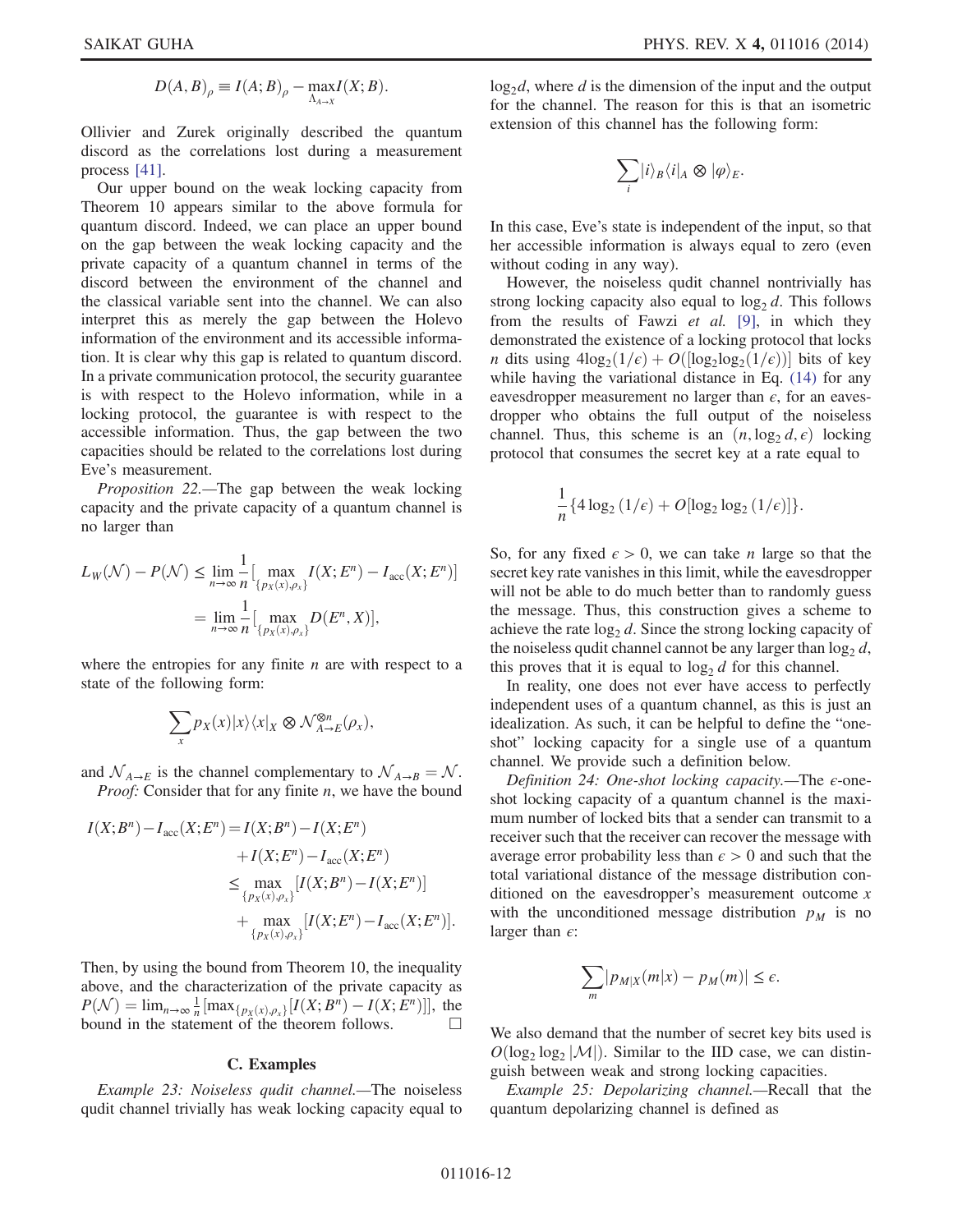$$
\rho \to (1 - p)\rho + p\frac{I}{d},
$$

where  $p \in [0, 1]$  characterizes the noisiness of the channel and d is its dimension. For sufficiently large d, the  $\epsilon$ -oneshot strong locking capacity of the depolarizing channel is equal to its  $\epsilon$ -one-shot classical capacity (defined similarly as above—see Ref. [\[43\]](#page-24-10), for example). This result follows simply because any unitary encoding commutes with the action of the depolarizing channel on the input state, and we can employ the FHS protocol combined with an  $\epsilon$ -one-shot classical capacity achieving code, in order to achieve the same  $\epsilon$ -one-shot strong locking capacity of the depolarizing channel.

While it is easy to prove, this example illustrates the subtle interplay between locking, entanglement, and classical communication. The fact that the depolarizing channel's one-shot strong locking and classical capacities match regardless of the strength of the noise would seem to leave little room for quantum correlations to play any role. Indeed, it seems hard to reconcile this result with the statement of Theorem 14 that entanglement-breaking channels have zero strong locking capacity, which is easily adapted to the one-shot setting. The resolution is that, for any fixed but arbitrarily large amount of noise  $p$ , the depolarizing channel eventually ceases to be entanglement breaking for some sufficiently large  $d = \text{poly}(1/p)$  [\[44\]](#page-24-11).

Our best known characterization of the locking capacity of the IID memoryless depolarizing channel is in terms of the operational inequalities given in Eqs. [\(18\)](#page-8-1) and [\(19\)](#page-9-0).

Example 26: Erasure channel.—Consider a d-dimensional quantum erasure channel defined as

$$
\rho \to (1-p)\rho + p|e\rangle\langle e|,
$$

where  $|e\rangle$  is an erasure flag state that is orthogonal to the d-dimensional input state. For this channel, a unitary acting on the input commutes with the action of the channel, so that the same argument as above demonstrates that the  $\epsilon$ -one-shot strong locking capacity of this channel is equal to its  $\epsilon$ -one-shot classical capacity for sufficiently large  $d$ .

The feedback-assisted weak and strong locking capacities of the memoryless erasure channel are at least  $(1-p)^2$  for  $p \leq 1/2$  and  $(1-p)/(1+2p)$  for  $p \geq 1/2$ . Furthemore, they are no larger than  $1 - p$ . These results follow from the best-known lower bounds on the quantum capacity of the erasure channel assisted by classical feedback [\[30\],](#page-23-17) the fact that the feedback-assisted classical capacity of the erasure channel cannot exceed  $1 - p$ , and the operational inequalities in Eq. [\(21\).](#page-9-3)

Furthermore Example 27: Parallelized locking protocols.—A simple parallelized protocol (as mentioned in Ref. [\[7\]](#page-23-5)) is to employ the FHS protocol for each use of a memoryless depolarizing or erasure channel. However, the best-known statement regarding the parallel composition of locking protocols is given by Proposition 2.4 of Ref. [\[9\]](#page-23-10). That is, if one locking protocol guarantees that the total variational distance of a message distribution conditioned on the eavesdropper's measurement outcome  $x_1$  with the unconditioned message distribution  $p_M$  is no larger than  $\epsilon_1$ ,

$$
\sum_{m_1} |p_{M_1|X_1}(m_1|x_1) - p_{M_1}(m_1)| \leq \epsilon_1,
$$

and another guarantees it is no larger than  $\epsilon_2$ ,

$$
\sum_{m_2} |p_{M_2|X_2}(m_2|x_2) - p_{M_2}(m_2)| \le \epsilon_2,
$$

then the parallel composition of these protocols guarantees a total variational distance no larger than  $\epsilon_1 + \epsilon_2$ :

$$
\sum_{m_1,m_2}|p_{M_1,M_2|X}(m_1,m_2|x)-p_{M_1,M_2}(m_1,m_2)|\leq \epsilon_1+\epsilon_2.
$$

Then, consider a simple parallelized protocol consisting of n uses of a d-dimensional channel, where we suppose that each channel use has a guarantee that the variational distance (as above) is no larger than  $\gamma > 0$ . Parallel composition of the locking protocols guarantees that the variational distance for the  $n$  channel uses is no larger than  $\gamma$ n. By applying the Fannes-Audenaert inequality [\[18,19\]](#page-23-13) as in Proposition 3.2 of Ref. [\[9\],](#page-23-10) one finds the following bound on the accessible information of the adversary,

$$
(\gamma n) \log d_E^n + h_2(\gamma n),
$$

where  $d_E$  is the dimension of the environment for a single channel use. Thus, the number of secret key bits needed to guarantee that Eve's accessible information is no larger than  $n\epsilon$  is equal to  $O[n \log_2(1/\epsilon)]$ , so that the rate of the key used in this scheme grows linearly with the number of channel uses. Clearly, this approach is less desirable than simply using a one-time pad combined with a classical capacity achieving code. For this latter protocol, the rate of the key is a fixed constant independent of the number of channel uses, and the protocol guarantees perfect secrecy from an adversary with access to a quantum memory.

In information theory, results for memoryless channels usually follow straightforwardly from their one-shot counterparts. The linear key growth incurred when parallelizing locking protocols prevents us from quickly concluding that the non-one-shot strong locking capacities of the depolarizing and erasure channels match their classical capacities. Moreover, the covariance argument used to draw that conclusion does not translate directly to the setting of many channel uses. We therefore leave it as an open question to determine whether the equivalence persists beyond the one-shot setting.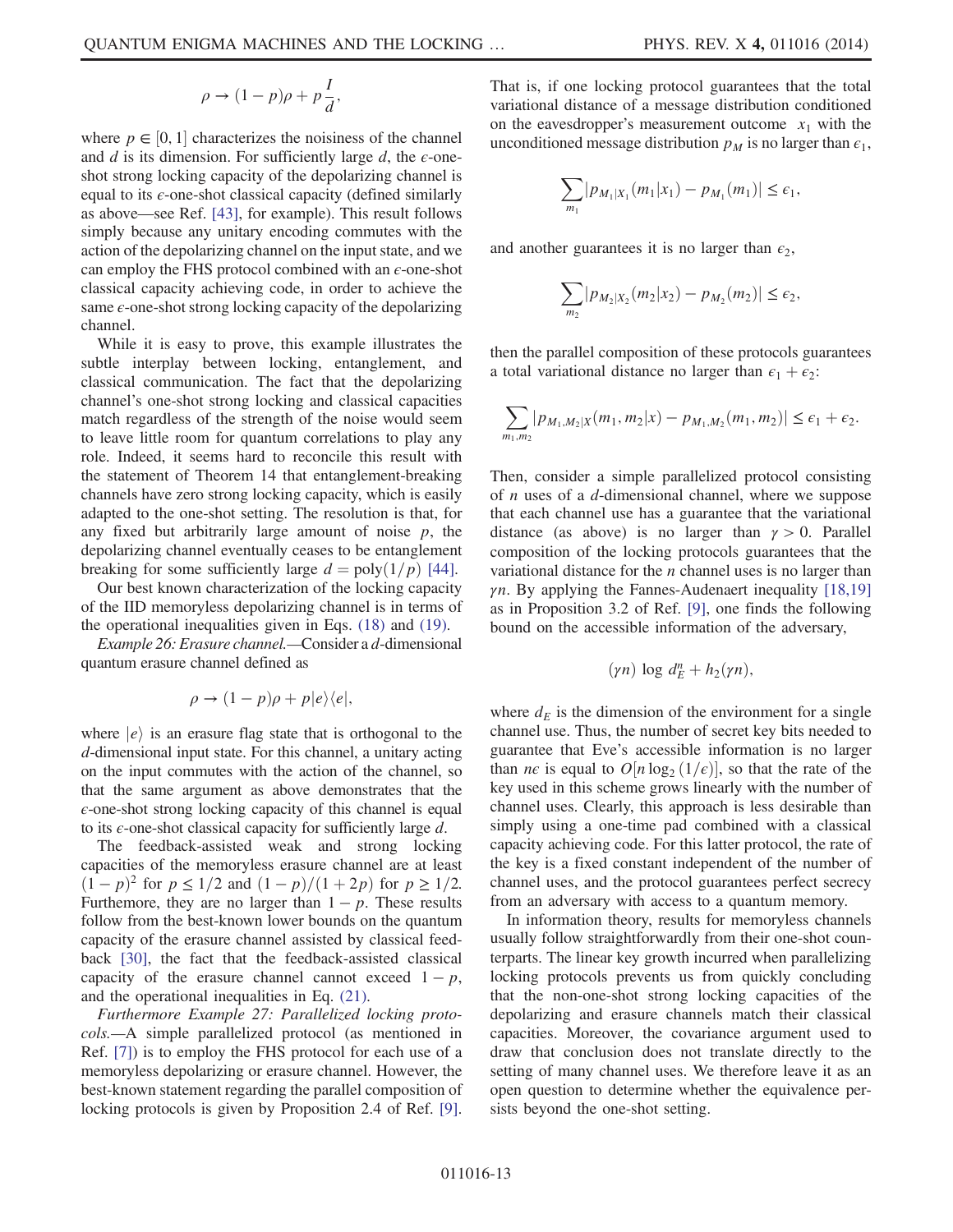## <span id="page-15-0"></span>VI. UPPER BOUNDS ON THE LOCKING CAPACITY WHEN RESTRICTING TO COHERENT-STATE ENCODINGS

In this section, we prove that there are fundamental limitations on the locking capacity of channels when we restrict ourselves to coherent-state encodings. In particular, we prove that the strong locking capacity of any quantum channel cannot be any larger than

$$
g(N_S) - \log_2\left(1 + N_S\right),\,
$$

where  $g(x) \equiv (x+1)\log_2(x+1) - x\log_2x$ , when restricting to coherent-state encodings with mean input photon number  $N_S$ . Observe that  $g(N_S) - \log_2(1+N_S) \leq$  $log_2(e)$ , and this latter bound is independent of the photon number used for the coherent-state code words. An intuitive (yet not fully rigorous) reason for why we obtain this bound is that  $log_2(1 + N_s)$  is the rate of information that an adversary can recover about the message simply by performing heterodyne detection on each input to the channel, while  $g(N<sub>S</sub>)$  is an upper bound on the classical capacity of any channel with mean input photon number  $N<sub>s</sub>$ . Thus, the difference of these two quantities should be a bound on the strong locking capacity.

We also prove that the weak locking capacity of a pureloss bosonic channel cannot be any larger than the sum of its private capacity and

$$
g[(1-\eta)N_S] - \log_2[1+(1-\eta)N_S],
$$

when restricting to coherent-state encodings with mean photon number  $N_s$ , where  $\eta \in [0, 1]$  is the transmissivity of the channel. As before,  $g[(1-\eta)N_S]-\log_2[1+(1-\eta)N_S] \leq$  $log_2(e)$ , which is independent of the photon number.

We consider a coherent-state locking protocol in which the encrypted states  $\{U_k|m\rangle\}$  are generalized to a set of *n*-mode coherent states  $\{|\alpha^n(m,k)\rangle\}_{m\in\mathcal{M},k\in\mathcal{K}}$ , where  $|\alpha^n(m, k)\rangle$  is an *n*-fold tensor product of coherent states:

$$
|\alpha^{n}(m,k)\rangle \equiv |\alpha_{1}(m,k)\rangle \otimes \cdots \otimes |\alpha_{n}(m,k)\rangle.
$$

Definition 28: Coherent-state locking protocol.—A coherent-state locking protocol consists of coherent-state code words  $\{|a^n(m,k)\rangle\}_{m\in\mathcal{M},k\in\mathcal{K}}$  depending upon the message  $m$  and the key value  $k$ . These code words are then transmitted over a quantum channel to be decoded by a receiver.

Theorem 29.—The strong locking capacity of any channel when restricting to coherent-state encodings with mean photon number  $N<sub>S</sub>$  is upper bounded by  $g(N_S) - \log_2(1 + N_S)$ .

Proof.—As described in Definition 28, the encoder for such a scheme prepares a coherent-state code word  $|\alpha^n(m, k)\rangle$  at the input of *n* uses of a quantum channel  $N$ , depending upon the message m and the key value k. It is useful for us to consider the following classical-quantum state, which describes the state of the message, key, and input to many uses of the channel:

$$
\rho_{MKA^n} = \frac{1}{|\mathcal{M}| |\mathcal{K}|} \sum_{m,k} |m,k\rangle \langle m,k|_{MK} \otimes |\alpha^n(m,k)\rangle \langle \alpha^n(m,k)|_{A^n}.
$$
\n(26)

After the isometric extension of the channel acts (it is unique up to unitaries acting on the environment), the state is then as follows:

$$
\rho_{MKB^nE^n} = \frac{1}{|\mathcal{M}||\mathcal{K}|} \sum_{m,k} |m,k\rangle \langle m,k|_{MK}
$$
  

$$
\otimes U^{\mathcal{N}}_{A^n \to B^nE^n} [|\alpha^n(m,k)\rangle \langle \alpha^n(m,k)|_{A^n}],
$$

<span id="page-15-1"></span>where  $U_{A^n \to B^n E^n}^{\mathcal{N}}$  is the isometry corresponding to *n* uses of the given channel. Recall from the proof of Theorem 11 that we obtain the following upper bound on the strong locking capacity of  $\mathcal{N}$ :

$$
I(M;Bn) - Iacc(M;BnEn) + o(n) + n2e'. \qquad (27)
$$

[Recall that this bound holds for any  $(n, R, \epsilon)$  strong locking protocol, with  $\epsilon'$  a function of  $\epsilon$  that vanishes as  $\epsilon \to 0$ .] Consider that the information quantity  $I(M; B^n)$  is upper bounded as follows:

$$
I(M; Bn)\rho \leq I(M; An)\rho
$$
  
=  $I(MK; An)\rho - I(K; An|M)\rho,$ 

where the first inequality follows from quantum data processing, and the equality follows from the chain rule for quantum mutual information. We then find that

$$
I(MK; A^{n})_{\rho} = H(A^{n})_{\rho} - H(A^{n}|MK)_{\rho}
$$
  
=  $H(A^{n})_{\rho}$ , (28)

where the second equality follows because the state on  $A<sup>n</sup>$ is a pure coherent state when conditioned on systems M and K.

On the other hand, we obtain a lower bound on the accessible information  $I_{\text{acc}}(M; B^n E^n) = I_{\text{acc}}(M; A^n)$  by having the adversary perform heterodyne detection (a particular measurement that is not necessarily the optimal one) on each of the systems  $A<sup>n</sup>$ , giving

$$
I_{\rm acc}(M; A^n)_{\rho} \ge I_{\rm het}(M; A^n)_{\rho} \tag{29}
$$

$$
=I_{\text{het}}(MK;A^{n})_{\rho}-I_{\text{het}}(K;A^{n}|M)_{\rho},\tag{30}
$$

where in the second line we again apply the chain rule for mutual information. An ideal  $n$ -mode heterodyne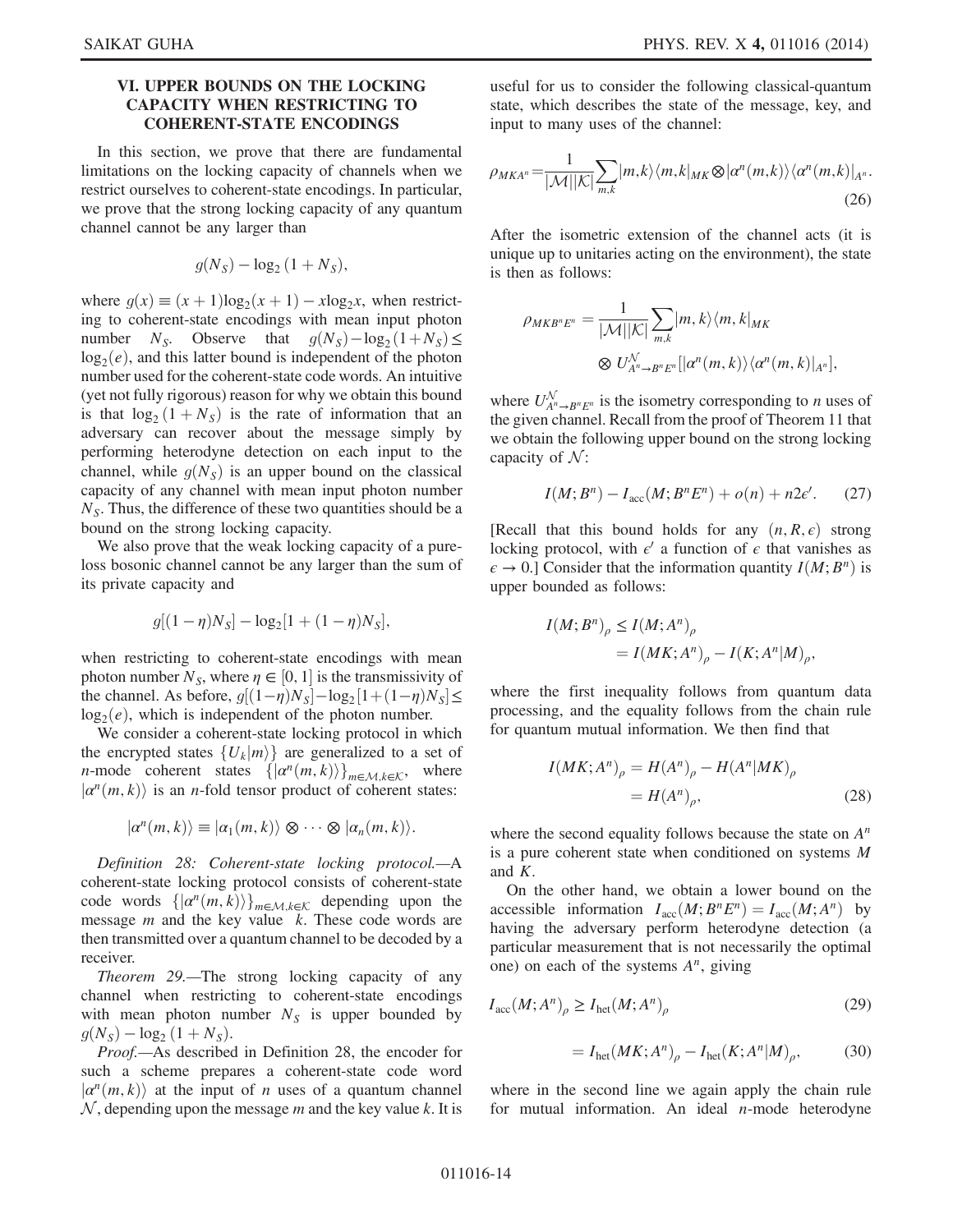measurement is described by a POVM  $\{\frac{d^{2n}\beta^n}{\pi^n}|\beta^n\rangle\langle\beta^n|\}$ ,<br>where  $\beta^n$  is the applitude of the *n*-mode coherent state where  $\beta^n$  is the amplitude of the *n*-mode coherent state  $|\beta^n\rangle \equiv |\beta_1\rangle \cdots |\beta_n\rangle$  and  $d^{2n}\beta^n$  denotes the Lebesgue mea-<br>sure on  $\mathbb{C}^n$ . We can then compute the heterodyne mutual sure on  $\mathbb{C}^n$ . We can then compute the heterodyne mutual information  $I_{\text{het}}(MK; A^n)_{\rho}$  as

$$
I_{\text{het}}(MK; A^n)_{\rho} = W(A^n)_{\rho} - W(A^n|MK)_{\rho},
$$

where

$$
W(Q)_{\sigma} = -\int \frac{d^{2n}\beta^n}{\pi^n} \langle \beta^n | \sigma | \beta^n \rangle \log_2 \langle \beta^n | \sigma | \beta^n \rangle \qquad (31)
$$

<span id="page-16-0"></span>denotes the Wehrl entropy for a state  $\sigma$  defined on system Q [\[45\]](#page-24-12) and its conditional version follows in the natural way. It is easy to see that the Wehrl entropy of an  $n$ -mode coherent state is equal to  $n \log_2(e)$ , so we find that

$$
I_{\text{het}}(MK; A^n)_{\rho} = W(A^n)_{\rho} - n \log_2(e). \tag{32}
$$

<span id="page-16-2"></span>We are now in a position to derive an upper bound on Eq. [\(27\)](#page-15-1). Observe that our development above implies that

$$
I(M;B^{n}) - I_{\text{acc}}(M;B^{n}E^{n})
$$
  
\n
$$
\leq I(MK;A^{n})_{\rho} - I(K;A^{n}|M)_{\rho}
$$
  
\n
$$
- [I_{\text{het}}(MK;A^{n})_{\rho} - I_{\text{het}}(K;A^{n}|M)_{\rho}]
$$
  
\n
$$
\leq I(MK;A^{n})_{\rho} - I_{\text{het}}(MK;A^{n})_{\rho}
$$
  
\n
$$
\leq \max_{p_X(x)} [I(X;A^{n})_{\omega} - I_{\text{het}}(X;A^{n})_{\omega}]
$$
  
\n
$$
\leq \max_{p_X(x)} [I(X;A)_{\sigma} - I_{\text{het}}(X;A)_{\sigma}]
$$
  
\n
$$
= n\{ \log_2(e) + \max_{p_X(x)} [H(A)_{\sigma} - W(A)_{\sigma}] \}
$$
  
\n
$$
\leq n[g(N_S) - \log_2(1+N_S)].
$$
\n(33)

The second inequality follows from data processing:  $I(K; A^n|M)_\rho \geq I_{\text{het}}(K; A^n|M)_\rho$  (the system M is classical, and performing heterodyne detection on  $A<sup>n</sup>$  can only reduce the mutual information). The third inequality follows by taking a maximization over all distributions  $p<sub>X</sub>(x)$ , where  $\omega_{XA^n}$  is a state of the following form:

$$
\omega_{XA^n} \equiv \sum_{x} p_X(x) |x\rangle\langle x|_X \otimes |\alpha^n_x\rangle\langle \alpha^n_x|_{A^n},
$$

such that the mean input photon number to the channel for each x is  $N<sub>S</sub>$ . The fourth inequality follows by realizing that the difference between the mutual information and the heterodyne information is equal to the private information of a quantum wiretap channel in which the state  $|\alpha_x^n\rangle$  is prepared for the receiver while the heterodyned version of this state (a classical variable) is prepared for the eavesdropper. Such a quantum wiretap channel has pure product input states (they are coherent states) and it is degraded. Thus, we can apply Theorem 35 from the Appendix to show that this private information is subadditive, in the sense that

$$
\max_{p_X(x)} [I(X; A^n)_{\omega} - I_{\text{het}}(X; A^n)_{\omega}]
$$
  
\n
$$
\leq \max_{p_X(x)} [I(X; A)_{\sigma} - I_{\text{het}}(X; A)_{\sigma}],
$$

where we define the state  $\sigma_{XA}$  as follows:

$$
\sigma_{XA} \equiv \sum_{x} p_X(x) |x\rangle\langle x|_X \otimes |\alpha_x\rangle\langle \alpha_x|_A.
$$

The last equality follows from the observation in Eq. [\(32\)](#page-16-0) and because  $I(X;A)_{\sigma} = H(A)_{\sigma} - H(A|X)_{\sigma} = H(A)_{\sigma}$  (since the states are pure when conditioned on  $X$ ).

We now show that the maximizing distribution for  $\max_{p_X(x)}[H(A)_{\sigma} - W(A)_{\sigma}]$  is given by a circularly symmetric Gaussian distribution with variance  $N<sub>S</sub>$ , so that the optimal ensemble is a Gaussian ensemble of coherent states. Indeed, let  $\rho$  be a single-mode quantum state with  $Tr[a\varrho] = 0$  and  $Tr[a^{\dagger}a\varrho] = N_S$ , where  $a^{\dagger}$  and a are creation and annihilation operators, respectively. The von Neumann entropy is given by  $H(\rho) = -\text{Tr}[\rho \log_2 \rho]$ . We show that

$$
H(\varrho) - W(\varrho) \tag{34}
$$

is maximized when  $\rho$  is a thermal state. Our approach is based on a technique used in the Appendix of Ref. [\[46\]](#page-24-13), which in turn is based on classical approaches to this problem [\[12\].](#page-23-9) Let

$$
\tilde{\varrho} = \frac{1}{N_S + 1} \sum_{m=0}^{\infty} \left( \frac{N_S}{N_S + 1} \right)^m |m\rangle \langle m| \tag{35}
$$

<span id="page-16-1"></span>be a thermal state with mean photon number  $N<sub>S</sub>$ . We will show that

$$
H(\tilde{\varrho}) - W(\tilde{\varrho}) - (H(\varrho) - W(\varrho)) \ge 0 \tag{36}
$$

holds for any  $\rho$  with  $Tr[a\varrho] = 0$  and  $Tr[a^{\dagger}a\varrho] = N_S$ . Putting

$$
\mathcal{Q}_{\varrho}(\beta) = \langle \beta | \varrho | \beta \rangle, \tag{37}
$$

the left-hand side of [\(36\)](#page-16-1) is equal to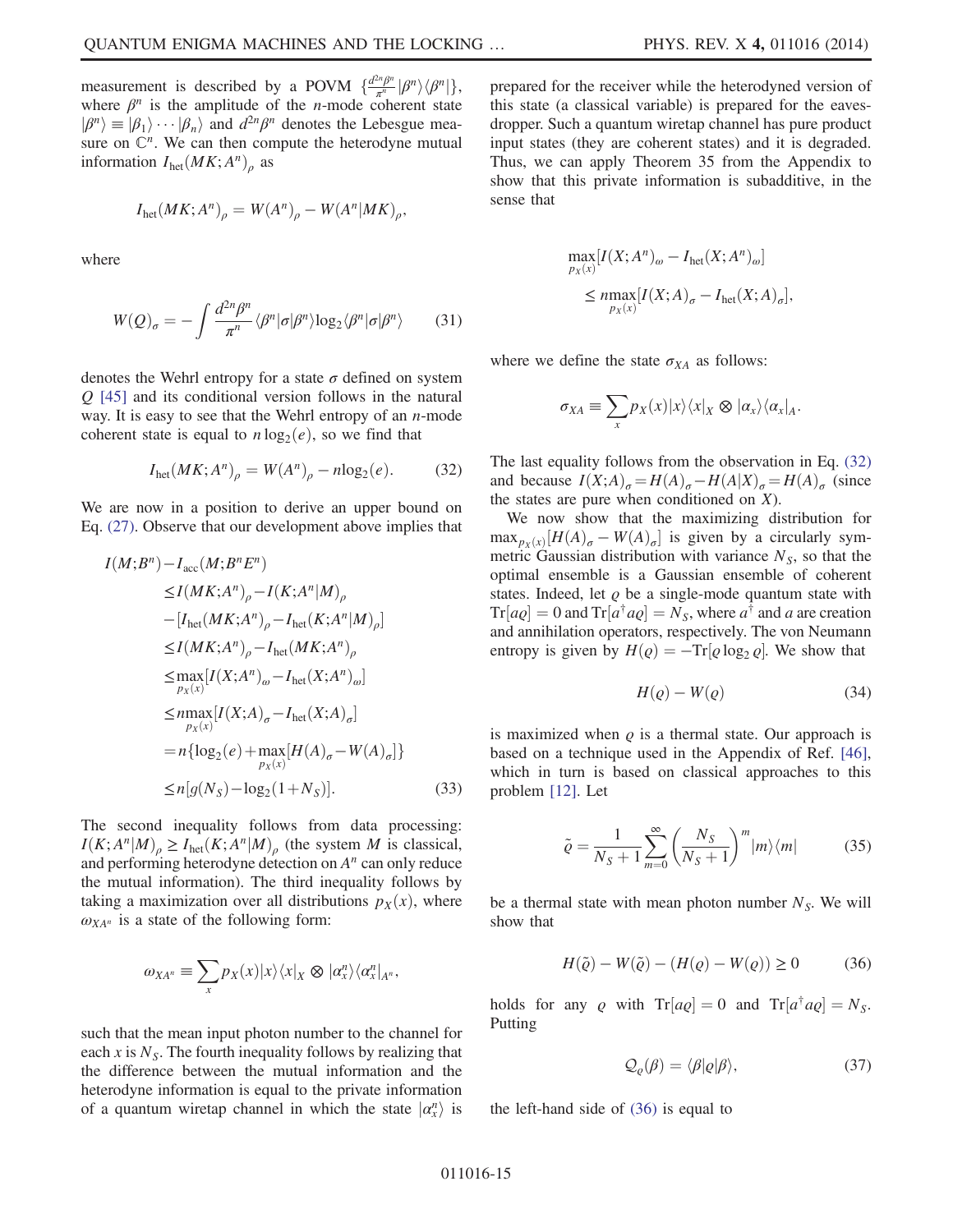$$
-Tr[\tilde{\varrho} \log_2 \tilde{\varrho}] + Tr[\varrho \log_2 \varrho] + \int \frac{d^2 \beta}{\pi} \mathcal{Q}_{\tilde{\varrho}}(\beta) \log_2 \mathcal{Q}_{\tilde{\varrho}}(\beta) - \int \frac{d^2 \beta}{\pi} \mathcal{Q}_{\varrho}(\beta) \log_2 \mathcal{Q}_{\varrho}(\beta)
$$
  
\n
$$
= Tr[\varrho (\log_2 \varrho - \log_2 \tilde{\varrho})] + Tr[(\varrho - \tilde{\varrho}) \log_2 \tilde{\varrho}] - \left\{ \int \frac{d^2 \beta}{\pi} \mathcal{Q}_{\varrho}(\beta) [\log_2 \mathcal{Q}_{\varrho}(\beta) - \log_2 \mathcal{Q}_{\tilde{\varrho}}(\beta)] + \int \frac{d^2 \beta}{\pi} [\mathcal{Q}_{\varrho}(\beta) - \mathcal{Q}_{\tilde{\varrho}}(\beta)] \log_2 \mathcal{Q}_{\tilde{\varrho}}(\beta) \right\}
$$
  
\n
$$
= D(\varrho || \tilde{\varrho}) - D(\mathcal{Q}_{\varrho} || \mathcal{Q}_{\tilde{\varrho}}) + Tr[(\varrho - \tilde{\varrho}) \log_2 \tilde{\varrho}] - \int \frac{d^2 \beta}{\pi} [\mathcal{Q}_{\varrho}(\beta) - \mathcal{Q}_{\tilde{\varrho}}(\beta)] \log_2 \mathcal{Q}_{\tilde{\varrho}}(\beta), \tag{38}
$$

where  $D(\varrho||\tilde{\varrho})$  and  $D(\mathcal{Q}_{\varrho}||\mathcal{Q}_{\tilde{\varrho}})$  are quantum and classical relative entropies, respectively. We can easily show that their difference is positive by the monotonicity property of the relative entropy. The third term is

$$
\operatorname{Tr}[(\varrho - \tilde{\varrho})\log_2 \tilde{\varrho}] = \operatorname{Tr}\left\{ (\varrho - \tilde{\varrho}) \sum_{m=0}^{\infty} \log_2 \left[ \frac{1}{N_S + 1} \left( \frac{N_S}{N_S + 1} \right)^{a^{\dagger} a} \right] |m\rangle \langle m| \right\}
$$
  

$$
= -\log_2 (N_S + 1) \operatorname{Tr}[\varrho - \tilde{\varrho}] + \log_2 \left( \frac{N_S}{N_S + 1} \right) \operatorname{Tr}[(\varrho - \tilde{\varrho})a^{\dagger} a]
$$
  

$$
= 0. \tag{39}
$$

Similarly, the fourth term is

$$
\int \frac{d^2 \beta}{\pi} [\mathcal{Q}_\varrho(\beta) - \mathcal{Q}_{\tilde{\varrho}}(\beta)] \log_2 \mathcal{Q}_{\tilde{\varrho}}(\beta) = \int \frac{d^2 \beta}{\pi} [\mathcal{Q}_\varrho(\beta) - \mathcal{Q}_{\tilde{\varrho}}(\beta)] \left[ -\log_2(N_S + 1) - \frac{|\beta|^2}{\ln(2)(N_S + 1)} \right]. \tag{40}
$$

$$
=0.\t(41)
$$

Note that  $\mathcal{Q}_{\tilde{\varrho}}(\beta) = \frac{1}{(N_S+1)} \exp[-\frac{|\beta|^2}{N_S+1}]$ , and we used the fact that if  $\text{Tr}[a^{\dagger} a \varrho] = \text{Tr}[a^{\dagger} a \tau]$ , then

$$
\int d^2 \beta \mathcal{Q}_\rho(\beta) |\beta|^2 = \int d^2 \beta \mathcal{Q}_\tau(\beta) |\beta|^2.
$$

As a consequence, we have

$$
H(\tilde{\varrho}) - W(\tilde{\varrho}) - [H(\varrho) - W(\varrho)] = D(\varrho || \tilde{\varrho}) - D(\mathcal{Q}_{\varrho} || \mathcal{Q}_{\tilde{\varrho}}) \ge 0,
$$
\n<sup>(42)</sup>

which completes the proof that  $\max_{p_X(x)}[H(A)_\sigma - W(A)_\sigma]$ is optimized by a circularly symmetric complex Gaussian distribution with variance  $N<sub>S</sub>$ .

Finally, we can rewrite  $log_2(e) +$ <br>is  $L(H(A) - W(A))$  as  $I(X \cdot A) - L(L(X \cdot A))$  for  $\max_{p_X(x)} [H(A)_{\sigma} - W(A)_{\sigma}]$  as  $I(X; A)_{\sigma} - I_{\text{het}}(X; A)_{\sigma}$  for <br>X complex Gaussian, and these information quantities X complex Gaussian, and these information quantities evaluate to  $g(N<sub>S</sub>) - \log_2(1 + N<sub>S</sub>)$  in such a case. By combining the bounds in Eqs. [\(27\)](#page-15-1) and [\(33\),](#page-16-2) we deduce the following upper bound on the rate  $R$  of any strong locking protocol that employs coherent-state code words with mean photon number  $N<sub>S</sub>$ :

$$
R \le g(N_S) - \log_2\left(1 + N_S\right) + \frac{o(n)}{n} + 2\epsilon',
$$

which converges to  $g(N_S) - \log_2(1 + N_S)$  in the limit as  $n \to \infty$  and  $\epsilon \to 0$ .  $n \to \infty$  and  $\epsilon \to 0$ .

Theorem 30.—The weak locking capacity of a pure-loss bosonic channel with transmissivity  $\eta \in [0, 1]$  when restricting to coherent-state encodings with mean input photon number  $N<sub>S</sub>$  is upper bounded by

$$
\max \{0, g(\eta N_S) - g[(1 - \eta)N_S] \} + \{g[(1 - \eta)N_S] - \log_2[1 + (1 - \eta)N_S] \}.
$$

The term max  $\{0, g(\eta N_S) - g[(1 - \eta)N_S]\}\$ is equal to the private capacity of the pure-loss bosonic channel, while the second term is limited by the bound

$$
\{g[(1-\eta)N_S] - \log_2[1 + (1-\eta)N_S]\} \le \log_2(e).
$$

*Proof:* The proof of this theorem is somewhat similar to the proof of the previous theorem. Nevertheless, there are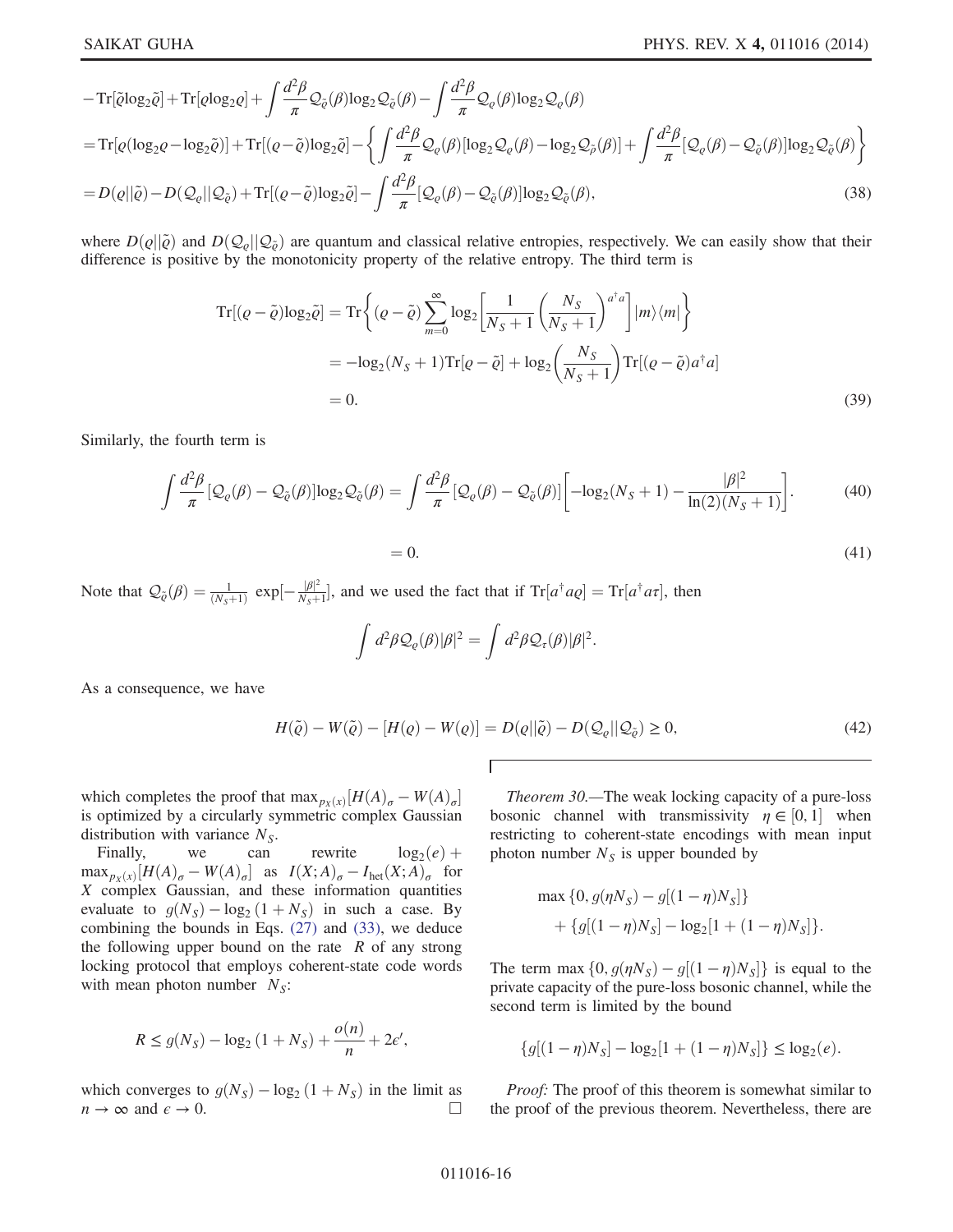some important differences, so we give the full proof for completeness.

<span id="page-18-0"></span>In the proof of Theorem 10, we obtain the following upper bound on the weak locking capacity:

$$
I(M; Bn) - Iacc(M; En) + o(n) + n2e'. \t(43)
$$

[Recall that this bound holds for any  $(n, R, \epsilon)$  strong locking protocol, with  $\epsilon'$  a function of  $\epsilon$  that vanishes when  $\epsilon \rightarrow 0$ .] We begin by bounding the quantity  $I(M;B^n)-I_{\text{acc}}(M;E^n)$ :

$$
I(M; B^n) - I_{\text{acc}}(M; E^n)
$$
  
\n
$$
\leq I(MK; B^n) - [I_{\text{het}}(MK; E^n) - I_{\text{het}}(K; E^n | M)]
$$
  
\n
$$
\leq I(MK; B^n) - I_{\text{het}}(MK; E^n) + o(n)
$$
  
\n
$$
= H(B^n) - W(E^n) + n \log_2(e) + o(n)
$$
  
\n
$$
= H(B^n) - H(E^n) + H(E^n) - W(E^n)
$$
  
\n
$$
+ n \log_2(e) + o(n)
$$
  
\n
$$
\leq n(\max\{0, g(\eta N_S) - g[(1 - \eta)N_S]\})
$$
  
\n
$$
+ n\{g[(1 - \eta)N_S] - \log_2[1 + (1 - \eta)N_S]\} + o(n).
$$

The first inequality follows from data processing  $I(M;B^n) \leq I(MK;B^n)$ , the fact that  $I_{\text{acc}}(M;E^n) \geq$  $I<sub>het</sub>(MK; E<sup>n</sup>)$ , and the identity  $I<sub>het</sub>(M; E<sup>n</sup>) = I<sub>het</sub>(MK; E<sup>n</sup>)$  $I_{\text{het}}(K;E^n|M)$ . The second inequality follows because  $I_{\text{het}}(K; E^n|M) \leq H(K) \leq o(n)$ . The first equality follows from the fact that  $I(MK;B^n) = H(B^n)$  for the pure-loss bosonic channel and from the fact that  $I_{\text{het}}(MK;E^n)$  =  $W(E<sup>n</sup>)-n\log_2(e)$ . The second equality is a simple identity. The final inequality follows because the entropy difference  $H(B^n) - H(E^n)$  is equal to a coherent information of the n-use pure-loss bosonic channel. The only relevant property of the input state for which the coherent information is evaluated is that it has a mean photon number  $N<sub>S</sub>$ , and so the coherent information is always lower than  $n \max\{0, g(\eta N_S) - g[(1 - \eta)N_S]\},$  which is equal to n times the quantum and private capacity of this channel [\[47,48\]](#page-24-14). We also employ an argument similar to that in the previous theorem to bound  $H(E^n) - W(E^n) + n \log_2(e)$ from above by  $n{g[(1 - \eta)N_S] - \log_2[1 + (1 - \eta)N_S]}.$ Finally, by combining the above bound with the bound in Eq. [\(43\),](#page-18-0) we deduce the following upper bound on the rate R of any weak locking protocol that employs coherentstate code words for transmission over a pure-loss bosonic channel:

$$
R \le \max\{0, g(\eta N_S) - g[(1 - \eta)N_S]\}
$$
  
+  $\{g[(1 - \eta)N_S] - \log_2[1 + (1 - \eta)N_S]\} + \frac{o(n)}{n} + 2\epsilon',$ 

which converges to max  $\{0, g(\eta N_S) - g[(1 - \eta)N_S]\}$  +  $\{g[(1 - \eta)N_S] - \log_2[1 + (1 - \eta)N_S]\}$  in the limit as  $n \to \infty$  and  $\epsilon \to 0$ .  $n \to \infty$  and  $\epsilon \to 0$ .

Remark 31.—Given that the private capacity of a pureloss bosonic channel with mean input photon number  $N<sub>S</sub>$  is equal to max  $\{0, g(\eta N_S) - g[(1 - \eta)N_S]\}\$ , the above theorem implies a strong limitation on the weak locking capacity of a pure-loss bosonic channel when restricting to coherent-state encodings with mean input photon number  $N<sub>S</sub>$ . That is, the weak locking capacity when restricting to coherent-state encodings cannot be more than 1.45 bits larger than the channel's private capacity.

Remark 32.—These bounds apply, in particular, to channels that use a coherent-state locking protocol in which there is a fixed code book  $\{|a^n(m)\rangle\}$  and the coherent states are encrypted according to passive mode transformations  $U_k$  that transform *n*-mode coherent states as  $|\alpha^n\rangle \rightarrow |U_k \alpha^n\rangle$ , where  $U_k \alpha^n$  is understood to be a label for a coherent-state vector with the following complex amplitudes:

<span id="page-18-1"></span>
$$
\begin{bmatrix}\n\tilde{U}_k^{(1,1)} & \cdots & \tilde{U}_k^{(1,n)} \\
\vdots & \ddots & \vdots \\
\tilde{U}_k^{(n,1)} & \cdots & \tilde{U}_k^{(n,n)}\n\end{bmatrix}\n\begin{bmatrix}\n\alpha_1 \\
\vdots \\
\alpha_n\n\end{bmatrix}.
$$
\n(44)

Remark 33.—If the coherent-state locking protocol consists of passive mode transformations (as defined above) for the encryption and the receiver performs heterodyne detection to recover the message after decrypting with a passive mode transformation, then the strong locking capacity of a channel using such a scheme is equal to zero. This result follows because such a scheme has a classical simulation—passive mode transformations commute with heterodyne detection in such a way that heterodyne detection can be performed first followed by a classical postprocessing of the measurement data with a matrix multiplication as in Eq. [\(44\)](#page-18-1). That is, the decoding in such a scheme is equivalent to first performing keyindependent heterodyne detection measurements followed by classical postprocessing of the key and the measurement results. Thus, Theorem 18 applies so that the strong locking capacity of a channel using such a scheme is equal to zero. However, this theorem does not apply if the receiver performs photodetection because passive mode transformations do not commute with such a measurement.

From our upper bounds on the locking capacity of channels restricted to coherent-state encodings, it is clear that there are strong limitations on the rates that are achievable when employing bright coherent states. That is, it clearly would not be worthwhile to invest a large mean input photon number per transmission given the above limitations on locking capacity that are independent of the photon number. In spite of this result, it might be possible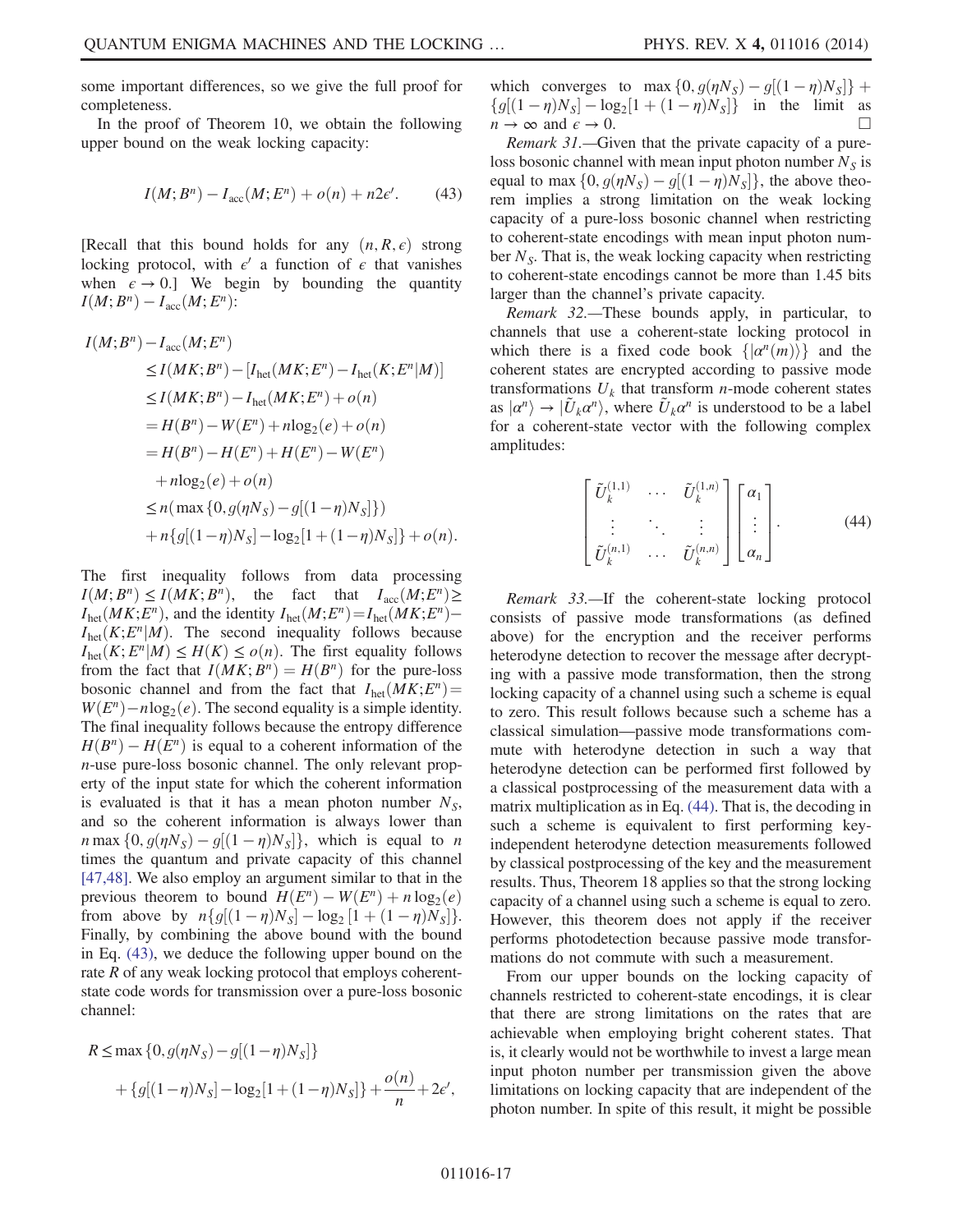to achieve interesting locking rates with weak coherent states, but we should keep in mind that the above bounds were derived by considering the information that an adversary can gain by performing heterodyne detection—the information of the adversary can only increase if they perform a better measurement. Nevertheless, we can determine values of the mean input photon number  $N<sub>S</sub>$  such that the difference  $g(N<sub>S</sub>) - \log_2(1 + N<sub>S</sub>)$  becomes relatively large. By considering  $N_S \ll 1$ , we find the following expansions of  $g(N_S)$ and  $log_2(1 + N_S)$ , respectively,

$$
g(N_S) \approx \left(-N_S \ln N_S + N_S + \frac{N_S^2}{2}\right) \log_2(e), \quad (45)
$$

$$
\log_2(1+N_S) \approx \left(N_S - \frac{N_S^2}{2}\right) \log_2(e),\tag{46}
$$

so that the difference  $g(N_S) - \log_2(1 + N_S) \approx$  $[-N<sub>S</sub> \ln N<sub>S</sub> + N<sub>S</sub><sup>2</sup>][\log_2(e) \text{ for } N<sub>S</sub> \ll 1. \text{ Indeed, in the limit}$ as  $N<sub>S</sub> \rightarrow 0$ , we find that the relative ratio of our upper bound on the strong locking capacity of a coherent-state protocol to the classical capacity  $g(N<sub>S</sub>)$  of the noiseless bosonic channel approaches one:

$$
\lim_{N_S \to 0} \frac{g(N_S) - \log_2(1 + N_S)}{g(N_S)} = 1,
$$

so that there is some sense in which the rate at which we can lock information becomes similar to the rate at which we can insecurely communicate information if the bound  $g(N<sub>S</sub>) - \log_2(1 + N<sub>S</sub>)$  is, in fact, achievable. However, this remains an important open question.

## <span id="page-19-0"></span>VII. ONE-SHOT PPM COHERENT-STATE LOCKING PROTOCOL

In spite of the limitations on the locking capacity of coherent-state protocols in the previous section, we still think it is interesting to explore what kind of locking protocols are possible using coherent-state encodings. To this end, we now discuss a one-shot strong locking protocol (in the sense of Definition 24) that employs a coherent-state encoding. For simplicity, we consider the case of a noiseless channel, with the generalization to the pure-loss bosonic channel and weak locking being straightforward.

An explicit scheme for locking using weak coherent states can be obtained by analogy with the PPM encryption presented in Ref. [\[7\]](#page-23-5) and reviewed in Sec. [IVA.](#page-6-3) Similar to the single-photon scheme, to encode a message  $m$ , Alice prepares an *n*-mode coherent state  $|\alpha_m\rangle$ , which is a tensor product of a single-mode coherent state of amplitude  $\alpha$  on the *mth* mode and the vacuum on the remaining  $n - 1$ modes:

$$
|\alpha_m\rangle \equiv |0\rangle_1...|0\rangle_{m-1}|\alpha\rangle_m|0\rangle_{m+1}...|0\rangle_n.
$$

(Note that, as in the single-photon case, the PPM encoding is highly inefficient in terms of the number of modes, as it encodes only  $log_2 n$  bits into *n* bosonic modes.) Let us fix  $N_{\text{tot}} = |\alpha|^2$  to be the total mean number of photons<br>involved in the protocol and involved in the protocol and

$$
N_S \equiv \frac{N_{\text{tot}}}{n} \tag{47}
$$

to be the mean photon number per mode. Before sending anything to Bob, Alice encrypts a message by applying a unitary selected uniformly at random (according to the shared secret key) from a set of  $|K|$  *n*-mode linear-optical passive transformations. If the unitary  $U_k$  is used, then the final state is the  $n$ -mode coherent state

$$
U_k|\alpha_m\rangle = \bigotimes_{m'=1}^n |\tilde{U}_k^{(m',m)}\alpha\rangle.
$$
 (48)

Bob, who knows which unitary has been chosen by Alice, applies the inverse transformation and performs photodetection on the received modes. He will detect (one or more) photons only in the *mth* mode, hence successfully decrypting the message in case of a detection.

Different from the single-photon architecture of Ref. [\[7\]](#page-23-5), there is a nonzero probability that Bob's detector does not click. Analogous to the case of the single-photon locking protocol in the presence of loss, if no photon is detected, Bob may use a public classical communication channel to ask Alice to resend, yielding

$$
I_{\rm acc}(M; KQ)_{\rho} = N_{\rm tot} \log_2 n.
$$
 (49)

However, the same observations from Sec. [IVA](#page-6-3) apply here. That is, locking is only known to be secure when the message distribution is uniform, and this is certainly not the case for a feedback-assisted scheme unless Eve attacks each PPM block independently. If she attacks collectively, then it is necessary for Alice and Bob to exploit an amount of key necessary to ensure that the message distribution is uniform.

Assuming that Eve independently attacks each block that she receives, we have to evaluate her accessible information with respect to the following state:

$$
\rho_{MKQ} = \frac{1}{n|\mathcal{K}|} \sum_{m,k} |m, k\rangle \langle m, k|_{MK} \otimes (U_k | \alpha_m \rangle \langle \alpha_m | U_k^{\dagger})_Q.
$$
\n(50)

<span id="page-19-1"></span>If the set of  $n$ -mode unitaries is selected uniformly at random according to the Haar measure, one might expect that such a set of unitaries scrambles phase information of  $\alpha$ so that it is not accessible to Eve. Thus, a presumably clever strategy for Eve is to perform a measurement that commutes with the total number of photons. Such a POVM has the elements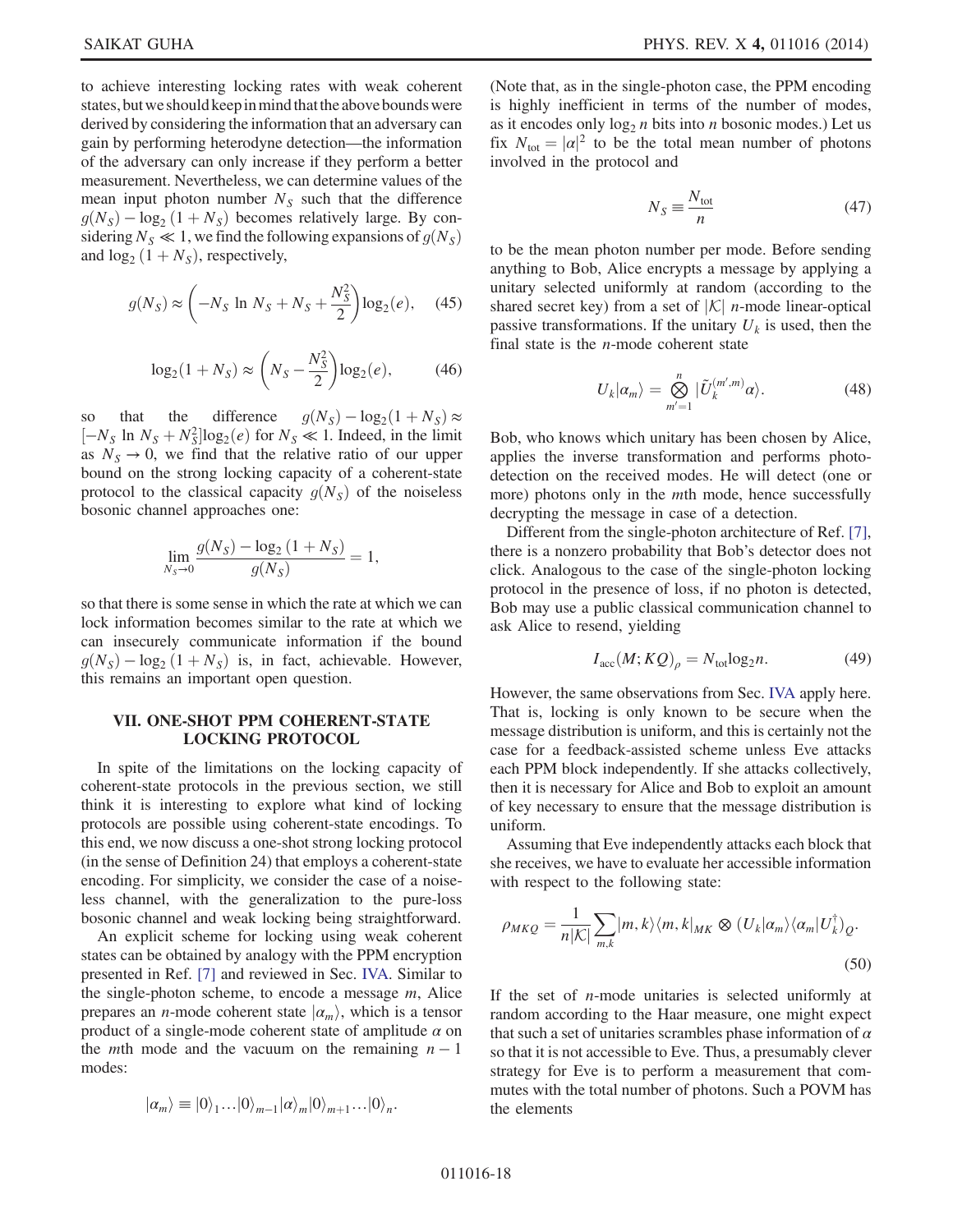$$
\{|0\rangle\langle 0|, \{\mu_{y}^{(1)}|\varphi_{y}^{(1)}\rangle\langle\varphi_{y}^{(1)}|\}_y, \{\mu_{y}^{(2)}|\varphi_{y}^{(2)}\rangle\langle\varphi_{y}^{(2)}|\}_y, \ldots\}, \quad (51)
$$

where  $|0\rangle$  is the *n*-mode vacuum, and for any  $k \ge 1$ , each vector  $|\varphi_{y}^{(k)}\rangle$  belongs to the k-photon subspace. This<br>subontimal measurement allows Eve to achieve a mutual suboptimal measurement allows Eve to achieve a mutual information  $I_{\text{num}}(M;Q)_{\rho}$  such that

$$
I_{\text{num}}(M; Q)_{\rho} \le I_{\text{acc}}(M; Q)_{\rho}.
$$
 (52)

For small values of  $N_{\text{tot}} \ll 1$ , the probability of having more than one photon is of order  $N_{\text{tot}}^2$ . We can hence argue that, for  $N_{\text{tot}}^2 \ll 1$ , the main contribution to  $I_{\text{num}}(M; Q)$ <br>comes from POVM elements in Eq. (51) with  $k = 0, 1$  and comes from POVM elements in Eq. [\(51\),](#page-19-1) with  $k = 0, 1$ , and that the contribution of those with  $k \geq 2$  is, in the worst case, of order  $N_{\text{tot}}^2 \log_2 n$ . Noting that the projection of the coherent state  $U_k|\alpha_m\rangle$  in the subspace spanned by the vacuum and the single-photon subspace is

$$
e^{-|\alpha|^2/2}(|0\rangle + \alpha U_k|m\rangle)
$$
  
= 
$$
e^{-|\alpha|^2/2} \bigg(|0\rangle + \alpha \sum_{m'} \tilde{U}_k^{(m',m)}|m'\rangle \bigg), \qquad (53)
$$

<span id="page-20-1"></span>where  $|m'\rangle$  is the state of a single photon on the m'th mode,<br>a straightforward calculation leads to the following expresa straightforward calculation leads to the following expression for the lower bound  $I_{\text{num}}(M;Q)_{\rho}$ :

$$
I_{\text{num}}(M; Q)_{\rho} \le N_{\text{tot}} \left[ \log_2 n - \min_{\mathcal{M}_E^{(1)}} \sum_{y} \frac{\mu_y^{(1)}}{n|\mathcal{K}|} \sum_{k} H(q_{yk}) \right] + O(N_{\text{tot}}^2 \log_2 n), \tag{54}
$$

where the optimization is over the POVM  $\mathcal{M}_E^{(1)}$  defined on the single-photon subspace, with elements  $\{\mu_y^{(1)} | \varphi_y^{(1)}\rangle \langle \varphi_y^{(1)}|\}_i$ , and  $q_{yk}^m = |\langle \varphi_y^{(1)} | U_k | m \rangle|^2$ .<br>The expression in square broakets in Eq. (5)

The expression in square brackets in Eq. [\(54\)](#page-20-1) is formally the same as that in Eq. [\(5\)](#page-5-2). We can hence bound  $I_{\text{num}}(M; Q)_{\rho}$  using the results of Ref. [\[9\]](#page-23-10). It follows that there exist choices of  $|\mathcal{K}|$  *n*-mode passive linear-optical unitaries with

$$
\log_2|\mathcal{K}| = 4\log_2(\epsilon^{-1}) + O[\log_2\log_2(\epsilon^{-1})],\tag{55}
$$

such that

$$
I_{\text{num}}(M; Q)_{\rho} \le \epsilon N_{\text{tot}} \log_2 n + O(N_{\text{tot}}^2 \log_2 n),\tag{56}
$$

with  $\epsilon$  arbitrarily small if *n* is large enough.

Clearly, the security condition  $r_1 \ll 1$  can be satisfied only if  $I_{\text{num}}(M; Q)_{\rho} \ll I_{\text{acc}}(M; QK)_{\rho}$ . A necessary condition for  $r_1 \ll 1$  to hold is

$$
\epsilon + O(N_{\text{tot}}) \ll 1,\tag{57}
$$

which can be fulfilled in the case of weak coherent states, where  $N_{\text{tot}} \ll 1$ . In this regime, the key-efficiency condition  $r_2$  < 1 can be satisfied only if

$$
4\log_2(\epsilon^{-1}) < N_{\text{tot}}\log_2 n. \tag{58}
$$

<span id="page-20-2"></span>This implies that the value of  $N_{\text{tot}}$  has to be in the range

$$
1 \gg N_{\text{tot}} > \frac{4\log_2(\epsilon^{-1})}{\log_2 n}.
$$
 (59)

In conclusion, this weak coherent state PPM protocol is analogous to the single-photon one in the presence of linear loss. In principle, the condition in Eq. [\(59\)](#page-20-2) can always be fulfilled for  $n$  large enough, yet the minimum value of  $n$ increases exponentially with decreasing key-efficiency ratio  $r_2$  and with decreasing  $N_{\text{tot}}$ .

#### VIII. CONCLUSION

<span id="page-20-0"></span>In this paper, we formally define the locking capacity of a quantum channel in order to establish a framework for understanding the locking effect in the presence of noise. We distinguish between a weak locking capacity and a strong one, the difference being whether the adversary has access to the environment of the channel or to its input. We relate these locking capacities to other well-known capacities from quantum Shannon theory, such as the quantum, private, and classical capacity. The existence of the FHS locking protocol [\[9\]](#page-23-10) establishes that both the weak and the strong capacity locking capacities are not smaller than the quantum capacity, while the weak locking capacity is not smaller than the private capacity because a private communication protocol always satisfies the demands of a weak locking protocol. Furthermore, the classical capacity is a trivial upper bound on both locking capacities. We also prove that the strong locking capacity is equal to zero whenever a locking protocol has a classical simulation and that both locking capacities are equal to zero for an entanglement-breaking channel. This latter result demonstrates that a channel should have some ability to preserve entanglement in order for nonzero locking rates to be achievable. Moreover, we find a class of channels for which the weak locking capacity is equal to both the private capacity and the quantum capacity.

As an important application, we consider the case of the pure-loss bosonic channel and the locking capacities for channels restricted to coherent-state encodings. We note that a particular example of such a protocol is the  $\alpha\eta$ protocol (also known as Y00) [\[49\]](#page-24-15). We find limitations of the locking capacity for these coherent-state schemes: the strong locking capacity of any channel is not larger than  $log_2(e)$  locked bits per channel use, while the weak locking capacity of the pure-loss bosonic channel is not larger than the sum of its private capacity and  $log_2(e)$  locked bits per channel use. If the scheme exploits passive mode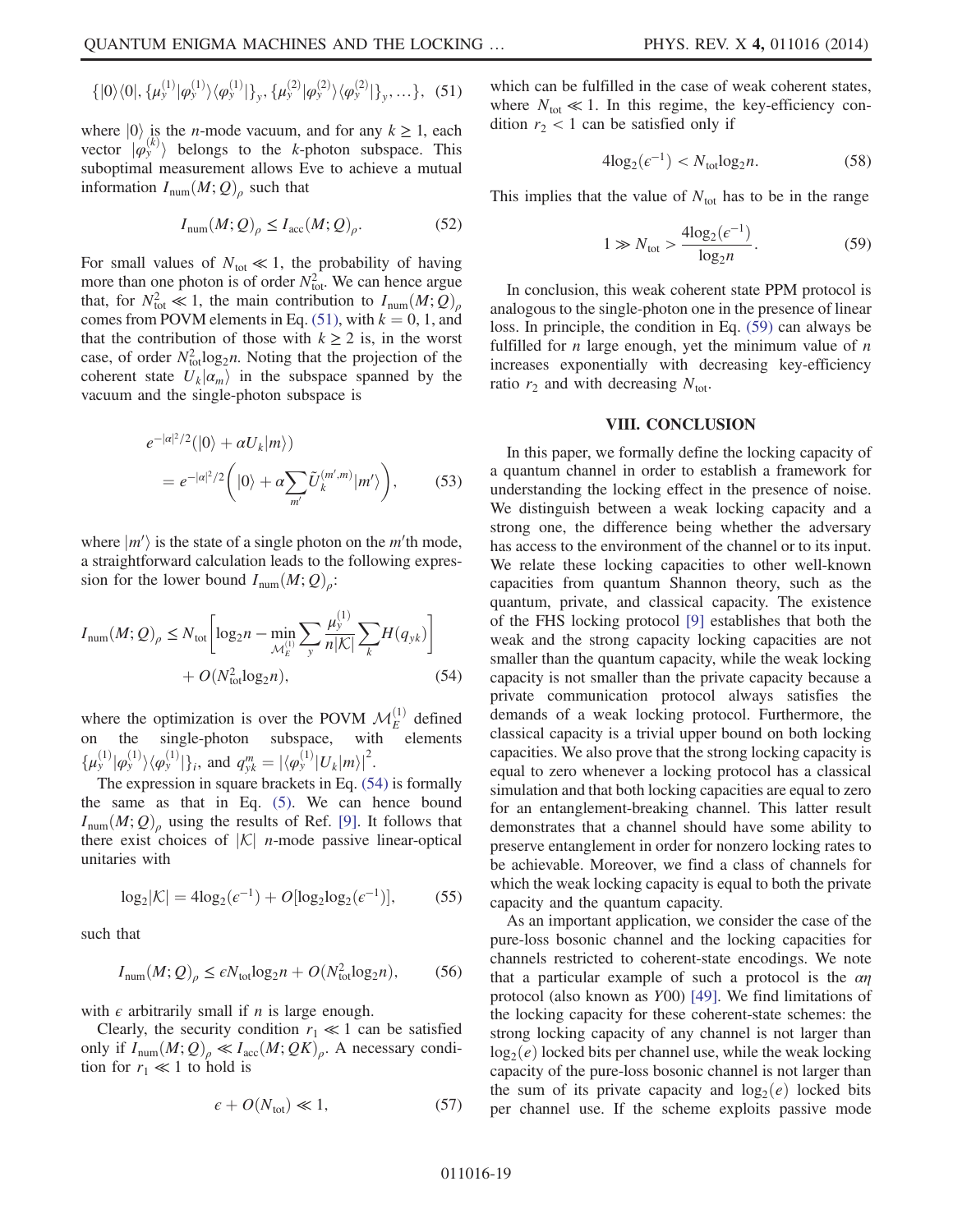transformations and the receiver uses heterodyne detection, the restrictions are as severe as they can be: the strong locking capacity is equal to zero because there is a classical simulation of such a protocol.

As a final contribution, we discuss locking schemes that exploit weak coherent states and that might be physically implementable. They are similar to the single-photon QEM of Ref. [\[7\]](#page-23-5), with the exception that information is encoded by PPM of a coherent state of a given amplitude  $\alpha$ , with  $|\alpha|^2 \ll 1$ , over *n* modes. The necessary conditions for security and key efficiency of this scheme are qualitatively security and key efficiency of this scheme are qualitatively equivalent to that of the single-photon QEM.

The realization of a proof-of-principle demonstration of a quantum enigma machine is a tremendous experimental challenge. The main difficulty to overcome concerns the scaling of the physical resources required for key efficient encryption. Note that, for single-photon PPM encoding,  $n$ optical modes are needed to encode  $log_2 n$  bits, while the required secret key has length of the order of  $\log_2 \log_2 n$ . As a consequence, the number of modes increases very quickly if one requires small values of the key efficiency ratio  $r_2$ , as defined in Eq. [\(10\)](#page-6-2). Although keeping the same scaling law, the resources required for a key efficient single-photon QEM become even more demanding when one introduces loss in the single-photon scheme and when one moves from the single-photon PPM to the weak coherent-state PPM. On the other hand, in the case of a weak coherent-state QEM, one can trade off the increase in the number of modes (and/or the reduction in the key efficiency level) with the fact that coherent states can be prepared deterministically and are much easier to handle than single-photon states. However, it seems that one has to go beyond PPM encoding to overcome the key efficiency limitations.

There are many open questions to consider going forward. Perhaps the most pressing question is to determine a formula that serves as a good lower bound on the locking capacities (that is, one would need to demonstrate locking protocols with nontrivial achievable rates according to the requirements stated in Definitions 1, 2, and 8). One might suspect that the formulas given in Theorems 10 and 11 are in fact achievable, but it is not clear to us if this is true. Furthermore, it is important to determine if there is an example of a channel (perhaps many?) for which its weak locking capacity is strictly larger than its private classical capacity, and similarly, if there is a channel for which its strong locking capacity is strictly larger than its quantum capacity. We also suspect that the locking capacity is nonadditive, as is the case for other capacities in quantum Shannon theory [\[31,50,51\]](#page-24-0). If it is the case that the 50% quantum erasure channel has a weak locking capacity equal to zero, then it immediately follows from the results of Ref. [\[31\]](#page-24-0) and our operational bounds in Eqs. [\(18\)](#page-8-1) and [\(19\)](#page-9-0) that both the weak and the strong locking capacities are nonadditive.

Another intriguing question is the relationship between the strong locking and quantum identification capacities [\[52\]](#page-24-16) of a quantum channel. Both seem to involve a weak form of coherent data transmission from a sender to a receiver. FHS even established an explicit connection between locking using unitary encodings and quantum identification over a channel built out of the inverses of those unitaries [\[9\]](#page-23-10). It is tempting to speculate that the single-letter formula for the amortized quantum identification capacity found in Ref. [\[53\]](#page-24-17) could thereby be recruited as a tool to study the locking capacity.

#### ACKNOWLEDGMENTS

We are grateful to Omar Fawzi, Graeme Smith, and Andreas Winter for helpful discussions. This research was supported by the DARPA Quiness Program through U.S. Army Research Office Grant No. W31P4Q-12-1-0019. P. H. was supported by the Canada Research Chairs program, CIFAR, NSERC, and ONR through Grant No. N000140811249.

## APPENDIX: PRIVATE CAPACITY OF DEGRADED QUANTUM WIRETAP CHANNELS

This Appendix contains a proof that the private capacity of a degraded quantum wiretap channel when restricted to product-state encodings is single letter. Also, we show by an appeal to Hastings's counterexample to the additivity conjecture [\[54\]](#page-24-18) that there exist two quantum wiretap channels that are degraded but nevertheless have nonadditive private information. This latter result provides a simple answer to a question that has been open since the introduction of weakly degradable channels [\[55\].](#page-24-19)

A quantum wiretap channel is defined as a completely positive trace-preserving map  $\mathcal{N}_{A\rightarrow BE}$  from an input system A to a legitimate receiver's system  $B$  and an eavesdropper's system E. Such a map has an isometric extension  $U_{A\rightarrow BEF}$ , with the property that

$$
\mathcal{N}_{A\to BE}(\rho) = \text{Tr}_F \{ U_{A\to BEF} \rho U_{A\to BEF}^{\dagger} \}.
$$

The private capacity of a quantum wiretap channel is given by [\[26,27\]](#page-23-15)

$$
\lim_{n\to\infty}\frac{1}{n}P(\mathcal{N}_{A\to BE}^{\otimes n}),
$$

<span id="page-21-0"></span>where  $P(\mathcal{N}_{A\rightarrow BE})$  is the private information, defined as

$$
P(\mathcal{N}_{A \to BE}) \equiv \max_{\{p_X(x), \rho_X\}} I(X; B)_{\rho} - I(X; E)_{\rho}, \quad (A1)
$$

<span id="page-21-1"></span>with the entropies taken with respect to the following classical-quantum state: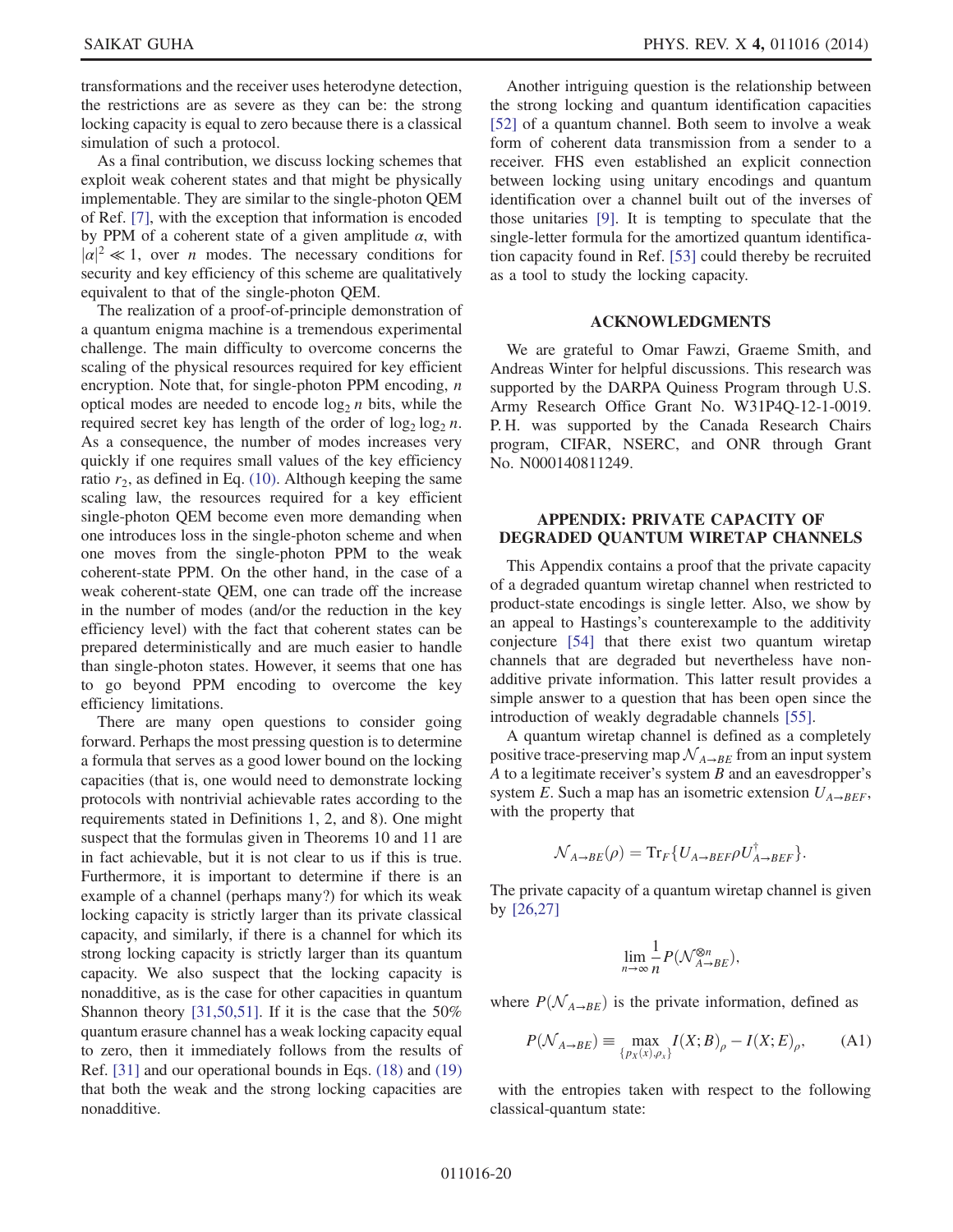$$
\rho_{XBE} \equiv \sum_{x} p_X(x) |x\rangle \langle x|_X \otimes \mathcal{N}_{A \to BE}(\rho_x). \tag{A2}
$$

Such a wiretap channel is degraded if there exists a degrading map  $\mathcal{D}_{B\to E}$  such that

$$
\mathcal{D}_{B\to E} \circ \mathcal{N}_{A\to B} = \mathcal{N}_{A\to E}.
$$

Theorem 34.—The private information formula in Eq. [\(A1\)](#page-21-0) for two degraded quantum wiretap channels is generally nonadditive. That is, there exist degraded quantum wiretap channels  $\mathcal{N}_1$  and  $\mathcal{N}_2$  such that

$$
P(\mathcal{N}_1 \otimes \mathcal{N}_2) > P(\mathcal{N}_1) + P(\mathcal{N}_2).
$$

<span id="page-22-0"></span>*Proof:* This result follows by exploiting the counterexample of Hastings [\[54\]](#page-24-18) for the Holevo information formula. Let  $\mathcal{M}_1$  and  $\mathcal{M}_2$  be the channels from Hastings's counterexample, i.e., they satisfy

$$
\chi(\mathcal{M}_1 \otimes \mathcal{M}_2) > \chi(\mathcal{M}_1) + \chi(\mathcal{M}_2), \tag{A3}
$$

where  $\chi(\mathcal{N})$  is the Holevo information of a channel N. We then construct our quantum wiretap channels  $\mathcal{N}_1$  and  $\mathcal{N}_2$  as  $\mathcal{N}_1(\rho) = \mathcal{M}_1(\rho) \otimes \sigma_E$  and  $\mathcal{N}_2(\rho) = \mathcal{M}_2(\rho) \otimes \sigma_E$ . Both channels are obviously degraded wiretap channels because the channel to the environment simply prepares a constant state  $\sigma_E$ . Also, there is no dependence of the environment's output on the input state, so that the private information of these channels reduces to Holevo information:

$$
P(\mathcal{N}_1 \otimes \mathcal{N}_2) = \chi(\mathcal{M}_1 \otimes \mathcal{M}_2),
$$
  
\n
$$
P(\mathcal{N}_1) = \chi(\mathcal{M}_1),
$$
  
\n
$$
P(\mathcal{N}_2) = \chi(\mathcal{M}_2).
$$

Thus, the inequality in the statement of the theorem follows from Eq.  $(A3)$ ).

Theorem 35.—The private information of a degraded quantum wiretap channel is additive when restricted to product state encodings.

<span id="page-22-1"></span>Proof: First, consider that we can always restrict the optimization in the private information formula to be taken over pure input states whenever the quantum wiretap channel  $\mathcal{N}_{A\rightarrow BE}$  is degraded. Indeed, consider the extension state

$$
\rho_{XYBE} \equiv \sum_{x,y} p_X(x) p_{Y|X}(y|x) |x\rangle \langle x|_X
$$
  
 
$$
\otimes |y\rangle \langle y|_Y \otimes \mathcal{N}_{A \to BE}(\psi_{x,y}), \tag{A4}
$$

where we are using a spectral decomposition for each state  $\rho_x$ :

$$
\rho_x = \sum_{y} p_{Y|X}(y|x) \psi_{x,y}.
$$

Thus, the state in Eq. [\(A2\)\)](#page-21-1) is a reduction of the state in Eq. [\(A4\)](#page-22-1). Now, consider that

$$
I(X;B)_{\rho} - I(X;E)_{\rho} = I(XY;B) - I(XY;E) - [I(Y;B|X) - I(Y;E|X)]
$$
  
\n
$$
\leq I(XY;B) - I(XY;E)
$$
  
\n
$$
\leq P(\mathcal{N}_{A \to BE}).
$$

The first equality is from the chain rule for mutual information. The first inequality follows by exploiting the degrading condition and from the fact that X is classical. The final inequality follows by considering  $XY$  as a joint classical system, so that the private information of the channel can only be larger than  $I(XY; B) - I(XY; E)$ .

<span id="page-22-2"></span>Now, consider an isometric extension  $U_{A\to BEF}$  of a quantum wiretap channel  $\mathcal{N}_{A\to BE}$ . By using the fact that the private information is optimized for pure state ensembles, we can always rewrite it as

$$
I(X; B) - I(X; E) = H(B) - H(E) - H(B|X) + H(E|X)
$$
  
=  $H(B) - H(E) - H(B|X) + H(BF|X)$   
=  $H(B) - H(E) + H(F|BX)$ , (A5)

where in the second line we used the fact that  $H(E|X) = H(BF|X)$  for pure-state ensembles.

Now we show the additivity property for product-state ensembles. Consider the following state on which we evaluate information quantities:

$$
\sigma_{XB_1E_1F_1B_2E_2F_2} \equiv \sum_x p_X(x)|x\rangle\langle x|_X \otimes U_{A_1\to B_1E_1F_1}(\varphi_x) \otimes U_{A_2\to B_2E_2F_2}(\psi_x),
$$

where we are restricting the signaling states to be product, and without loss of generality, we can take them to be pure, as shown above. Consider that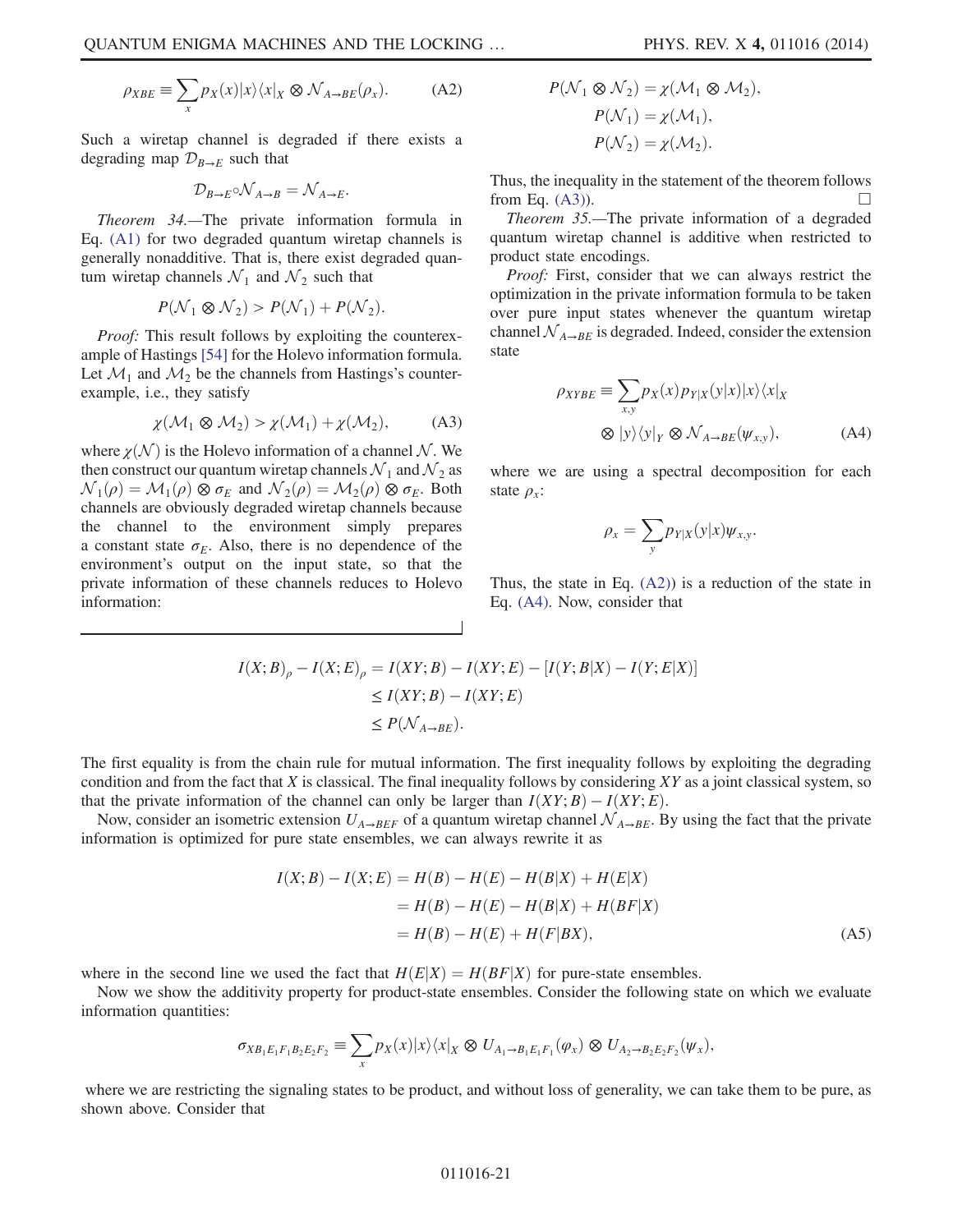$$
I(X; B_1 B_2)_{\sigma} - I(X; E_1 E_2)_{\sigma}
$$
  
=  $H(B_1 B_2)_{\sigma} - H(E_1 E_2)_{\sigma} + H(F_1 F_2 | B_1 B_2 X)$   
=  $H(B_1)_{\sigma} + H(B_2)_{\sigma} - H(E_1)_{\sigma} - H(E_2)_{\sigma} - [I(B_1; B_2)_{\sigma} - I(E_1; E_2)_{\sigma}] + H(F_1 F_2 | B_1 B_2 X)$   
 $\leq H(B_1)_{\sigma} + H(B_2)_{\sigma} - H(E_1)_{\sigma} - H(E_2)_{\sigma} + H(F_1 | B_1 X) + H(F_2 | B_2 X)$   
=  $[I(X; B_1) - I(X; E_1)] + [I(X; B_2) - I(X; E_2)].$ 

The first equality follows from the identity in Eq. [\(A5\)](#page-22-2). The second equality follows from entropy identities. The first inequality follows from the degraded wiretap channel assumption, so that  $I(B_1; B_2)_{\sigma} - I(E_1; E_2)_{\sigma} \geq 0$  and by applying strong subadditivity of entropy [\[56\]](#page-24-20) 3 times to get that  $H(F_1F_2|B_1B_2X) \leq H(F_1|B_1X) + H(F_2|B_2X)$ . The last equality follows from the identity in Eq. (A5) and the fact that we are restricting to product-state signaling follows from the identity in Eq.  $(A5)$  and the fact that we are restricting to product-state signaling ensembles.

- <span id="page-23-0"></span>[1] A. Bruen and M. A. Forcinito, Cryptography, Information Theory, and Error-Correction: A Handbook for the 21st Century (Wiley-Interscience, New York, 2004).
- <span id="page-23-1"></span>[2] C. Shannon, *Communication Theory of Secrecy Systems*, [Bell Syst. Tech. J.](http://dx.doi.org/10.1002/j.1538-7305.1949.tb00928.x) 28, 656 (1949).
- <span id="page-23-2"></span>[3] D. P. DiVincenzo, M. Horodecki, D. W. Leung, J. A. Smolin, and B. M. Terhal, Locking Classical Corre-lations in Quantum States, [Phys. Rev. Lett.](http://dx.doi.org/10.1103/PhysRevLett.92.067902) 92, 067902 [\(2004\).](http://dx.doi.org/10.1103/PhysRevLett.92.067902)
- <span id="page-23-3"></span>[4] R. König, R. Renner, A. Bariska, and U. Maurer, Small Accessible Quantum Information Does Not Imply Security, Phys. Rev. Lett. 98[, 140502 \(2007\)](http://dx.doi.org/10.1103/PhysRevLett.98.140502).
- <span id="page-23-4"></span>[5] J. A. Smolin and J. Oppenheim, Locking Information in Black Holes, Phys. Rev. Lett. 96[, 081302 \(2006\)](http://dx.doi.org/10.1103/PhysRevLett.96.081302).
- <span id="page-23-6"></span>[6] F. Dupuis, J. Florjanczyk, P. Hayden, and D. Leung, Locking Classical Information, [arXiv:1011.1612.](http://arXiv.org/abs/1011.1612)
- <span id="page-23-5"></span>[7] S. Lloyd, Quantum Engima Machines, [arXiv:1307.0380.](http://arXiv.org/abs/1307.0380)
- [8] P. Hayden, D. Leung, P. W. Shor, and A. Winter, Randomizing Quantum States: Constructions and Applications, [Commun. Math. Phys.](http://dx.doi.org/10.1007/s00220-004-1087-6) 250, 371 (2004).
- <span id="page-23-10"></span>[9] O. Fawzi, P. Hayden, and P. Sen, From Low-Distortion Norm Embeddings to Explicit Uncertainty Relations and Efficient Information Locking, J. ACM 60[, 44 \(2013\).](http://dx.doi.org/10.1145/2518131)
- <span id="page-23-7"></span>[10] A. Wyner, The Wire-Tap Channel, [Bell Syst. Tech. J.](http://dx.doi.org/10.1002/j.1538-7305.1975.tb02040.x) 54, [1355 \(1975\)](http://dx.doi.org/10.1002/j.1538-7305.1975.tb02040.x).
- <span id="page-23-8"></span>[11] B. Schumacher, in Complexity, Entropy, and the Physics of Information, Santa Fe Institute Studies in the Sciences of Complexity Vol. VIII (Addison-Wesley, Redwood City, CA, 1990), pp. 29–37.
- <span id="page-23-9"></span>[12] T. M. Cover and J. A. Thomas, Elements of Information Theory (Wiley-Interscience, New York, 2006).
- [13] H. Buhrman, M. Christandl, P. Hayden, H.-K. Lo, and S. Wehner, Possibility, Impossibility, and Cheat Sensitivity of Quantum-Bit String Commitment, [Phys. Rev. A](http://dx.doi.org/10.1103/PhysRevA.78.022316) 78, [022316 \(2008\).](http://dx.doi.org/10.1103/PhysRevA.78.022316)
- <span id="page-23-11"></span>[14] C. H. Bennett and G. Brassard, Quantum Cryptography: Public Key Distribution and Coin Tossing, in Proceedings of the IEEE International Conference on Computer Systems and Signal Processing, Bangalore, India 1984 (IEEE, New York, 1984), pp. 175–179.
- [15] V. Scarani, H. Bechmann-Pasquinucci, N. J. Cerf, M. Du*š*ek, N. Lütkenhaus, and M. Peev, The Security of

Practical Quantum Key Distribution, [Rev. Mod. Phys.](http://dx.doi.org/10.1103/RevModPhys.81.1301) 81, [1301 \(2009\)](http://dx.doi.org/10.1103/RevModPhys.81.1301).

- [16] V. Giovannetti, S. Guha, S. Lloyd, L. Maccone, J. H. Shapiro, and H. P. Yuen, Classical Capacity of the Lossy Bosonic Channel: The Exact Solution, [Phys. Rev. Lett.](http://dx.doi.org/10.1103/PhysRevLett.92.027902) 92, [027902 \(2004\).](http://dx.doi.org/10.1103/PhysRevLett.92.027902)
- <span id="page-23-12"></span>[17] O. Fawzi, Ph.D. thesis, McGill University, 2012, [arXiv:1208.5918.](http://arXiv.org/abs/1208.5918)
- <span id="page-23-13"></span>[18] M. Fannes, A Continuity Property of the Entropy Density for Spin Lattices, [Commun. Math. Phys.](http://dx.doi.org/10.1007/BF01646490) 31, 291 (1973).
- <span id="page-23-18"></span>[19] K. M. R. Audenaert, A Sharp Continuity Estimate for the von Neumann Entropy, J. Phys. A 40[, 8127 \(2007\)](http://dx.doi.org/10.1088/1751-8113/40/28/S18).
- <span id="page-23-14"></span>[20] B. Schumacher, Sending Entanglement through Noisy Quantum Channels, Phys. Rev. A 54[, 2614 \(1996\)](http://dx.doi.org/10.1103/PhysRevA.54.2614).
- [21] B. Schumacher and M. A. Nielsen, Quantum Data Process-ing and Error Correction, Phys. Rev. A 54[, 2629 \(1996\).](http://dx.doi.org/10.1103/PhysRevA.54.2629)
- [22] H. Barnum, M. A. Nielsen, and B. Schumacher, *Information* Transmission through a Noisy Quantum Channel, [Phys.](http://dx.doi.org/10.1103/PhysRevA.57.4153) Rev. A 57[, 4153 \(1998\).](http://dx.doi.org/10.1103/PhysRevA.57.4153)
- [23] H. Barnum, E. Knill, and M.A. Nielsen, On Quantum Fidelities and Channel Capacities, [IEEE Trans. Inf. Theory](http://dx.doi.org/10.1109/18.850671) 46[, 1317 \(2000\)](http://dx.doi.org/10.1109/18.850671).
- [24] S. Lloyd, Capacity of the Noisy Quantum Channel, [Phys.](http://dx.doi.org/10.1103/PhysRevA.55.1613) Rev. A 55[, 1613 \(1997\).](http://dx.doi.org/10.1103/PhysRevA.55.1613)
- [25] P. W. Shor, The Quantum Channel Capacity and Coherent Information, in Proceedings of the MSRI Workshop on Quantum Computation, 2002.
- <span id="page-23-15"></span>[26] I. Devetak, The Private Classical Capacity and Quantum Capacity of a Quantum Channel, [IEEE Trans. Inf. Theory](http://dx.doi.org/10.1109/TIT.2004.839515) 51[, 44 \(2005\).](http://dx.doi.org/10.1109/TIT.2004.839515)
- [27] N. Cai, A. Winter, and R. W. Yeung, Quantum Privacy and Quantum Wiretap Channels, [Probl. Inf. Transm.](http://dx.doi.org/10.1007/s11122-004-0002-2) 40, 318 [\(2004\).](http://dx.doi.org/10.1007/s11122-004-0002-2)
- <span id="page-23-16"></span>[28] A. S. Holevo, The Capacity of the Quantum Channel with General Signal States, [IEEE Trans. Inf. Theory](http://dx.doi.org/10.1109/18.651037) 44, 269 [\(1998\).](http://dx.doi.org/10.1109/18.651037)
- [29] B. Schumacher and M. D. Westmoreland, Sending Classical Information via Noisy Quantum Channels, [Phys. Rev. A](http://dx.doi.org/10.1103/PhysRevA.56.131) 56, [131 \(1997\)](http://dx.doi.org/10.1103/PhysRevA.56.131).
- <span id="page-23-17"></span>[30] D. Leung, J. Lim, and P. Shor, Capacity of Quantum Erasure Channel Assisted by Backwards Classical Communication, Phys. Rev. Lett. 103[, 240505 \(2009\).](http://dx.doi.org/10.1103/PhysRevLett.103.240505)